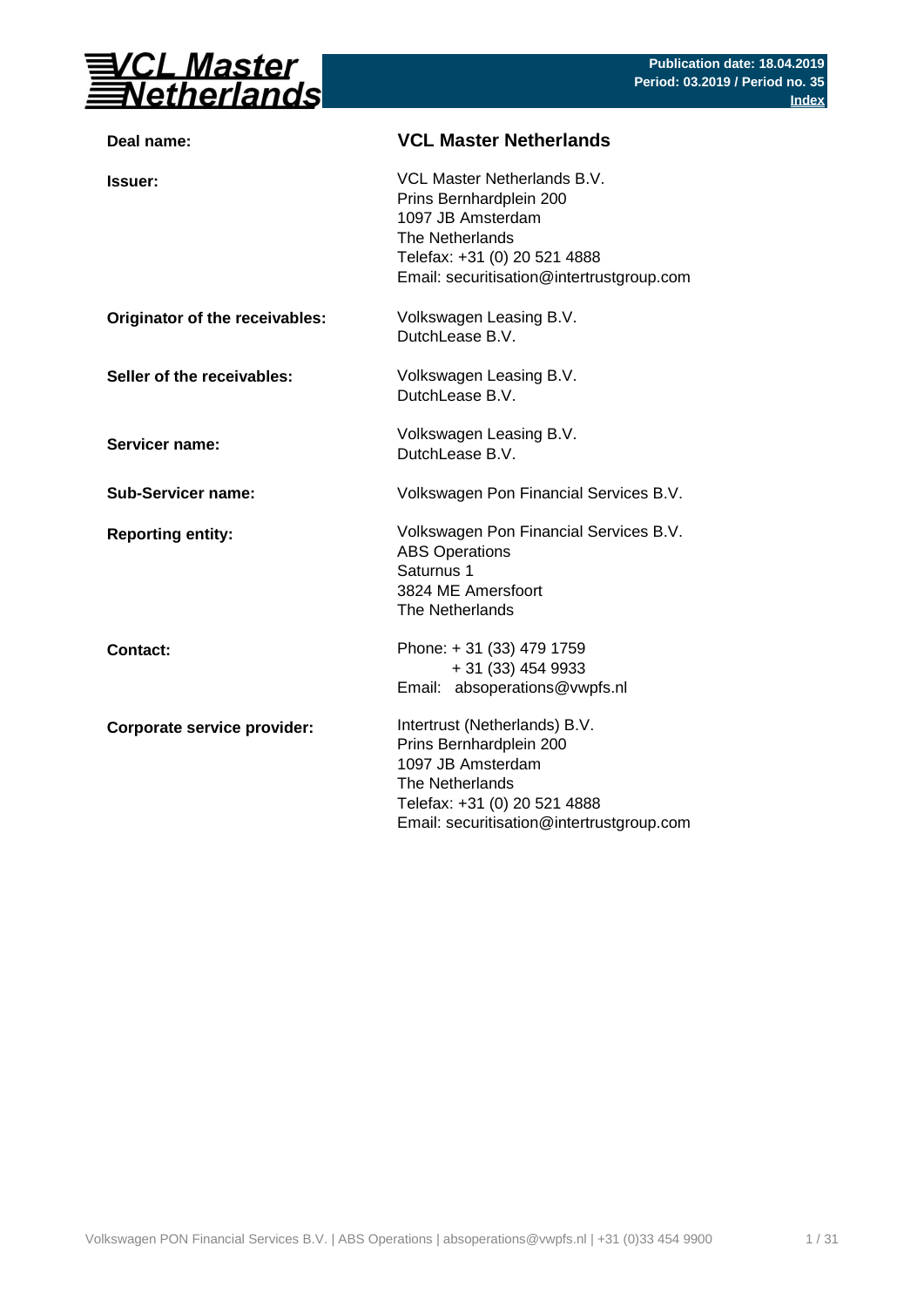

## **Contents**

| Page             | <b>Table of contents</b>           |
|------------------|------------------------------------|
| 1                | <b>Cover</b>                       |
| $\overline{2}$   | <b>Contents</b>                    |
| 3                | <b>Reporting details</b>           |
| 4                | <b>Parties overview</b>            |
| 5                | <b>Transaction events I</b>        |
| 6                | <b>Transaction events II</b>       |
| $\overline{7}$   | <b>Transaction events III</b>      |
| 8                | Information regarding the notes I  |
| $\boldsymbol{9}$ | Information regarding the notes II |
| 10               | Cash collateral account            |
| 11               | Swap fixing / Waterfall            |
| 12               | <b>Retention</b>                   |
| 13               | <b>Amortisation profile I</b>      |
| 14               | <b>Amortisation profile II</b>     |
| 15               | Run out schedule I                 |
| 16               | Run out schedule II                |
| 17               | <b>Outstanding contracts</b>       |
| 18               | Delinquencies & defaults I         |
| 19               | Delinquencies & defaults II        |
| 20               | Delinquencies & defaults III       |
| 21               | <b>Write-Offs</b>                  |
| 22               | <b>Prepayments</b>                 |
| 23               | Pool data I                        |
| 24               | Pool data II                       |
| 25               | Pool data III                      |
| 26               | Pool data IV                       |
| 27               | Pool data V                        |
| 28               | Pool data VI                       |
| 29               | Lease level data                   |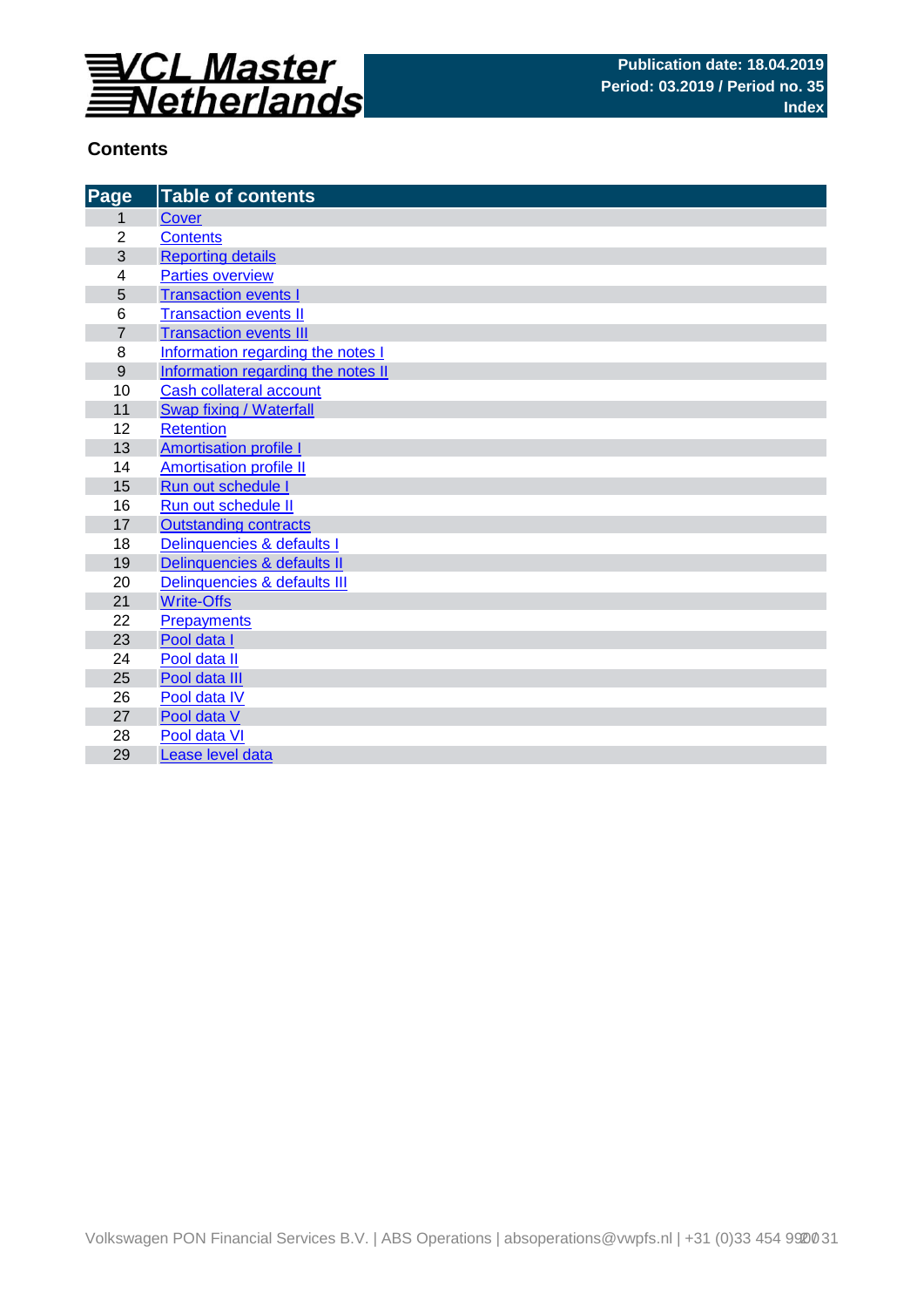

## **Reporting details**

| Deal overview                       |                                    |                                     |
|-------------------------------------|------------------------------------|-------------------------------------|
| Cut-Off-Date                        | 30-4-2016 Publication date:        | 18.04.2019 (18th of each month)     |
| Scheduled date of Clean-Up-<br>Call | n.a. Payment date:                 | 25.04.2019 (25th of each month)     |
| Legal final maturity date           | 25-6-2027 Reporting date:          | 31.03.2019 (last day of each month) |
| <b>Issue date</b>                   | 31-5-2016 Asset collection period: | from 01.03.2019 until 31.03.2019    |
| Period no.:                         | 35 Interest accrual period         | from 25.03.2019 until 25.04.2019    |
| Reporting frequency:                | Monthly Note payment period:       | from 25.03.2019 until 25.04.2019    |
| Next payment date:                  | 27-5-2019 Days accrued:            | 31                                  |

| Type of car at pool cut | Number of<br>contracts | Percentage of<br>contracts | Outstanding<br>discounted<br>balance | <b>Percentage outstanding</b><br>discounted balance |
|-------------------------|------------------------|----------------------------|--------------------------------------|-----------------------------------------------------|
| New cars                | 13.108                 | 94.62%                     | €244.342.851.74                      | 96,01%                                              |
| Used cars               | 746                    | 5.38%                      | €10.167.048.13                       | 3.99%                                               |
| <b>Total</b>            | 13.854                 | 100.00%                    | €254.509.899.87                      | 100,00%                                             |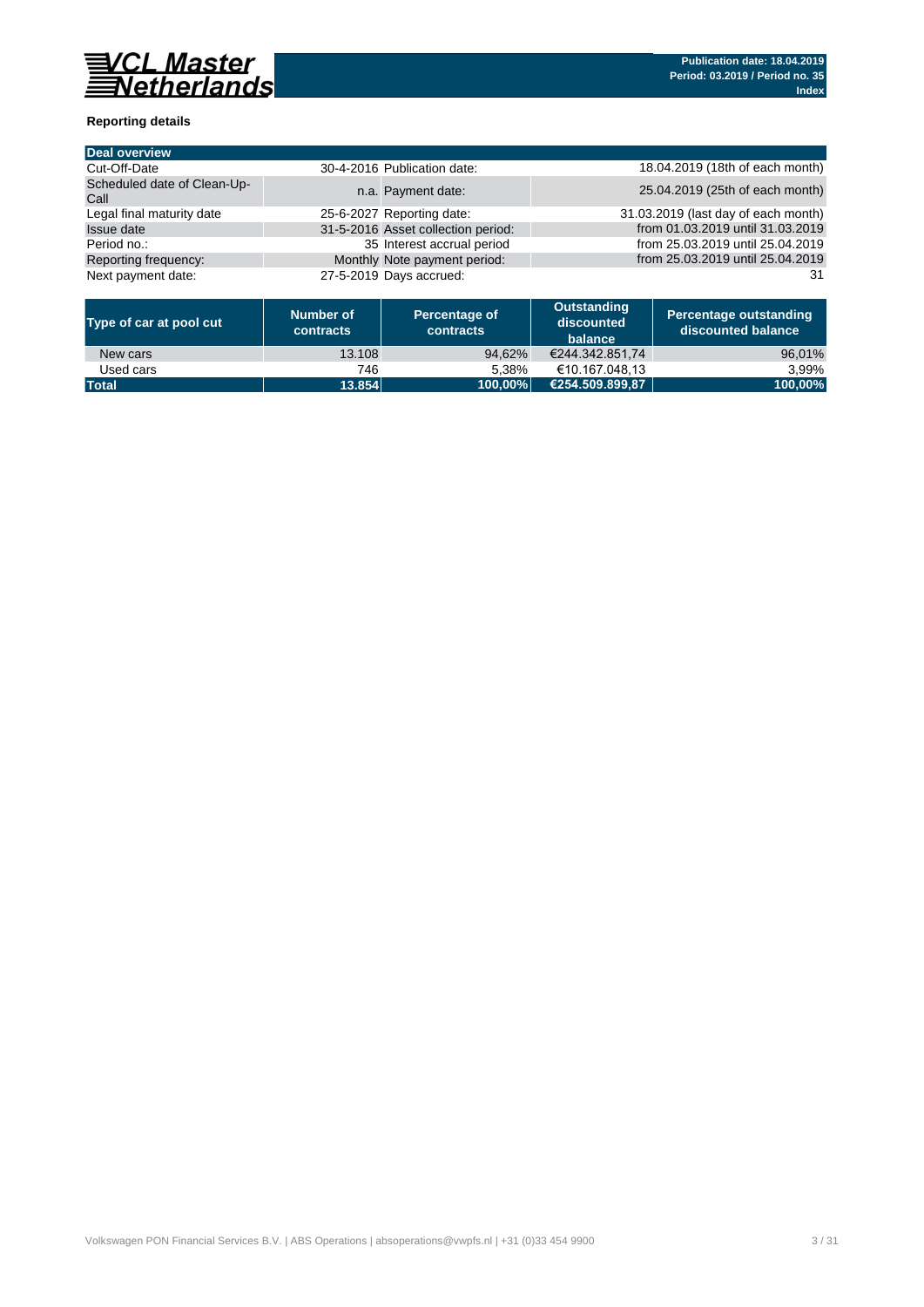

**Parties overview**

| Issuer:                                                                                                                                           | <b>VCL Master Netherlands B.V.</b><br>Attn.: Directors<br>Prins Bernhardplein 200<br>1097 JB Amsterdam<br>The Netherlands<br>Telefax: +31 (0)20 521 48888<br>Email: securitisation@intertrustgroup.com                                                                                                                                       | <b>Lead Manager</b>                                                  | <b>ING Bank N.V.</b><br>Attn.: N. Spieker/ S de Visser<br>Bijlmerplein 888 (AMP E05.048)<br>1102 MG Amsterdam<br>The Netherlands<br>Telephone: +31 (0)20 56 38117<br>Email: niels.spieker@ing.com                                                                                                               |
|---------------------------------------------------------------------------------------------------------------------------------------------------|----------------------------------------------------------------------------------------------------------------------------------------------------------------------------------------------------------------------------------------------------------------------------------------------------------------------------------------------|----------------------------------------------------------------------|-----------------------------------------------------------------------------------------------------------------------------------------------------------------------------------------------------------------------------------------------------------------------------------------------------------------|
| Co-Arranger:                                                                                                                                      | <b>Volkswagen Financial Services AG</b><br>Attn.: H. Wiegmann, M. Williamson, A. Dunaszewska<br>Gifhorner Strasse 57<br>38112 Braunschweig<br>Germany<br>Telefax: +49 (531) 212 75423, +49 (531) 212 7 83976<br>Email: heiko.wiegmann@vwfs.com,<br>martin.williamson@vwfs.com<br>agata.dunaszewska@vwfs.com                                  | Co-Arranger:                                                         | <b>ING Bank N.V.</b><br>Attn.: N. Spieker/ S de Visser<br>Bijlmerplein 888 (AMP E05.048)<br>1102 MG Amsterdam<br>The Netherlands<br>Telephone: +31 (0)20 56 38117<br>Email: niels.spieker@ing.com                                                                                                               |
| <b>Principal Paying Agent,</b><br><b>Calculation Agent, Interest</b><br><b>Determination Agent, Account</b><br><b>Bank and Cash Administrator</b> | <b>Elavon Financial Services Limited, UK Branch</b><br>Attn.: Structures Finance Relationship Management<br>5th Floor, 125 Old Broad Street<br>London EC2N 1AR<br><b>United Kingdom</b><br>Telefax: +44 207 365 2577<br>Email: mbs.relationship.management@usbank.com                                                                        | <b>Security Trustee</b><br><b>Data Proctection</b><br><b>Trustee</b> | <b>Stichting Security Trustee VCL Master Netherlands</b><br>Attn.: Director<br>Prins Bernhardplein 200<br>1097 JB Amsterdam<br>The Netherlands<br>Telefax: +31 (0)20 521 48888<br>Email: securitisation@intertrustgroup.com                                                                                     |
| <b>Listing Agent</b>                                                                                                                              | <b>Lucid Issuer Services Limited</b><br>Attn.: Jackie Geisen<br><b>Tankerton Works</b><br>12 Argyle Walk<br>London WC1H 8HA<br>United Kingdom<br>Email: jgeisen@lucid-is.com                                                                                                                                                                 | Registrar                                                            | <b>Elavon Financial Services Limited</b><br>Attn.: Structured Finance Agency Services<br>Block E, Cherrywood Business Park<br>Loughlinstown, Dublin<br>Ireland<br>Telefax: +353 (1) 6569442<br>Email: mbs.relationship.management@usbank.com                                                                    |
| Subservicer:                                                                                                                                      | Volkswagen Pon Financial Services B.V.<br>Attn.: ABS Operations<br>Saturnus 1<br>3824 ME Amersfoort<br>The Netherlands<br>Telefax: +31 (0) 33 479 1800<br>Email: absoperations@vwpfs.nl                                                                                                                                                      | Swap counterparty:                                                   | Skandinaviska Enskilda Banken AB<br>Attn.: Structured Derivative Operations<br>Stephanstr. 14 - 16<br>60313 Frankfurt am Main<br>Germany<br>Email: SEBStructIrdOps@seb.se                                                                                                                                       |
| Sellers, Servicers, Call Option<br><b>Buyers, Issuer Facility</b><br>Borrowers:                                                                   | Volkswagen Leasing B.V.<br>Attn.: ABS Operations<br>Saturnus 1<br>3824 ME Amersfoort<br>The Netherlands<br>Telefax: +31 (0) 33 479 1800<br>Email: absoperations@vwpfs.nl<br>DutchLease B.V.<br>Attn.: ABS Operations<br>Saturnus 1<br>3824 ME Amersfoort<br>The Netherlands<br>Telefax: +31 (0) 33 479 1800<br>Email: absoperations@vwpfs.nl | <b>Rating agencies:</b>                                              | <b>Fitch Ratings Ltd</b><br>30 North Colonnade<br>London, E14 5GN<br><b>United Kingdom</b><br>Email: guy.honebon@fitchratings.com;<br>michael.ecke@fitchratings.com<br>Moody's Investors Service Ltd.<br>One Canada Square<br>Canary Wharf<br>London E14 5FA<br>United Kingdom<br>Email: monitor.abs@moodys.com |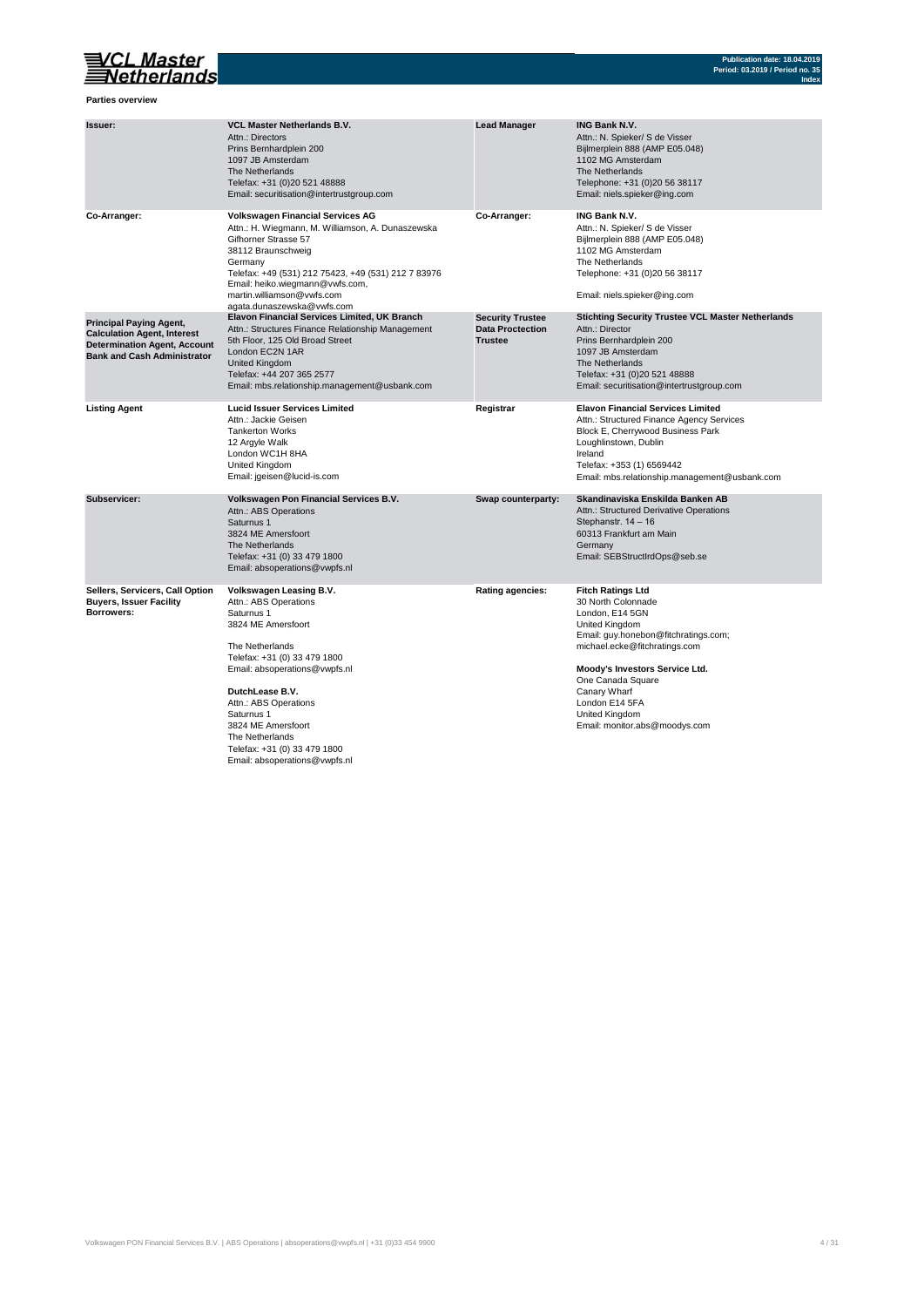

#### **Transaction events I**

#### **Clean-up-call**

| <b>Clean-Up-Call condition</b>                         |         |
|--------------------------------------------------------|---------|
| Percentage of current outstanding discounted portfolio | 307.88% |
| Min. Percentage of outstanding discounted portfolio    | 10.00%  |

\*N.B. This percentage may become greater 100% whenever the current total outstanding discounted balance is larger than the initial discounted balance as of initial Cut-Off-Date.

Fulfilled when the aggregate discounted Balance is less than 10,00% of the initial discounted balance as of initial Cut-Off date provided that all payment obligations under the Compartment 1 notes will be thereby fulfilled.

| <b>Repurchase of receivables</b> | Number of contracts Percentage of contracts | balance | Outstanding discounted Percentage of outstanding<br>discounted balance | <b>Re-Purchase price</b> |
|----------------------------------|---------------------------------------------|---------|------------------------------------------------------------------------|--------------------------|
| Current period                   |                                             |         |                                                                        |                          |
| Previous periods                 |                                             |         |                                                                        |                          |
| <b>Total</b>                     |                                             |         |                                                                        |                          |

If a repurchase of receivables occurred, it would only result from non-eligibility as of the respective Cut-Off-Date (which has been discovered at a later stage).

#### **Transaction party replacements**

| <b>Capacity of transaction party</b> | Date of replacement Reason for replacement | <b>Replaced party</b> | <b>Replaced by</b> |
|--------------------------------------|--------------------------------------------|-----------------------|--------------------|
|                                      |                                            |                       |                    |
|                                      |                                            |                       |                    |
|                                      |                                            |                       |                    |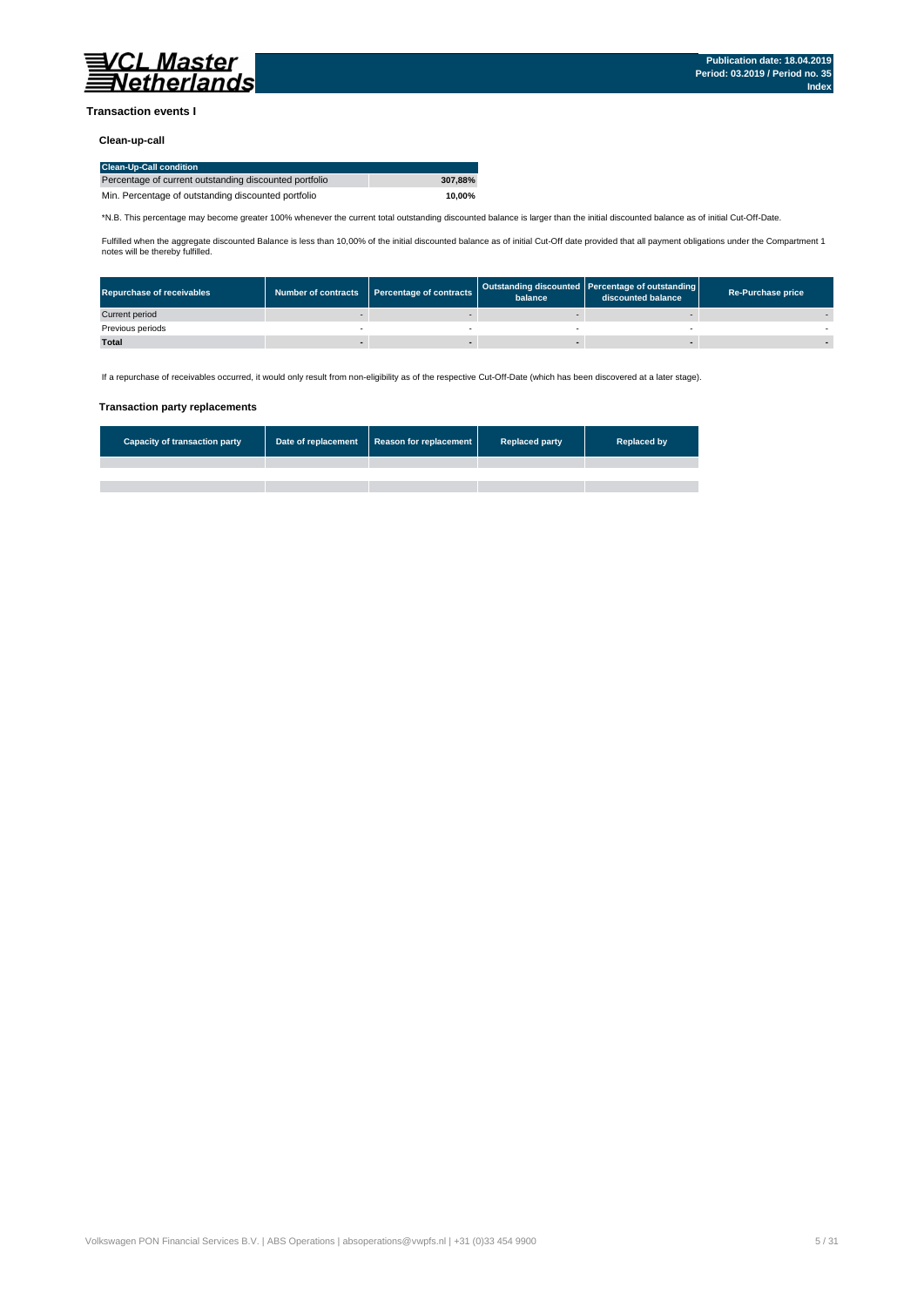**No**

#### **Transaction events II**

| <b>Revolving period</b>                                                            |            |
|------------------------------------------------------------------------------------|------------|
| Series revolving period expiration date of<br>the last outstanding series of notes | 25-11-2019 |
| Date of occurance of an early amortisation<br>event                                | n.a.       |
| Revolving period                                                                   | 25-11-2019 |

| <b>Accumulation account balance</b>                              | 28-2-2019 | $31 - 3 - 2019$ |
|------------------------------------------------------------------|-----------|-----------------|
| Amounts not invested for the purchase of<br>additional assets    | €0.00     | €0.00           |
| Percentage not invested for the purchase of<br>additional assets | $0.00\%$  | $0.00\%$        |

| <b>Dynamic gross loss ratio</b> | Ratio    | $>1.0\%$       | $> 2.0\%$ |
|---------------------------------|----------|----------------|-----------|
| $31 - 1 - 2019$                 | 0.02085% | <b>No</b>      | <b>No</b> |
| 28-2-2019                       | 0.01765% | N <sub>0</sub> | No        |
| 31-3-2019                       | 0.02601% | <b>No</b>      | <b>No</b> |

| Cumulative gross loss ratio                             | Ratio    | $> 2.00\%$ | $\geq 3.50\%$ | $\geq 4.50\%$ | $\geq 5.50\%$     |
|---------------------------------------------------------|----------|------------|---------------|---------------|-------------------|
| 31-3-2019                                               | 0.34752% | <b>No</b>  | <b>No</b>     | <b>No</b>     | <b>No</b>         |
|                                                         |          |            |               |               |                   |
| Discounted balance as of the previous period            |          |            |               |               | €781.771.047.50   |
| Discounted balance of all initial and additional assets |          |            |               |               | €1.288.100.608.66 |
| Weighted average seasoning                              |          |            |               |               | 20.85             |
| Late delingency ratio                                   |          |            |               |               | 0.00000%          |

#### **Enforcement event**

| <b>Credit enhancement increase condition</b>                                                          |       | Not in effect |
|-------------------------------------------------------------------------------------------------------|-------|---------------|
| a) the dynamic gross loss ratio for three consecutive payment dates exceeds                           |       |               |
| (i) if weighted average seasoning is less 12 months                                                   | 1.00% | <b>No</b>     |
| (ii) if weighted average seasoning is $\geq$ = 12 months                                              | 2.00% | No            |
| b) the cumulative gross loss ratio exceeds                                                            |       |               |
| (i) if weighted average seasoning is less then 12 months                                              | 2.00% | <b>No</b>     |
| (ii) if weighted average seasoning is between 12 (incl.) - 24 (incl.) months                          | 3.50% | No            |
| (iii) if weighted average seasoning is between 24 (excl.) - 36 (incl.) months                         | 4.50% | No            |
| (iv) if weighted average seasoning is $>$ 36 months                                                   | 5.50% | No            |
| c) the late delinguency ratio exceeds at any payment date                                             | 2.00% | No            |
| d) the occurence of a servicer replacement event                                                      |       | No            |
| e) the occurence of an insolvency event with respect to VWL/DL                                        |       | No            |
| f) the cash collateral account does not contain the specified general cash collateral account balance |       | No            |

| <b>Early amortisation event</b>                                                                                                                                                                                                                                                                                                                                                                                                                                                                                                                                                                                                                    | No        |
|----------------------------------------------------------------------------------------------------------------------------------------------------------------------------------------------------------------------------------------------------------------------------------------------------------------------------------------------------------------------------------------------------------------------------------------------------------------------------------------------------------------------------------------------------------------------------------------------------------------------------------------------------|-----------|
| (i) Occurence of a foreclosure event                                                                                                                                                                                                                                                                                                                                                                                                                                                                                                                                                                                                               | <b>No</b> |
| (ii) VCL Master accumulation account balance > 10% of total discounted receivables balance on two consecutive months                                                                                                                                                                                                                                                                                                                                                                                                                                                                                                                               | <b>No</b> |
| (iii) the Credit Enhancement Increase Condition is in effect                                                                                                                                                                                                                                                                                                                                                                                                                                                                                                                                                                                       | <b>No</b> |
| (iv) In case of default/termination event: failure to replace swap counterparty or failure to post collatereal by swap counterparty                                                                                                                                                                                                                                                                                                                                                                                                                                                                                                                | <b>No</b> |
| (v) Any payment date after six consecutive payment dates following the initial issue date, the sum of Class A Actual Overcollateralisation<br>Percentage is lower than 31,75% or the Class B Actual Overcollateralisation Percentage is lower than 24,25%                                                                                                                                                                                                                                                                                                                                                                                          | No        |
| (vi) Either of the Sellers ceases to be an Affiliate of the Volkswagen AG or any successor thereto                                                                                                                                                                                                                                                                                                                                                                                                                                                                                                                                                 | <b>No</b> |
| (vii) The 403-declaration with respect to a Seller is withdrawn by Volkswagen Pon Financial Services B.V. by depositing a declarartion to<br>this effect with the Trade Register of the Chamber of Commerce unless Volkswagen Pon Financial B.V. has provided to the relevant<br>Seller, no later than 30 Business Days following the depositing of the declaration to this effect, replacement security by other means in<br>form and substance sufficient to the Issuer and the Issuer and the Security Trustee (which may, at the sole discretion of Volkswagen Pon<br>Financial Services B.V., take the form of a quarantee or any other form. | No        |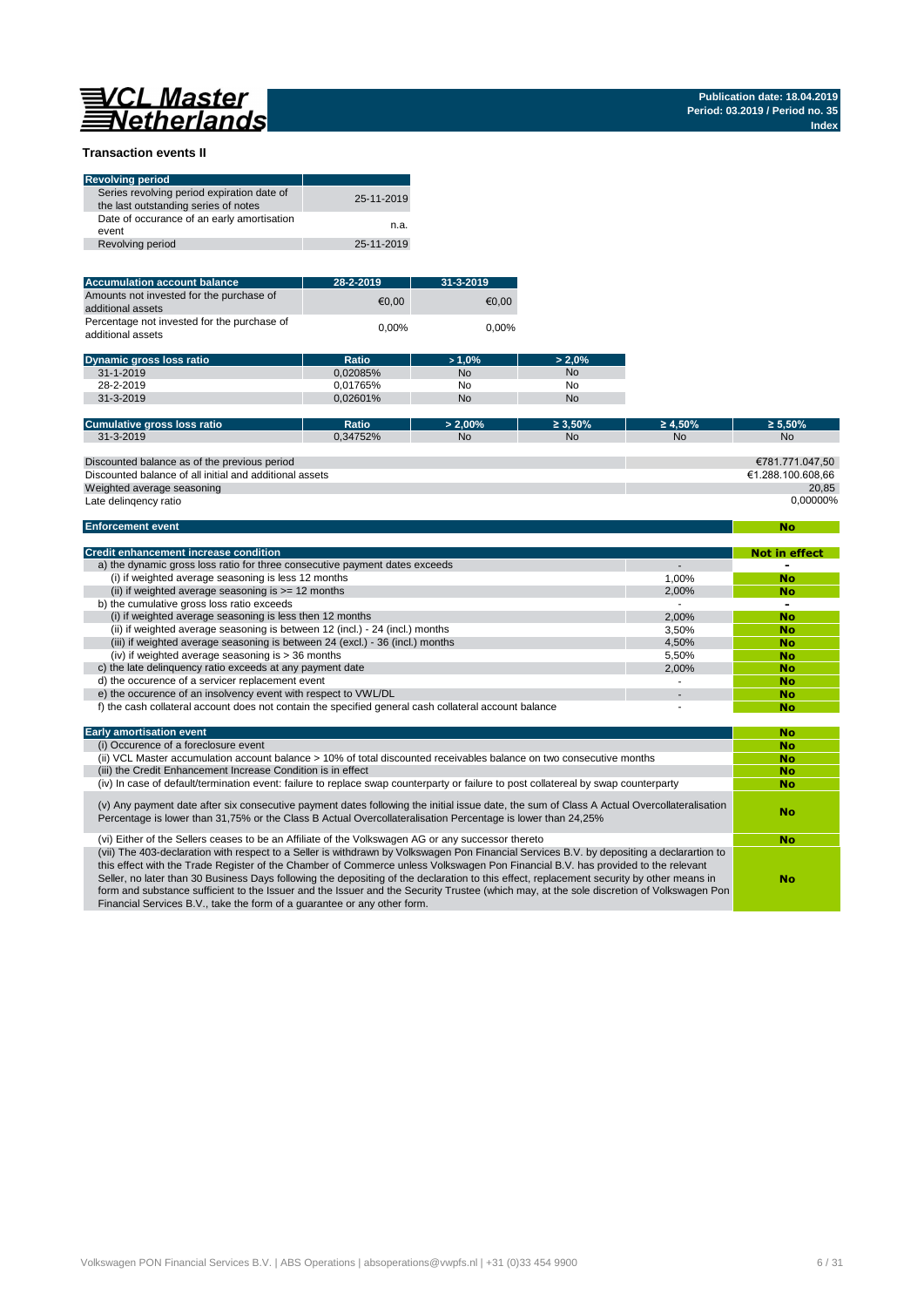

## **Publication date: 18.04.2019 Period: 03.2019 / Period no. 35 Index**

| <b>Account bank</b>                                                        |                | Moody's                                                                                                                                                                                                                                                                                           |               |                                                                                                                                                                                                                                                                                                    | Fitch                                                                                                                                                                                                                                                                                                                                           |                |                                                                                                                                                                                                                                                                               |                  |
|----------------------------------------------------------------------------|----------------|---------------------------------------------------------------------------------------------------------------------------------------------------------------------------------------------------------------------------------------------------------------------------------------------------|---------------|----------------------------------------------------------------------------------------------------------------------------------------------------------------------------------------------------------------------------------------------------------------------------------------------------|-------------------------------------------------------------------------------------------------------------------------------------------------------------------------------------------------------------------------------------------------------------------------------------------------------------------------------------------------|----------------|-------------------------------------------------------------------------------------------------------------------------------------------------------------------------------------------------------------------------------------------------------------------------------|------------------|
| Elavon Financial Services Limited UK branch                                | Lona term      | <b>Short term</b>                                                                                                                                                                                                                                                                                 | Outlook       | Long term                                                                                                                                                                                                                                                                                          | <b>Short term</b>                                                                                                                                                                                                                                                                                                                               | <b>Outlook</b> |                                                                                                                                                                                                                                                                               |                  |
| Current rating                                                             | A1             | $P-1$                                                                                                                                                                                                                                                                                             | <b>Stable</b> | AA                                                                                                                                                                                                                                                                                                 | $F1+$                                                                                                                                                                                                                                                                                                                                           | <b>Stable</b>  |                                                                                                                                                                                                                                                                               |                  |
| Minimum required rating                                                    | Baa1           | $P-1$                                                                                                                                                                                                                                                                                             |               | A                                                                                                                                                                                                                                                                                                  | F <sub>1</sub>                                                                                                                                                                                                                                                                                                                                  |                |                                                                                                                                                                                                                                                                               |                  |
| ** if not subject to short-term rating, long term rating of at<br>least A+ |                | If the account bank ceases to have the account bank required rating it shall, at its own cost,<br>(iii) take any other action in order to maintain the rating of the Notes or to restore the rating of the Notes.<br>(Please refer to the prospectus for a complete description of the mechanism) |               | (i) procure transfer of the accounts held with it to an Eligible Collateral Bank which is to be appointed by the Issuer once selected by the Account Bank, or<br>(ii) find an irrevocable and unconditional guarantor providing the guarantee from an entity with Account Bank Required Rating, or |                                                                                                                                                                                                                                                                                                                                                 |                | Required rating:                                                                                                                                                                                                                                                              | <b>Fulfilled</b> |
| Swap counterparty                                                          |                | Moody's                                                                                                                                                                                                                                                                                           |               |                                                                                                                                                                                                                                                                                                    | <b>Fitch</b>                                                                                                                                                                                                                                                                                                                                    |                |                                                                                                                                                                                                                                                                               |                  |
| Skandinaviska Enskilda Banken AB                                           | Lona term      | <b>Short term</b>                                                                                                                                                                                                                                                                                 | Outlook       | Lona term                                                                                                                                                                                                                                                                                          | <b>Short term</b>                                                                                                                                                                                                                                                                                                                               | Outlook        |                                                                                                                                                                                                                                                                               |                  |
| Current rating                                                             | Aa2            | $P-1$                                                                                                                                                                                                                                                                                             | <b>Stable</b> | AA-                                                                                                                                                                                                                                                                                                | $F1+$                                                                                                                                                                                                                                                                                                                                           | <b>Stable</b>  |                                                                                                                                                                                                                                                                               |                  |
| Minimum required rating                                                    | A <sub>3</sub> |                                                                                                                                                                                                                                                                                                   |               | A                                                                                                                                                                                                                                                                                                  | F <sub>1</sub>                                                                                                                                                                                                                                                                                                                                  |                |                                                                                                                                                                                                                                                                               |                  |
| * and either posts collateral or obtains garuantee from a                  |                |                                                                                                                                                                                                                                                                                                   |               |                                                                                                                                                                                                                                                                                                    |                                                                                                                                                                                                                                                                                                                                                 |                |                                                                                                                                                                                                                                                                               |                  |
|                                                                            |                | (i) posts an amount of collateral (in the form of cash and/or securities) as set forth in the Swap Agreement; or<br>(ii) obtains a guaranty from an instituton with an acceptable ratng; or<br>(Please refer to the prospectus for a complete description of the mechanism)                       |               | If the swap counterparty ceases to maintain its credit rating at the miniumum required rating, the swap counterparty:<br>(iii) assigns its rights and obligations under the relevant Swap Agreement to a substitute swap counterparty with an acceptable rating.                                   |                                                                                                                                                                                                                                                                                                                                                 |                | Required rating:                                                                                                                                                                                                                                                              | <b>Fulfilled</b> |
|                                                                            |                | Moody's                                                                                                                                                                                                                                                                                           |               |                                                                                                                                                                                                                                                                                                    | <b>Fitch</b>                                                                                                                                                                                                                                                                                                                                    |                |                                                                                                                                                                                                                                                                               |                  |
| Volkswagen Financial Services AG                                           | Lona term      | <b>Short term</b>                                                                                                                                                                                                                                                                                 | Outlook       | Long term                                                                                                                                                                                                                                                                                          | <b>Short term</b>                                                                                                                                                                                                                                                                                                                               | Outlook        |                                                                                                                                                                                                                                                                               |                  |
| Current rating                                                             | A <sub>3</sub> | $P-2$                                                                                                                                                                                                                                                                                             | <b>Stable</b> |                                                                                                                                                                                                                                                                                                    |                                                                                                                                                                                                                                                                                                                                                 |                |                                                                                                                                                                                                                                                                               |                  |
| Minimum required rating                                                    | Baa1           | ٠                                                                                                                                                                                                                                                                                                 |               |                                                                                                                                                                                                                                                                                                    |                                                                                                                                                                                                                                                                                                                                                 |                |                                                                                                                                                                                                                                                                               |                  |
|                                                                            |                |                                                                                                                                                                                                                                                                                                   |               |                                                                                                                                                                                                                                                                                                    |                                                                                                                                                                                                                                                                                                                                                 |                | Required rating:                                                                                                                                                                                                                                                              | <b>Fulfilled</b> |
|                                                                            |                | Moody's                                                                                                                                                                                                                                                                                           |               |                                                                                                                                                                                                                                                                                                    | <b>Fitch</b>                                                                                                                                                                                                                                                                                                                                    |                |                                                                                                                                                                                                                                                                               |                  |
| Volkswagen Pon Financial Services BV                                       | Lona term      | <b>Short term</b>                                                                                                                                                                                                                                                                                 | Outlook       | Long term                                                                                                                                                                                                                                                                                          | <b>Short term</b>                                                                                                                                                                                                                                                                                                                               | Outlook        |                                                                                                                                                                                                                                                                               |                  |
|                                                                            |                | L.                                                                                                                                                                                                                                                                                                |               |                                                                                                                                                                                                                                                                                                    |                                                                                                                                                                                                                                                                                                                                                 |                |                                                                                                                                                                                                                                                                               |                  |
|                                                                            |                |                                                                                                                                                                                                                                                                                                   |               |                                                                                                                                                                                                                                                                                                    | the Monthly Remittance Condition. Please reference the Prospectus for a complete<br>description of this mechanism. If there should be a change in the credit quality of<br>with the conditions set out in the Monthly Remittance Condition, Fitch Ratings will notify<br>the Servicer and the next Investor Report will be amended accordingly. |                | Fitch Ratings currently views the credit quality of Volkswagen Pon Financial Services B.V.<br>to be commensurate with the agreed upon rating requirements set out in the definition of<br>Volkswagen Pon Financial Services B.V. such that it would no longer be commensurate | <b>Fulfilled</b> |

Volkswagen PON Financial Services B.V. | ABS Operations | absoperations@vwpfs.nl | +31 (0)33 454 9900 7 / 31 / 31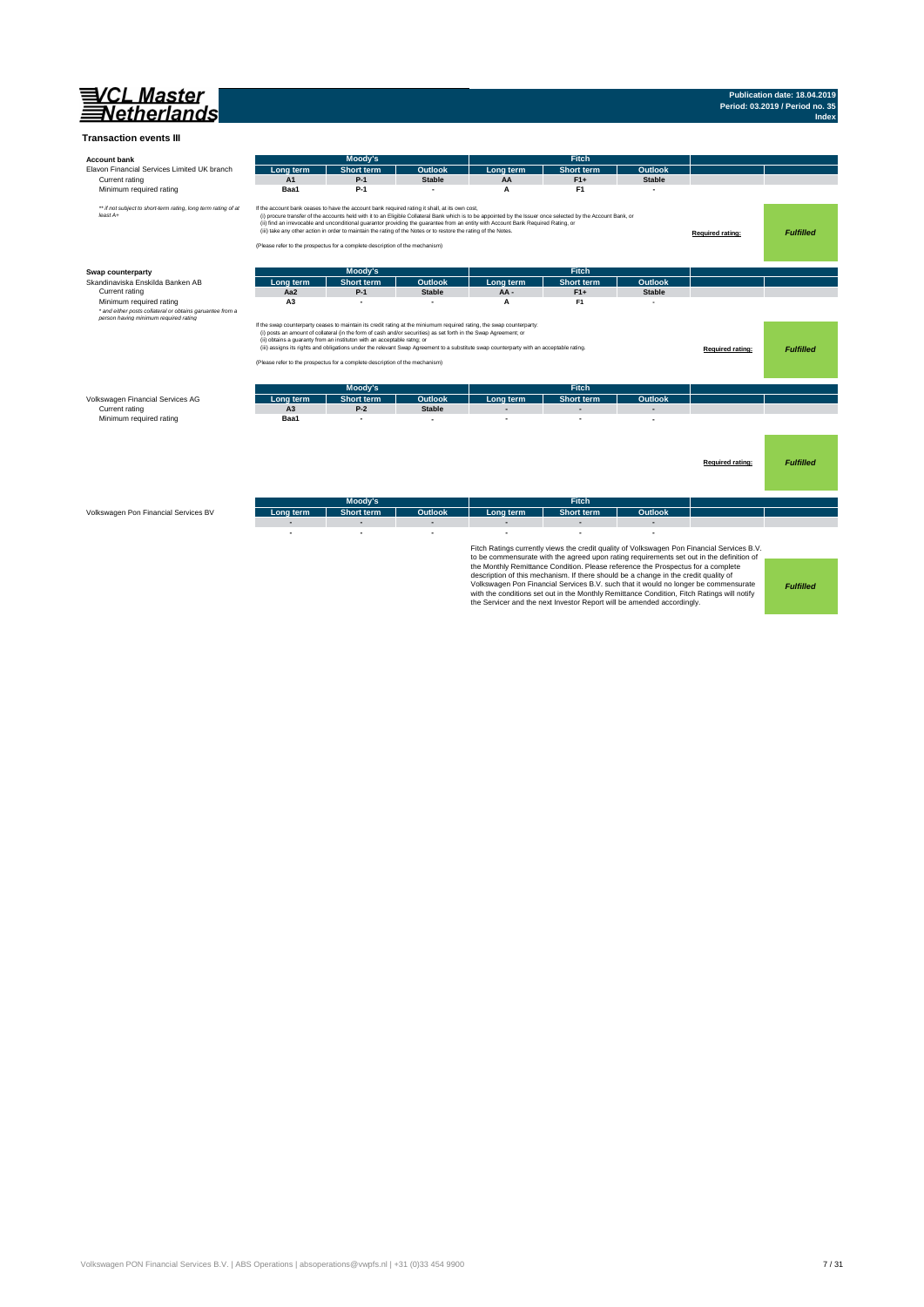

## **Information regarding the notes I**

|                             | <b>Class A Notes</b>   |                        |                        |                        |                        |                        | <b>Class B Notes</b>   |                        |
|-----------------------------|------------------------|------------------------|------------------------|------------------------|------------------------|------------------------|------------------------|------------------------|
| Rating at issue date        | <b>Series A 2016-1</b> | <b>Series A 2016-2</b> | <b>Series A 2016-3</b> | <b>Series A 2016-4</b> | <b>Series A 2016-5</b> | <b>Series A 2016-6</b> | <b>Series B 2016-1</b> | <b>Series B 2016-2</b> |
| Moody's                     | Aaa (sf)               | Aaa (sf)               | Aaa (sf)               | Aaa (sf)               | Aaa (sf)               | Aaa (sf)               | Aa1 $(sf)$             | Aa1 $(sf)$             |
| <b>DBRS</b>                 | AAA (sf)               | AAA (sf)               | AAA (sf)               | AAA (sf)               | AAA (sf)               | AAA (sf)               | A (high) (sf)          | A (high) (sf)          |
| <b>Current rating</b>       |                        |                        |                        |                        |                        |                        |                        |                        |
| Moody's                     |                        | Aaa (sf)               | Aaa (sf)               | Aaa (sf)               | Aaa (sf)               | Aaa (sf)               | Aa2 $(sf)$             | Aa2 $(sf)$             |
| Fitch                       |                        | AAA (sf)               | AAA (sf)               | AAA (sf)               | AAA (sf)               | AAA (sf)               | AA (sf)                | AA (sf)                |
| <b>Information on notes</b> |                        |                        |                        |                        |                        |                        |                        |                        |
| <b>ISIN</b>                 | XS1417315725           | XS1419661035           | XS1419662272           | XS1419662603           | XS1419662942           | XS1452378745           | XS1417318588           | XS1419666851           |
| Common code                 | 141731572              | 141966103              | 141966227              | 141966260              | 141966294              | 145237874              | 141731858              | 141966685              |
| Original face value         | €16.200.000.00         | €48,600,000,00         | €32.400.000.00         | €16.200.000.00         | €58.300.000.00         | €37.100.000.00         | €13.600.000.00         | €5.400.000.00          |
| Spread / Margin             | 0.450%                 | 0,450%                 | 0.450%                 | 0.450%                 | 0.450%                 | 0,450%                 | 0,900%                 | 0,900%                 |
| Current coupon              | 0.083%                 | 0,083%                 | 0.083%                 | 0.083%                 | 0.083%                 | $0.083\%$              | 0,533%                 | 0.533%                 |

| <b>Information on notes</b>  | <b>Class A-Series</b> | <b>Class B-Series</b> |
|------------------------------|-----------------------|-----------------------|
| Legal final maturity date    | $nov-24$              | $nov-24$              |
| Fixed/Floating               | floating              | floating              |
| Day count convention         | actual/360            | actual/360            |
| Index rate (1-Month-Euribor) | $-0.367%$             | $-0.367\%$            |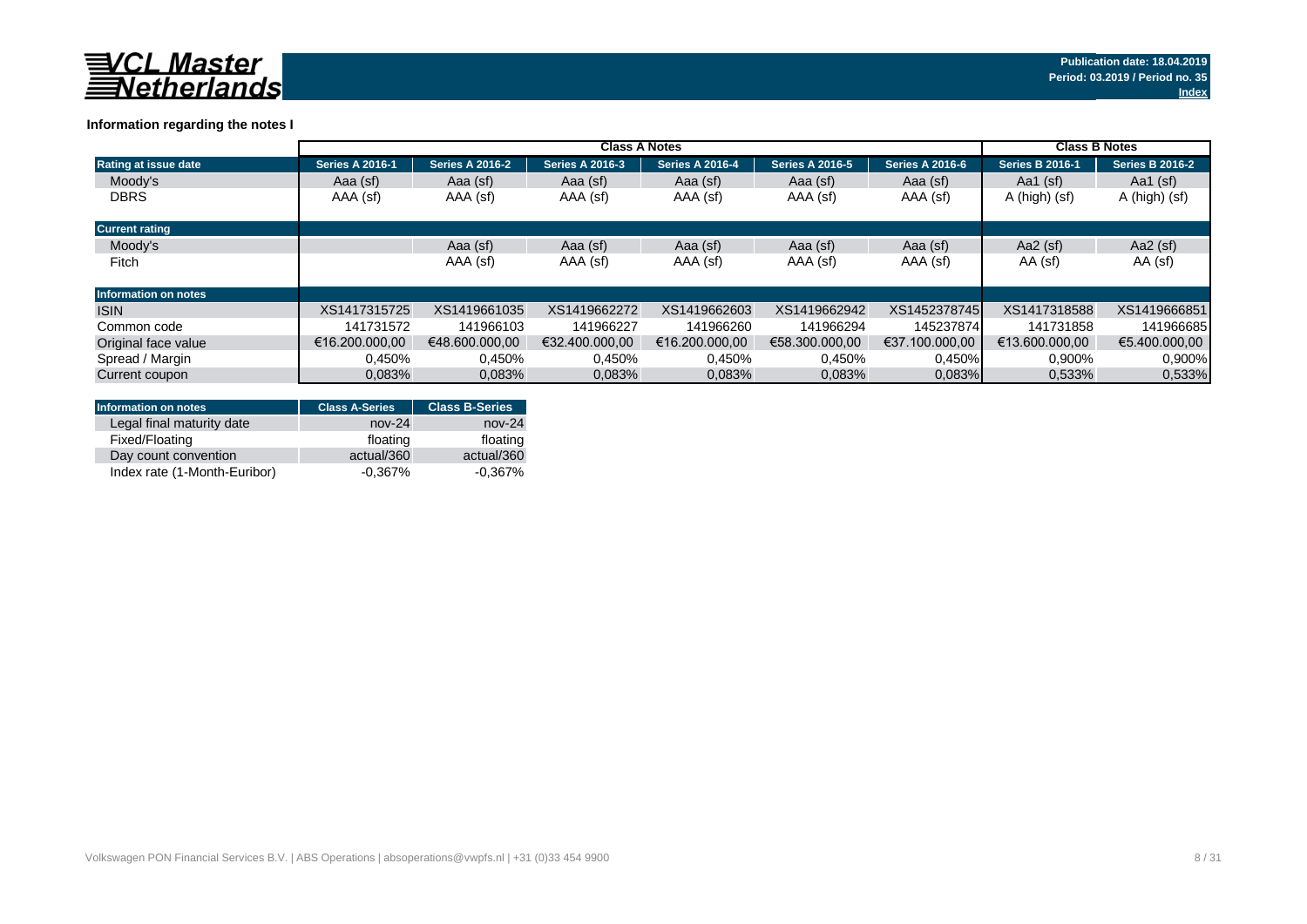#### **Information regarding the notes II**

| Monthly period:                      | 3-2019                      |
|--------------------------------------|-----------------------------|
| Payment date:                        | 25-4-2019                   |
| Interest accrual period (from/until) | 25.03.2019 until 25.04.2019 |
| Davs accrued                         |                             |
| Index rate                           | 1-Month Euribor             |
| Base interest rate:                  | $-0.3670%$                  |
| Day count convention                 | actual/360                  |

|                                                           |                            | <b>Class A Notes</b>   |                        |                        |                        |                        |                        | <b>Class B Notes</b> |                        |                        |                      |
|-----------------------------------------------------------|----------------------------|------------------------|------------------------|------------------------|------------------------|------------------------|------------------------|----------------------|------------------------|------------------------|----------------------|
| <b>Interest payments</b>                                  | <b>Total Class A and B</b> | <b>Series A 2016-1</b> | <b>Series A 2016-2</b> | <b>Series A 2016-3</b> | <b>Series A 2016-4</b> | <b>Series A 2016-5</b> | <b>Series A 2016-6</b> | <b>Total Class A</b> | <b>Series B 2016-1</b> | <b>Series B 2016-2</b> | <b>Total Class B</b> |
| Note balance                                              | €574.500.000.00            | €0,00                  | €124.500.000,00        | €82.800.000,00         | €54.800.000,00         | €172.800.000,00        | €82.800.000,00         | €517.700.000.00      | €40.600.000,00         | €16.200.000,00         | €56.800.000,00       |
| Paid interest                                             | €63.070.79                 | €0,00                  | €8.898,29              | €5.917,90              | €3.916.68              | €12.350,40             | €5.917.90              | €37.001.17           | €18.634.27             | €7.435,35              | €26.069,62           |
| <b>Unpaid Interest</b>                                    |                            |                        |                        |                        |                        |                        |                        |                      |                        |                        |                      |
| Unpaid interest of the reporting period                   | €0.00                      | €0,00                  | €0,00                  | €0,00                  | €0,00                  | €0,00                  | €0,00                  | €0,00                | €0,00                  | €0,00                  | €0,00                |
| Cumulative unpaid interest                                | €0.00                      | €0,00                  | €0,00                  | €0,00                  | €0,00                  | €0,00                  | €0,00                  | €0,00                | €0,00                  | €0,00                  | €0,00                |
| <b>Note balance</b>                                       |                            |                        |                        |                        |                        |                        |                        |                      |                        |                        |                      |
| Note balance as of the beginning of the period            | €574.500.000.00            | €0.00                  | €124.500.000.00        | €82.800.000.00         | €54.800.000.00         | €172.800.000.00        | €82.800.000.00         | €517.700.000.00      | €40.600.000.00         | €16.200.000,00         | €56.800.000.00       |
| Additional issue amount                                   | €0.00                      | €0.00                  | €0,00                  | €0,00                  | €0.00                  | €0,00                  | €0,00                  | €0,00                | €0.00                  | €0,00                  | €0,00                |
| Redemotion amount due to amortizing series                | €0.00                      | €0.00                  | €0.00                  | €0,00                  | €0.00                  | €0.00                  | €0,00                  | €0.00                | €0.00                  | €0.00                  | €0,00                |
| Term take out redemption                                  | €0.00                      | €0.00                  | €0.00                  | €0.00                  | €0.00                  | €0.00                  | €0,00                  | €0,00                | €0.00                  | €0,00                  | €0,00                |
| Class balance as of the end of the period                 | €574.500.000.00            | €0.00                  | €124.500.000.00        | €82.800.000.00         | €54.800.000.00         | €172.800.000.00        | €82.800.000.00         | €517.700.000.00      | €40.600.000.00         | €16.200.000.00         | €56.800.000.00       |
|                                                           |                            |                        |                        |                        |                        |                        |                        |                      |                        |                        |                      |
| Payments to Investors per note                            |                            |                        |                        |                        |                        |                        |                        |                      |                        |                        |                      |
| Interest                                                  |                            | €7,15                  | €7,15                  | €7,15                  | €7,15                  | €7.15                  | €7,15                  |                      | €45.90                 | €45.90                 |                      |
| Principal repayment by note                               |                            | €0,00                  | €0,00                  | €0,00                  | €0,00                  | €0,00                  | €0,00                  |                      | €0,00                  | €0,00                  |                      |
| <b>Total</b>                                              |                            | €7.15                  | €7.15                  | E7.15                  | E7.15                  | €7.15                  | €7,15                  |                      | €0.00                  | €0.00                  |                      |
|                                                           |                            |                        |                        |                        |                        |                        |                        |                      |                        |                        |                      |
| <b>Notes</b>                                              |                            |                        |                        |                        |                        |                        |                        |                      |                        |                        |                      |
| Number of notes as of the beginning of the period         | 5.745                      |                        | 1.245                  | 828                    | 548                    | 1.728                  | 828                    | 5.177                | 406                    | 162                    | 568                  |
| Increase of outstanding notes from tap-up                 |                            |                        |                        |                        |                        |                        |                        |                      |                        |                        |                      |
| Reduction of outstanding notes from term take out         |                            |                        |                        |                        |                        |                        |                        |                      |                        |                        |                      |
| Number of notes as of the end of the period               | 5.745                      |                        | 1.245                  | 828                    | 548                    | 1.728                  | 828                    | 5.177                | <b>406</b>             | 162                    | 568                  |
| Face value per note                                       |                            | €100.000,00            | €100.000,00            | €100.000,00            | €100.000,00            | €100.000,00            | €100.000,00            | €100.000,00          | €100.000,00            | €100.000,00            | €100.000,00          |
| Balance per note                                          |                            | €100.000.00            | €100.000.00            | €100.000.00            | €100.000.00            | €100.000.00            | €100.000.00            | €100.000.00          | €100.000.00            | €100.000.00            | €100.000,00          |
| <b>Note factor</b>                                        |                            | 1.000000               | 1.000000               | 1.000000               | 1.000000               | 1.000000               | 1.000000               | 1.000000             | 1.000000               | 1.000000               | 1.000000             |
|                                                           |                            |                        |                        |                        |                        |                        |                        |                      |                        |                        |                      |
| Overcollateralisation                                     |                            |                        |                        |                        |                        |                        |                        |                      |                        |                        |                      |
| Current OC amount (before TU / TTO)                       |                            | €0.00                  | €58.102.650.70         | €38.641.762.88         | €25.574.500.07         | €80.643.679.05         | €38.641.762.88         | €241.604.355.58      | €132.096.071.07        | €52.708.284.51         | €184.804.355.58      |
| Current OC percentage (before TU / TTO)                   |                            | 31.8192%               | 31.8192%               | 31.8192%               | 31.8192%               | 31.8192%               | 31.8192%               | 31.8192%             | 23.6392%               | 23.6392%               | 23.6392%             |
| Target OC percentage (revolving period/amortising period) |                            | 34% / 43%              | 34% / 43%              | 34% / 43%              | 34% / 43%              | 34% / 43%              | 34% / 43%              | 34% / 43%            | 26.5% / 35.5%          | 26.5% / 35.5%          | 26.5% / 35.5%        |
| Current OC amount (after TU / TTO)                        |                            | €0,00                  | €63.939.747,47         | €42.523.783.86         | €28.143.760.33         | €88.745.288.05         | €42.523.783.86         | €265.876.363.56      | €149.445.428.88        | €59.630.934.68         | €209.076.363,56      |
| Current OC percentage (after TU / TTO)                    |                            | 0.0000%                | 33.9311%               | 33,9311%               | 33.9311%               | 33.9311%               | 33,9311%               | 33.9311%             | 26.6823%               | 26.6823%               | 26.6823%             |

| <b>Subordinated loan</b>                  |                      |                      |
|-------------------------------------------|----------------------|----------------------|
| Balance as of the beginning of the period | €179.030.616.98      |                      |
| Balance increase from tap up              | €0.00                |                      |
| Redemption payments from term take out    | €0.00                |                      |
| Regular redemption from waterfall         | €0.00                |                      |
| Redemption from cash collateral account   | €0.00                |                      |
| Balance as of the end of the period       | €179.030.616.98      |                      |
| Capitalization of interest                | €3.110.725.82        |                      |
| O/C                                       | <b>Class A Notes</b> | <b>Class B Notes</b> |
| Current OC amount (before TU / TTO)       | € 241.604.355.58     | € 184.804.355.58     |
| Current OC percentage (before TU / TTO)   | 31.8192%             | 23.6392%             |
| Current OC amount (after TU / TTO)        | €265.876.363.56      | €209.076.363.56      |
| Current OC percentage (after TU / TTO)    | 33.9311%             | 26.6823%             |
|                                           |                      |                      |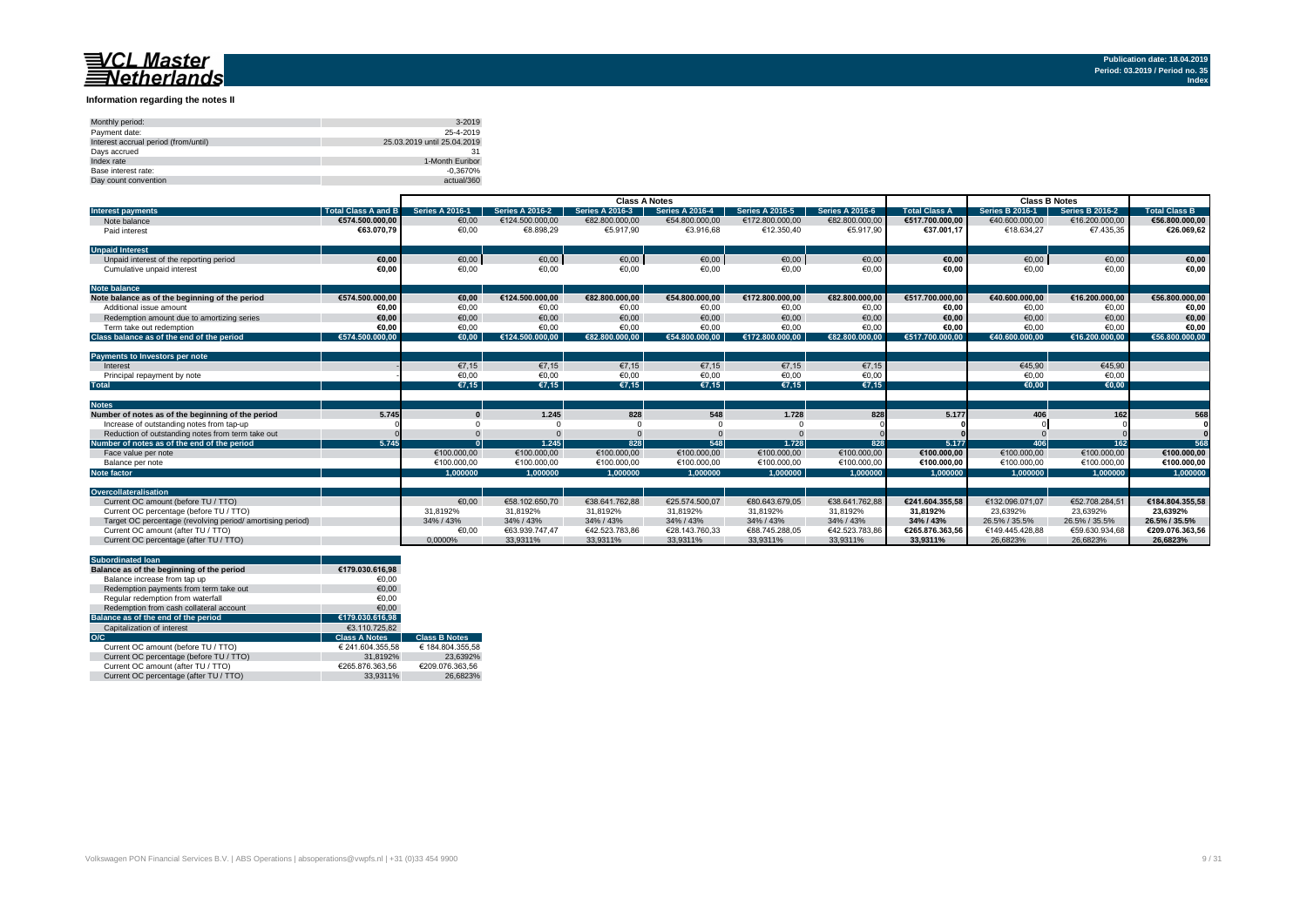

## **Credit enhancement**

| <b>Cash collateral account (CCA)</b>                             | in EUR          |
|------------------------------------------------------------------|-----------------|
| Initial balance at poolcut                                       | €9.158.618,28   |
| Thereof general cash reserve                                     | €2.288.400,00   |
| Thereof maintenance reserve                                      | €6.870.218,28   |
| Targeted balance (floor after Top Up)                            | €53.452.356,99  |
| Thereof general cash reserve                                     | €6.894.000,00   |
| Thereof maintenance reserve                                      | €46.558.356,99  |
| Balance as of the beginning of the period                        | €52.688.423,59  |
| Thereof general cash reserve                                     | €6.894.000,00   |
| Thereof maintenance reserve                                      | €45.794.423,59  |
| <b>Payments</b>                                                  | €763.933,40     |
| General payment from CCA                                         | €0,00           |
| General payment to CCA                                           | €0,00           |
| Payment from CCA due to TTO                                      | € $0,00$        |
| Payment to CCA due to tap-up                                     | €0,00           |
| Payment from CCA due to maintenance reserve                      | (65.113.350,66) |
| Payment to CCA due to maintenance reserve                        | €5.803.073,16   |
| Payment to CCA due to top-up                                     | €74.210,90      |
| Balance as of the end of the period                              | €53.452.356,99  |
| Thereof general cash reserve                                     | €6.894.000,00   |
| Thereof maintenance reserve                                      | €46.558.356,99  |
| General cash reserve in percent of total current note<br>balance | 1,200%          |
| Specified general cash collateral amount                         | €6.894.000,00   |
| <b>Accrued interest</b>                                          | €0,00           |

## **Set off risk**

There is no set off risk applicable.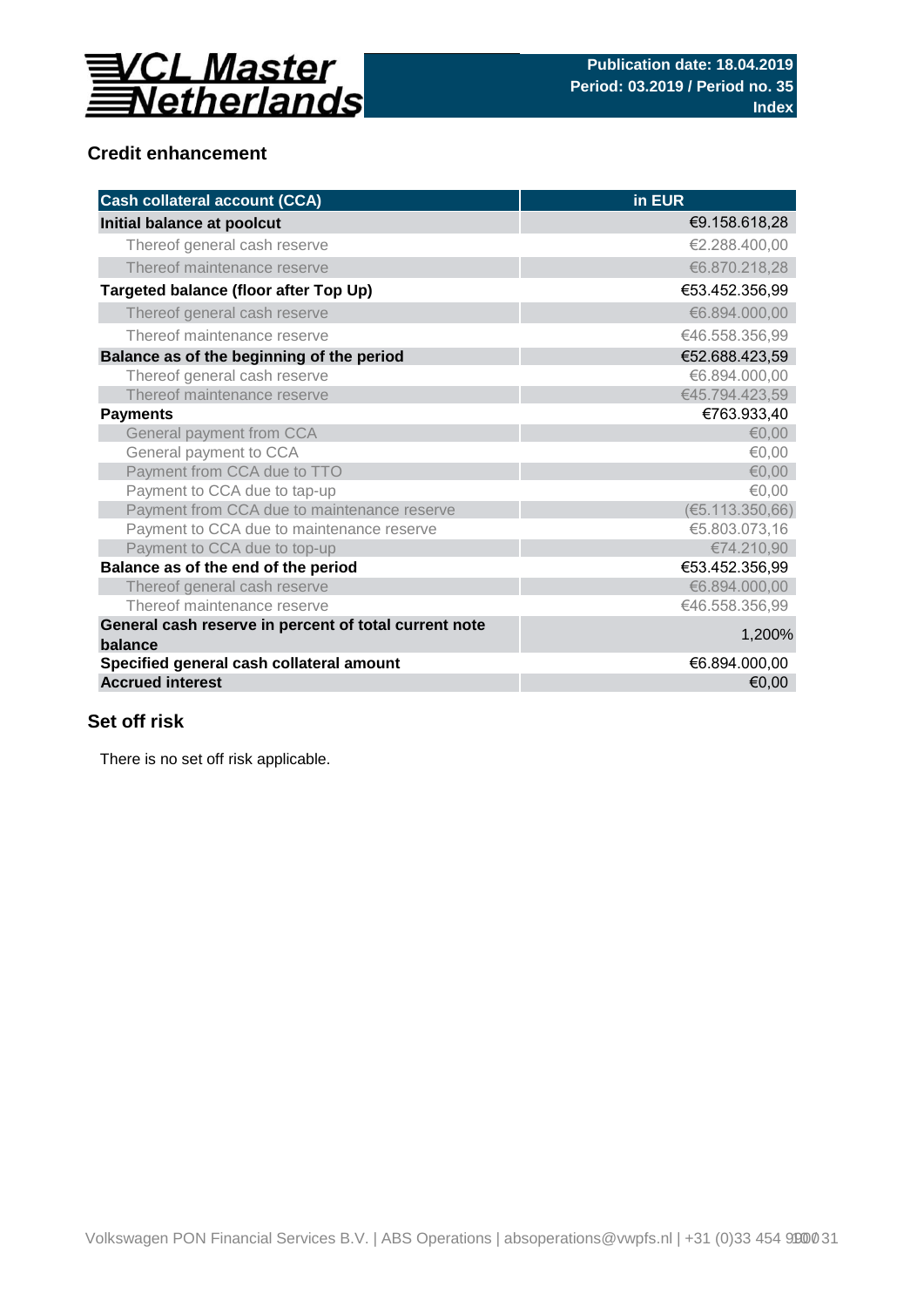

## **Swap fixing / Waterfall**

| Amortising interest rate swap                                                                  | <b>Class A</b>                       | <b>Class B</b>                   |
|------------------------------------------------------------------------------------------------|--------------------------------------|----------------------------------|
| Underlying principal for reporting period                                                      | €517.700.000,00                      | €56.800.000,00                   |
| Paying leg                                                                                     | Fix interest rate                    | Fix interest rate                |
| Receiving leg                                                                                  | Floating interest rate               | Floating interest rate           |
| Net swap payments / receipts                                                                   | (E132.071,03)                        | (€15.134,05)                     |
|                                                                                                |                                      |                                  |
| Available distribution amount calculation                                                      | <b>Payment to waterfall position</b> | <b>Remaining amount</b>          |
| (i) Lease Collections, minus (A) amounts credited to the Maintenance Surplus Reserve Ledger    |                                      |                                  |
|                                                                                                | €31.267.227,17                       | €31.267.227,17                   |
| and (B) amounts of any Issuer Increase Advance                                                 |                                      |                                  |
| (ii) amounts of interest paid or principal repaid under the Issuer Facility Agreement          | €0,00                                | €31.267.227,17                   |
| (iii) Vehicle Realisation Proceeds                                                             | €8.714.877,05                        | €39.982.104,22                   |
| (iv) Lease Incidental Shortfall payments                                                       | €0.00                                | €39.982.104,22                   |
| (vi) payments from the CCA                                                                     | €0.00                                | €39.982.104,22                   |
| (vii) amounts debited from the Maintenance Reserve Ledger                                      | €5.113.350,66                        | €45.095.454.88                   |
| (viii) Maintenance Surplus debited from the Maintenance Reserve Ledger                         | €0,00                                | €45.095.454.88                   |
| (ix) Net Swap Receipts                                                                         | €0.00                                | €45.095.454,88                   |
| (x) transfers from the Accumulation Account to the Distribution Account                        | €0,00                                | €45.095.454,88                   |
| (xi) the Buffer Release Amount                                                                 | (E1.743.552,96)                      | €43.351.901,92                   |
|                                                                                                |                                      |                                  |
| Waterfall                                                                                      | Payment to waterfall position        | <b>Remaining amount</b>          |
| Available distribution amount                                                                  |                                      | €43.351.901,92                   |
| 1) Taxes and Issuer Profit Amount                                                              | €0,00                                | €43.351.901,92                   |
| 1.i) Taxes                                                                                     | €0.00                                | €43.351.901,92                   |
| 1.ii) Issuer Profit Amount                                                                     | €0,00                                | €43.351.901,92                   |
| 2) Senior Maintenance Coordinator Fee                                                          | (E18.892.256,78)                     | €24.459.645,14                   |
|                                                                                                | (6662.023, 44)                       |                                  |
| 3) Payments in respect of fees I                                                               |                                      | €23.797.621,70                   |
| 3.i) Payment to directors of the issuer                                                        | €0,00                                | €24.459.645,14                   |
| 3.ii) Servicer Fee - Volkswagen Leasing B.V.                                                   | (€556.448,93)                        | €23.903.196,22                   |
| Servicer Fee - DutchLease B.V.                                                                 | (695.026, 95)                        | €23.808.169,27                   |
| 3.iii) Payment to Maintenance Coordinator - Volkswagen Leasing B.V.                            | €0,00                                | €23.808.169,27                   |
| Payment to Maintenance Coordinator - DutchLease B.V.                                           | €0,00                                | €23.808.169,27                   |
| 3.iv) Payment to Rating Agencies                                                               | €0.00                                | €23.808.169,27                   |
| 3.v) Payment to Process Agent                                                                  | € $0,00$                             | €23.808.169,27                   |
| 3.vi) Payment to Account Bank                                                                  | €0,00                                | €23.808.169,27                   |
| 3.vii) Payment to Agents                                                                       | €0.00                                | €23.808.169,27                   |
| 3.viii) Payment in respect of listing of the notes                                             | €0.00                                | €23.808.169,27                   |
|                                                                                                | (65.768,07)                          | €23.802.401,20                   |
| 3.ix) Payment in respect of auditors' fees and legal counsel fees                              |                                      |                                  |
| 3.x) Payment in respect administration costs and expenses                                      | (€4.779,50)                          | €23.797.621,70                   |
| 3.xi) Payment to other third parties providing services                                        | €0,00                                | €23.797.621,70                   |
| 4) Net Swap Payments or Swap Termination Payments - Series A and B                             | (€147.205,08)                        | €23.650.416,62                   |
| - Net swap payments on series A 2016-1                                                         | €0,00                                | €23.797.621,70                   |
| - Net swap payments on series A 2016-2                                                         | (631.761.34)                         | €23.765.860,36                   |
| - Net swap payments on series A 2016-3                                                         | (E21.123,20)                         | €23.744.737,16                   |
| - Net swap payments on series A 2016-4                                                         | (E13.980,09)                         | €23.730.757,07                   |
| - Net swap payments on series A 2016-5                                                         | (€44.083,20)                         | €23.686.673,87                   |
| - Net swap payments on series A 2016-6                                                         | (E21.123,20)                         | €23.665.550,67                   |
| - Net swap payments on series B 2016-1                                                         | (E10.817, 65)                        | €23.654.733,02                   |
|                                                                                                | (€4.316,40)                          | €23.650.416,62                   |
| - Net swap payments on series B 2016-2                                                         |                                      |                                  |
| 5) Interest payment class A                                                                    | (€37.001,17)                         | €23.613.415,45                   |
| (a) Accrued interest & (b) interest shortfalls on series A 2016-1                              | €0,00                                | €23.650.416,62                   |
| (a) Accrued interest & (b) interest shortfalls on series A 2016-2                              | (E8.898.29)                          | €23.641.518,33                   |
| (a) Accrued interest & (b) interest shortfalls on series A 2016-3                              | (65.917, 90)                         | €23.635.600,43                   |
| (a) Accrued interest & (b) interest shortfalls on series A 2016-4                              | (E3.916, 68)                         | €23.631.683,75                   |
| (a) Accrued interest & (b) interest shortfalls on series A 2016-5                              | (€12.350,40)                         | €23.619.333,35                   |
| (a) Accrued interest & (b) interest shortfalls on series A 2016-6                              | (65.917, 90)                         | €23.613.415,45                   |
| 6) Interest payment class B                                                                    | (E26.069, 62)                        | €23.587.345,83                   |
| (a) Accrued interest & (b) interest shortfalls on series B 2016-1                              | (E18.634, 27)                        | €23.594.781,18                   |
| (a) Accrued interest & (b) interest shortfalls on series B 2016-2                              | (E7.435,35)                          | €23.587.345,83                   |
| 7) Payment to cash collateral account until the general CCA equals specified general CCA       | €0,00                                | €23.587.345,83                   |
| 8) Redemption amount class A                                                                   | €0,00                                | €23.587.345,83                   |
| (a) Redemption on series A 2016-1                                                              | €0,00                                | €23.587.345,83                   |
| (a) Redemption on series A 2016-2                                                              | €0,00                                | €23.587.345,83                   |
| (a) Redemption on series A 2016-3                                                              | €0,00                                | €23.587.345,83                   |
|                                                                                                | €0,00                                | €23.587.345,83                   |
| (a) Redemption on series A 2016-4                                                              |                                      |                                  |
| (a) Redemption on series A 2016-5                                                              | €0,00                                | €23.587.345,83                   |
| (a) Redemption on series A 2016-6                                                              | €0,00                                | €23.587.345,83                   |
| Class A accumulation account                                                                   | (E23.587.345,83)                     | €0,00                            |
| 9) Redemption amount class B                                                                   | €0,00                                | €0,00                            |
| (a) Redemption on series B 2014-1                                                              | €0,00                                | €0,00                            |
| (a) Redemption on series B 2014-2                                                              | € $0,00$                             | €0,00                            |
| Class B accumulation account                                                                   | €0,00                                | €0,00                            |
| 10) Payments to swap counterparties, other than those made under item 4                        |                                      | €0,00                            |
| 11) Accrued and unpaid interest on the subordinated loan                                       | €0,00                                | €0,00                            |
| (a) Interest subordinated loan                                                                 | €0,00                                | €0,00                            |
| (b) Unpaid interest subordinated loan                                                          | €0,00                                | €0,00                            |
| 12) Redemption subordinated loan                                                               | €0,00                                | €0,00                            |
|                                                                                                | €0,00                                | €0,00                            |
| 13) Final success fee                                                                          |                                      |                                  |
| Distribution of cash collateral account surplus                                                | Payment to waterfall position        | <b>Remaining amount</b>          |
| Payment in respect of accrued and unpaid interest on the Subordinated Loan                     | €0,00                                | €0,00                            |
| Payment in respect of reduction of outstanding principal amount of Subordinated Loan           | €0,00                                |                                  |
|                                                                                                |                                      | €0,00                            |
| Payment in respect of Sellers final success fee                                                | €0,00                                | €0,00                            |
|                                                                                                |                                      |                                  |
| Payments due to term take out - not part of the waterfall<br>Purchase price from term take out | <b>Payment</b><br>€0,00              | <b>Remaining amount</b><br>€0,00 |
|                                                                                                | €0,00                                |                                  |
| Redemption class A                                                                             |                                      | €0,00                            |
| Redemption class B                                                                             | €0,00                                | €0,00                            |
| Redemption subordinated loan                                                                   | €0,00                                | €0,00                            |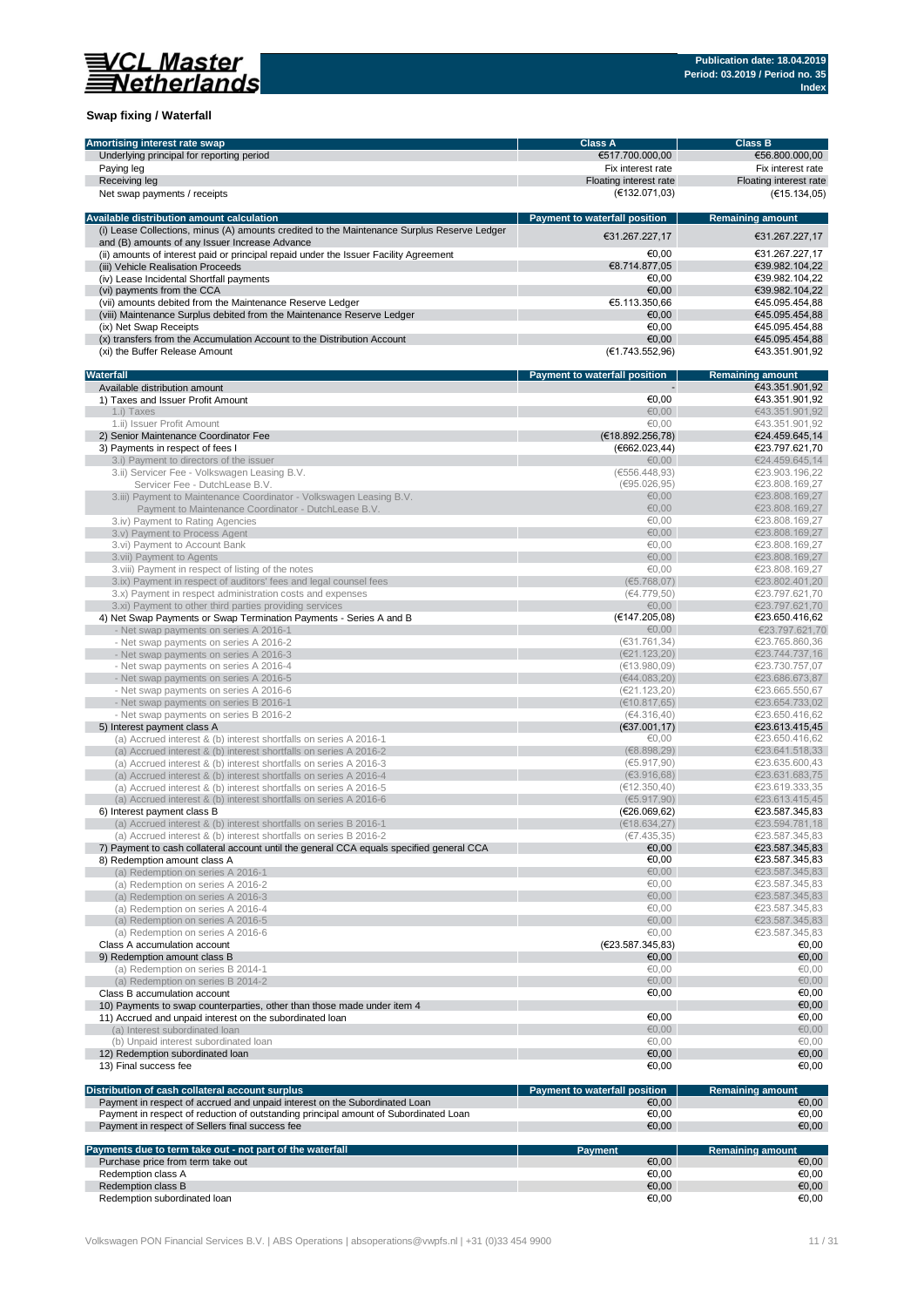

## **Retention of net economic interest**

## **Retention amount at poolcut**

| <b>Type of asset</b>     | <b>Number of</b><br><b>contracts</b> | Percentage of<br><b>contracts</b> | <b>Outstanding</b><br>nominal balance | Percentage of<br>nominal balance |
|--------------------------|--------------------------------------|-----------------------------------|---------------------------------------|----------------------------------|
| Portfolio sold to SPV    | 13.854                               | 95,05%                            | €280.729.495,18                       | 95,00%                           |
| Retention of VWL/DLN     | 722                                  | 4.95%                             | €14.783.720,00                        | 5,00%                            |
| <b>Total</b>             | 14.576                               | 100,00%                           | €295.513.215,18                       | 100,00%                          |
|                          |                                      |                                   |                                       |                                  |
| <b>Retention amounts</b> |                                      |                                   |                                       |                                  |
| Minimum retention        | €14.775.660,76                       | 5,00%                             |                                       |                                  |
| Actual retention         | €14.783.720,00                       | 5.00%                             |                                       |                                  |

## **Retention amount end of reporting period**

| Type of asset         | Number of<br><b>contracts</b> | Percentage of<br><b>contracts</b> | Outstanding<br>nominal balance | Percentage of<br>nominal balance |
|-----------------------|-------------------------------|-----------------------------------|--------------------------------|----------------------------------|
| Portfolio sold to SPV | 48.346                        | 95,03%                            | €842.380.836,72                | 94,91%                           |
| Retention of VWL/DLN  | 2.531                         | 4.97%                             | €45.153.067,18                 | 5.09%                            |
| Total                 | 50.877                        | 100,00%                           | €887.533.903,90                | 100,00%                          |

| <b>Retention amounts</b> |                |       |
|--------------------------|----------------|-------|
| Minimum retention        | €44.335.833.51 | 5.00% |
| Actual retention         | €45.153.067.18 | 5.09% |

article 405 Abs. 1 c CRR. In its capacity as originator and original lender, Volkswagen Leasing B.V. and DutchLease B.V. comply with the retention requirements of a material net economic interest in accordance with

By adhering to option c) of the direction, Volkwagen Leasing B.V. and DutchLease B.V. keep the exposure designated for retention on its balance sheet on an ongoing basis.

The latest end of month level of retention will be published on a monthly basis within the investor report.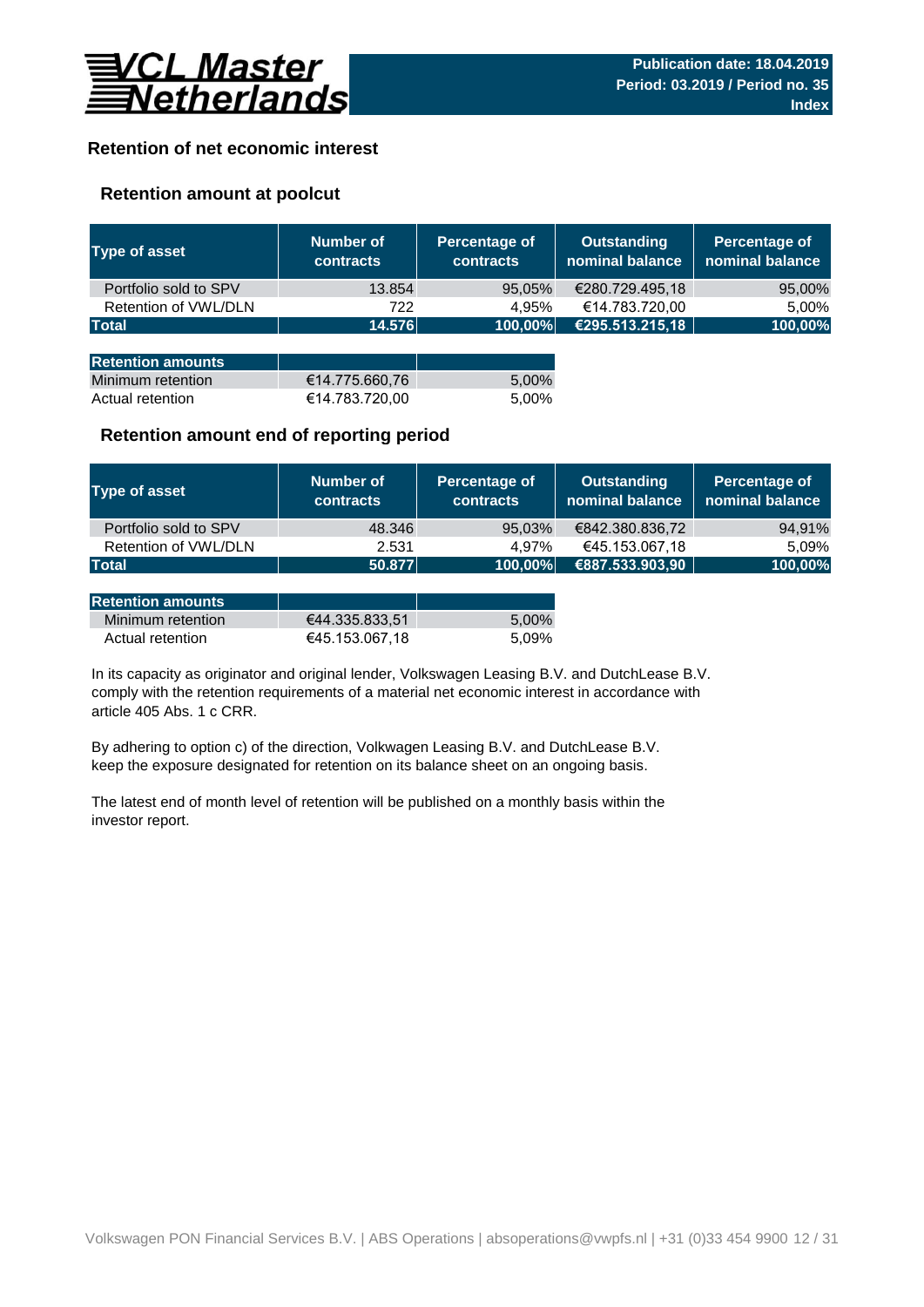**Amortisation profile I**

#### **Class A Class B Class B Class B Class B Class B Class B Class B Class B Class B Eq. 1 Note class Payment date and the Sale of the Case of the Sale of the Sale of the Sale of the Sale of the Sale of the Sale of the Sale of the Sale of the Sale of the Sale of the Sale of the Sale of the Sale of the Sale of the Sale of** Poolcut ∈19.000.000,00 ∈171.700.000,00 ∈171.700.000,00 ∈19.000.000,00 ∈19.000.000,00 ∈19.000.000,00 ∈19.000.000,00 ∈19.000.000,00 ∈19.000.000,00 ∈19.000.000,00 ∈19.000.000,00 ∈19.000.000,00 ∈19.000.000,00 ∈19.000.000,00 ∈ r 06-2016 €171.700.000,00 €19.000.000,00  $\begin{array}{r}\n 07-2016 \\
\hline\n 623.200.000,00 \\
\hline\n 625.800.000,00 \\
\hline\n 625.800.000,00 \\
\hline\n 625.800.000,00 \\
\hline\n 625.800.000,00 \\
\hline\n 625.800.000,00 \\
\hline\n 625.800.000,00 \\
\hline\n 625.800.000,00 \\
\hline\n 625.800.000,00 \\
\hline\n 625.800.000,00 \\
\h$ Ì. 08-2016 €233.200.000,00 €25.800.000,00 09-2016 €275.000.000,00 €30.400.000,00 п 10-2016 €275.000.000,00 €30.400.000,00 11-2016 €296.600.000,00 €32.800.000,00 11-2016<br>  $C296.600.000,00$ <br>  $C296.600.000,00$ <br>  $C296.600.000,00$ <br>  $C296.600.000,00$ <br>  $C296.600.000,00$ <br>  $C296.600.000,00$ <br>  $C296.600.000,00$ <br>  $C296.600.000,00$ <br>  $C286.600.000,00$ <br>  $C286.600.000,00$ <br>  $C286.600.000,00$ <br>  $C$ 12-2016 €296.600.000,00 €32.800.000,00 01-2017 €296.600.000,00 €32.800.000,00  $6346.700.000,00$  ∈38.300.000,00 ∈38.300.000,00 × 0**4-2017** €38.300.000,00 €346.700.000,00 €346.700.000,00 €38.300.000,00 €38.300.000,00 €38.300.000,00 €38.300.000,00<br>05-2017 €38.300.000,00 €346.700.000,00 €346.700.000,00 €346.700.000,00 €346.700 €38.300.000,00 €38.300.0 × 06-2017 €375.300.000,00 €41.400.000,00  $\epsilon$ 375.300.000,00  $\epsilon$  (and the set of  $\epsilon$ 41.400.000,00  $\epsilon$ 0**8-2017 ∈**41.400.000,00 ∈375.300.000,00 ∈375.300.000,00 ∈41.400.000,00 ∈41.400.000,00 ∈41.400.000,00 ∈41.400.000,00 ∈41.400.000,00 ∈41.400.000,00 ∈41.400.000,00 ∈41.400.000,00 ∈41.400.000,00 ∈41.400.000,00 ∈41.400.000,00 п 10-2017 €404.500.000,00 €44.600.000,00 11-2017 €404.500.000,00 €404.500.000,00 €404.500.000,00 €404.500.000,00 €404.500.000,00 €44.600.000,00 €44.600.000,00 n. 12-2017 €404.500.000,00 €404.500.000,00 €404.500.000,00 €404.500.000,00 €44.600.000,00 €44.600.000,00  $01-2018$  ∈404.500.000,00 ∈404.500.000,00 ∈404.500.000,00 ∈404.600.000,00 × 02-2018 €404.500.000,00 **€44.600.000,00**  $6451.400.000,00$ <br>  $6451.400.000,00$ <br>  $6451.400.000,00$ <br>  $6451.400.000,00$ <br>  $6451.400.000,00$ <br>  $6451.400.000,00$ <br>  $6451.400.000,00$ п 04-2018 €451.400.000,00 €49.700.000,00  $65-2018$  ∈451.400.000,00 ∈451.400.000,00 ∈451.400.000,00 ∈49.700.000,00 × 06-2018 €49.700.000,00 €451.400.000,00 € 451.400.000,00 € 5451.400.000,00 € 5451.400.000,00 € 549.700.000,00 07-2018 €451.400.000,00 €49.700.000,00 Ė  $\frac{6483.400.000,00}{6483.400.000,00}$   $\frac{6483.400.000,00}{6483.400,000,00}$   $\frac{653.200.000,00}{653.200,000,00}$  $09-2018$   $09-2018$   $09-2018$   $09-2018$   $09-2018$   $09-2018$   $09-2018$   $09-2018$   $09-2018$   $09-2018$   $09-2018$   $09-2018$   $09-2018$   $09-2018$   $09-2018$   $09-2018$   $09-2018$   $09-2018$   $09-2018$   $09-2018$   $09-2018$   $09-2018$   $11-2018$ <br>  $142018$ <br>  $12018$ <br>  $12018$ <br>  $12018$ <br>  $12018$ <br>  $12018$ <br>  $12018$ <br>  $12018$ <br>  $12018$ <br>  $12018$ <br>  $12018$ <br>  $12018$ <br>  $12018$ <br>  $12018$ <br>  $12018$ <br>  $12018$ <br>  $12018$ <br>  $12018$ <br>  $12018$ <br>  $12018$ <br>  $12018$ <br>  $12018$ <br>  $12018$ <br> 10-2018 €53.200.000,00 €683.400.000,00 €683.400.000,00 €53.200.000,00 €53.200.000,00 €53.200.000,00 €53.200.000,00<br>11-2018 €53.200.000,00 €53.200.000,00 €53.200.000,00 €53.200.000,00 €53.200.000,00 €53.200.000,00 €53.200.  $01-2019$  ∈517.700.000,00 ∈ €517.700.000,00 ∈ €517.700.000,00 × 02-2019 €517.700.000,00 €56.800.000,00  $\begin{array}{c|c|c|c|c|c} \hline \textbf{03-2019} & \textbf{656.800.000,00} \end{array}$   $\begin{array}{c} \textbf{656.800.000,00} \end{array}$ i. 0**4-2019** €56.800.000,00 €517.700.000,00 €517.700.000,00 €517.700.000,00 €517.700.000,00 €517.700.000,00 €56.800.000,00  $0.2019$  ∈517.700.000,00 ∈517.700.000,00 ∈ €517.700.000,00 ∈ €517.700.000,00 ∈ €517.700.000,00 ∈ €51.700.000,00 ∈ €51.700.000,00 ∈ €51.700.000,00 ∈ €51.700.000,00 ∈ ∈ €51.700.000,00 ∈ ∈ €51.700.000,00 ∈ ∈ €51.700.000,00 ×. 06-2019 €56.800.000,00 €517.700.000,00 €517.700.000,00 €517.700.000,00 €517.700.000,00 €517.700.000,00 €56.800.000,00  $07-2019$  ∈56.800.000,00 i. 08-2019 €517.700.000,00 €56.800.000,00  $09-2019$  ∈56.800.000,00 10-2019 €517.700.000,00 €56.800.000,00 11-2019 €517.700.000,00 €56.800.000,00 12-2019 €489.819.087,73 €56.800.000,00 01-2020 ∈56.800.000,00 п 02-2020 €56.800.000,00,00 € 56.800.000,00 € 57.5 € 57.5 € 57.5 € 57.5 € 57.5 € 57.5 € 57.5 € 57.5 € 57.5 € 57.5 € 57.5 € 57.5 € 57.5 € 57.5 € 57.5 € 57.5 € 57.5 € 57.5 € 57.5 € 57.5 € 57.5 € 57.5 € 57.5 € 57.5 € 57.5 € 5  $03$ -2020 ∈56.800.000,00 Ì. 04-2020 €56.800.000,00 € 66.800.000,00 € 66.800.000,00 € 66.800.000,00 € 66.800.000,00 € 66.800.000,00 € 65.800  $6347.344.497,27$   $649.155.967,4020$   $6347.344.497,27$   $649.155.967,4020$ n. 06-2020 ∈43.472.883,60 €43.472.883,60 € 533.292.107,62 € 533.292.107,62 € 43.472.883,60  $07$ -2020 ∈41.613.928,46 ∈41.613.928,46 r. 08-2020 €39.481.036,09 €302.687.943,34 €302.687.943,34 €302.687.943,34 €302.687.943,34 €30.481.036,09  $09-2020$  ∈37.479.590,79 €37.479.590,79 п 10-2020 €273.829.753,61 €35.716.924,38 11-2020 €259.721.114,97 €33.876.667,17 12-2020 €31.954.443,61 €31.954.443,61 €31.954.443,61 €31.954.443,61 €31.954.443,61 €31.954.443,61 €31.954.443,61 01-2021 ∈29.917.029,40 €229.363.892,08 ∈229.363.892,08 ∈29.917.029,40 02-2021 €28.179.355,43  $03$ -2021 ∈27.019.624,46 ∈27.019.624,46 04-2021 €186.552.799,50 €24.332.973,85  **∈22.709.830,83** 06-2021 €163.725.350,98 €21.355.480,56  $07-2021$  ∈19.899.060,43 08-2021 €141.548.617,99 €18.462.863,22  $09-2021$  ∈ 130.045.181,29  $\blacksquare$   $045.181,29$   $\blacksquare$   $05.2021$   $\blacksquare$   $05.2414,95$ 10-2021 €15.649.669,27 € 119.980.797,76 € 119.980.797,76 € 119.980.797,76 € 119.980.797,76 € 119.980.797,76 € 1 11-2021 €111.221.489,28 €14.507.150,78 12-2021 €101.899.785,58 €13.291.276,38 01-2022 ∈93.656.575,03 ∈93.656.575,03 ∈93.656.575,03 €93.656.575,03 €93.656.575,03 €13.291.276,38 02-2022 €86.774.586,68 €11.318.424,35  $03-2022$  ∈11.318.424,35 r. 04-2022  $\epsilon$  68.636.557,10  $05-2022$  ∈  $05-2022$  ∈  $05-74$  ∈  $05-2022$  ∈  $05-74$  ∈  $05-2022$  ∈  $05-74$  ∈  $05-74$  ∈  $05-74$  ∈  $05-74$  ∈  $05-74$  ∈  $05-74$  ∈  $05-74$  ∈  $05-74$  ∈  $05-74$  ∈  $05-74$  ∈  $05-74$  ∈  $05-74$  ∈  $05-74$  ∈  $05-74$  ∈  $05-74$  ∈  $0$ 06-2022  $\epsilon$ 51.289.924,54  $\epsilon$ 51.289.924,54  $\epsilon$ 51.289.924,54  $\epsilon$ 51.289.924,54  $\epsilon$ 5.689.990,16  $07-2022$  ∈39.064.936,34 ∈6.689.990,16 08-2022 €26.337.416,37 €6.689.990,16  $09-2022$  ∈ 6.689.990,16 10-2022 €8.689.990,16 €8.770.496,04 €8.770.496,04 €8.770.496,04 €8.770.496,04 €8.770.496,04 €8.689.990,16 11-2022 ∈ 3.574.545,88 ∈ 3.574.545,88 ∈ 3.574.545,88 ∈ 3.574.545,88 ∈ 3.574.545,88 ∈ 3.574.545,88 ∈ 3.574.545,88 ∈ 3.574.545,88 ∈ 3.574.545,88 ∈ 3.574.545,88 ∈ 3.574.545,88 ∈ 3.574.545,88 ∈ 3.574.545,88 ∈ 3.574.545,88 ∈

12-2022 €6.600.029,44  $01$ -2023  $\in$  0.00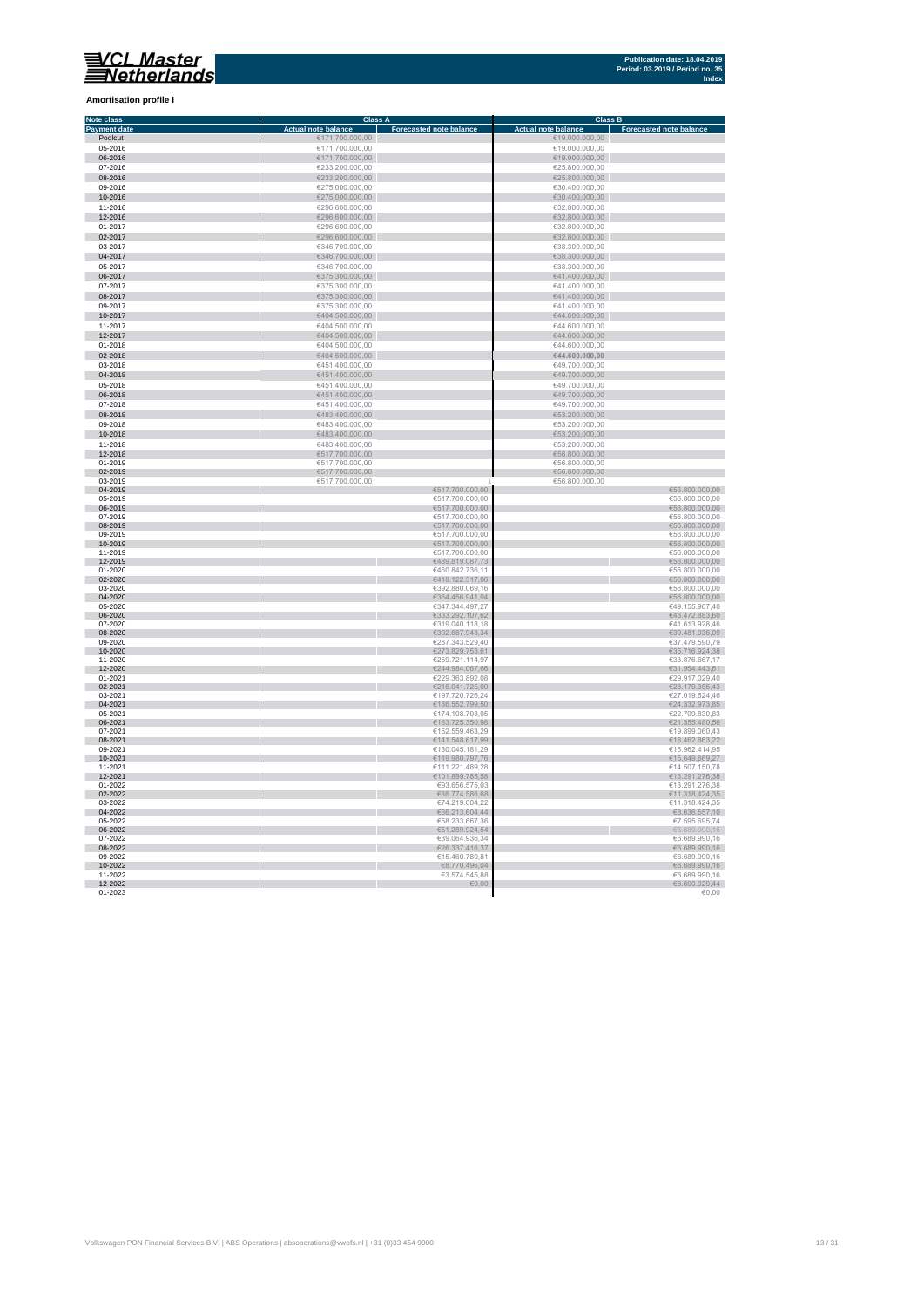

**Amortisation profile I**

**Note class Payment date Actual note balance Forecasted note balance Actual note balance2 Forecasted note balance3 Class A Class B**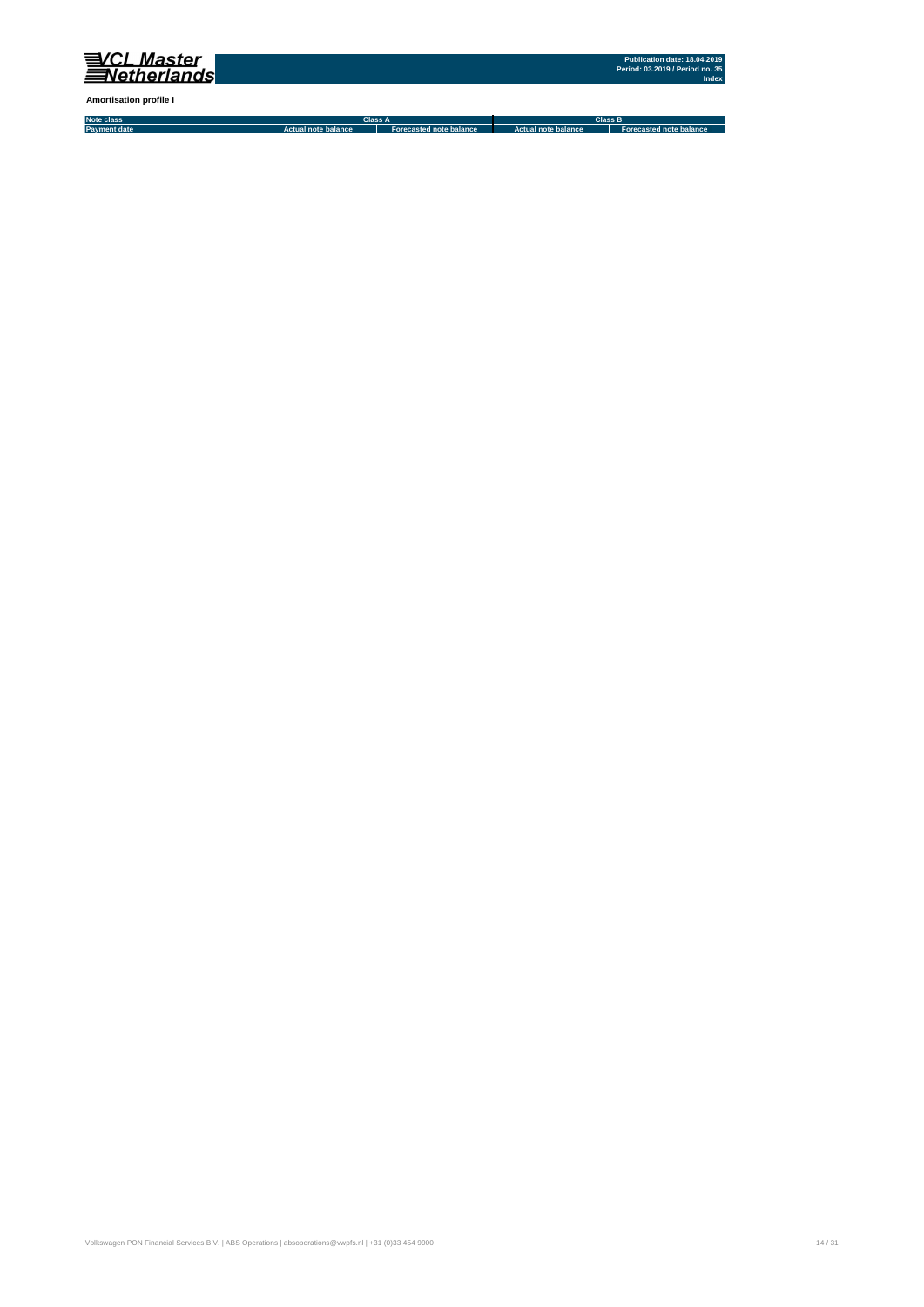# <u>VCL Master</u><br>∃Netherlands

#### **Amortisation profile II**



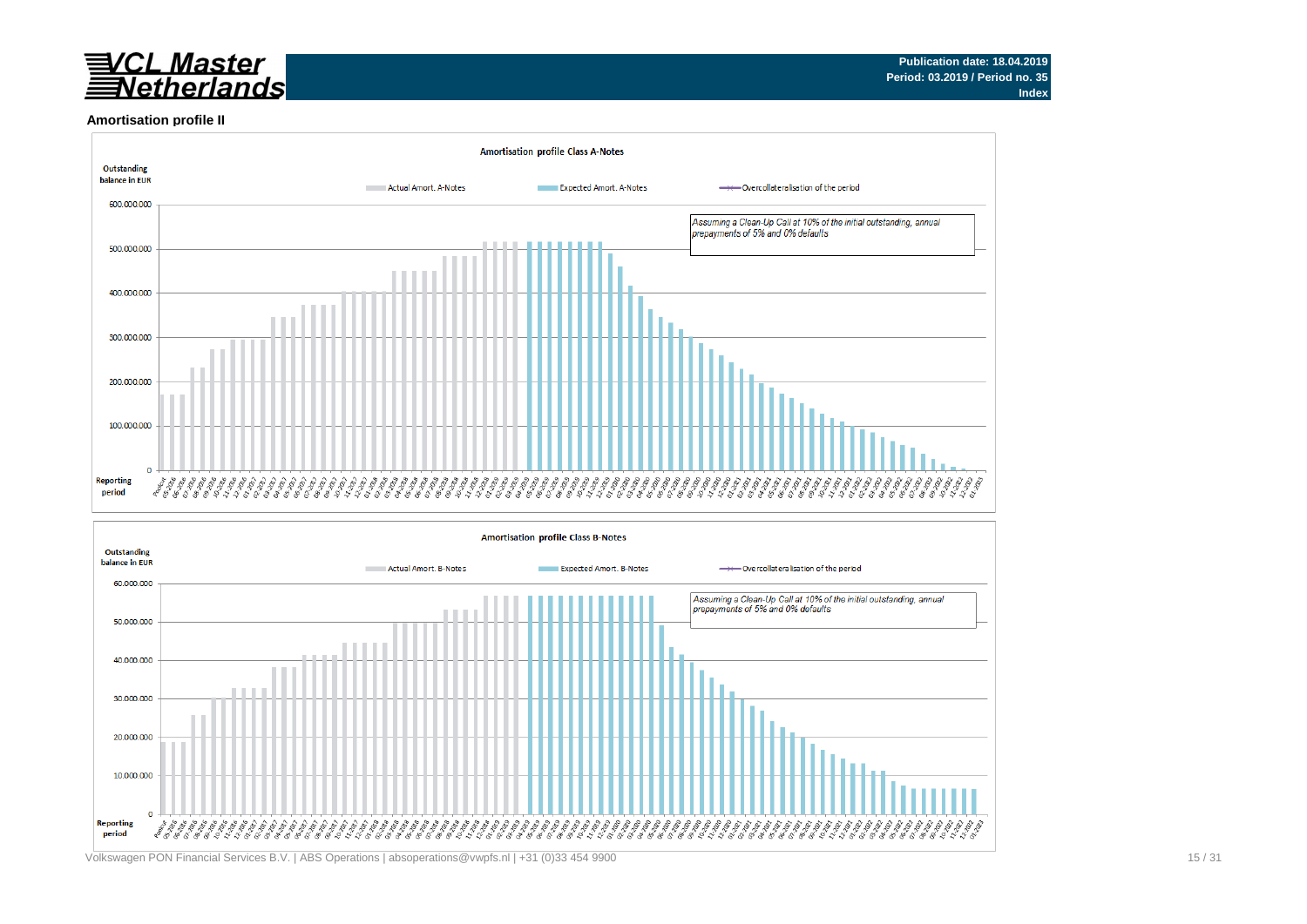

## **Run out schedule I**

| <b>Reporting period</b> | <b>Principal</b>                       | <b>Interest</b>            | <b>Instalment</b>                |
|-------------------------|----------------------------------------|----------------------------|----------------------------------|
| arrears                 | €1.815.367,05                          | €436.485,77                | €2.251.852,82                    |
| 04-2019                 | €18.975.872,35                         | €2.867.116,39              | €21.842.988,74                   |
| 05-2019                 | €19.145.517.47                         | €2.822.909,42              | €21.968.426,89                   |
| 06-2019                 | €20.239.964,25                         | €2.739.506,25              | €22.979.470,50                   |
| 07-2019                 | €20.866.953.54                         | €2.664.945.61              | €23.531.899.15                   |
| 08-2019                 | €22.328.015,40                         | €2.588.072,97              | €24.916.088,37                   |
| 09-2019                 | €22.412.621,34                         | €2.505.817,07              | €24.918.438,41                   |
| 10-2019                 | €24.673.738,78                         | €2.423.252,26              | €27.096.991,04                   |
| 11-2019                 | €27.891.597,55                         | €2.332.354,34              | €30.223.951,89                   |
| 12-2019                 | €22.245.072,02                         | €2.229.604,90              | €24.474.676,92                   |
| 01-2020                 | €32.076.152,69                         | €2.147.654,82              | €34.223.807,51                   |
| 02-2020                 | €19.256.637,14                         | €1.897.985,92              | €21.154.623,06                   |
| 03-2020                 | €21.978.244,99                         | €2.090.537.22              | €24.068.782,21                   |
| 04-2020                 | €19.381.878,00                         | €1.877.583,39              | €21.259.461,39                   |
| 05-2020                 | €19.396.666,16                         | €1.806.183,24              | €21.202.849,40                   |
| 06-2020                 | €21.985.810,70                         | €1.734.727,35              | €23.720.538,05                   |
| 07-2020                 | €20.610.458.61                         | €1.653.732,56              | €22.264.191,17                   |
| 08-2020                 | €18.382.268,91                         | €1.577.806,08              | €19.960.074,99                   |
| 09-2020                 | €19.406.691,95                         | €1.510.087,88              | €20.916.779,83                   |
| 10-2020                 | €20.223.600.07                         | €1.438.594,13              | €21.662.194,20                   |
| 11-2020                 | €21.752.636.96                         | €1.364.092,24              | €23.116.729,20                   |
| 12-2020                 | €18.427.307,89                         | €1.283.957,46              | €19.711.265,35                   |
| 01-2021                 | €24.661.705,98                         | €1.216.072.88              | €25.877.778,86                   |
| 02-2021                 | €15.043.424,17                         | €1.024.218,23              | €16.067.642,40                   |
| 03-2021                 | €16.708.915.15                         | €1.171.179.15              | €17.880.094,30                   |
| 04-2021                 | €14.464.447,12                         | €1.003.486,55              | €15.467.933,67                   |
| 05-2021                 | €15.468.570,35                         | €959.741.46                | €16.428.311,81                   |
| 06-2021                 | €15.017.577,44                         | €897.977,76                | €15.915.555,20                   |
| 07-2021                 | €16.109.947,38                         | €842.653,73                | €16.952.601,11                   |
| 08-2021                 | €14.576.617,34                         | €783.306,50                | €15.359.923,84                   |
| 09-2021                 | €12.811.216,78                         | €729.607,90                | €13.540.824,68                   |
| 10-2021                 | €14.396.741,55                         | €682.411,93                | €15.079.153,48                   |
| 11-2021                 | €16.295.805,23                         | €629.375,67                | €16.925.180,90                   |
| 12-2021                 | €7.193.670,40                          | €569.343,19                | €7.763.013,59                    |
| 01-2022                 | €18.889.890,15                         | €542.843,02                | €19.432.733,17                   |
| 02-2022                 | €9.995.296,52                          | €437.840,48<br>€471.974.61 | €10.433.137,00                   |
| 03-2022<br>04-2022      | €11.163.799,47                         |                            | €11.635.774,08<br>€10.193.329,17 |
|                         | €9.799.182,67<br>€11.016.887.93        | €394.146,50                | €11.377.256.35                   |
| 05-2022<br>06-2022      | €9.983.913,80                          | €360.368,42<br>€318.620,13 | €10.302.533,93                   |
| 07-2022                 | €10.889.755,30                         | €281.840,86                | €11.171.596,16                   |
| 08-2022                 | €9.287.189.73                          | €241.723.88                | €9.528.913.61                    |
| 09-2022                 | €7.068.912,87                          | €207.510,14                |                                  |
| 10-2022                 | €7.789.591,43                          | €181.469,04                | €7.276.423,01<br>€7.971.060,47   |
| 11-2022                 | €10.470.646,87                         | €152.772,82                | €10.623.419,69                   |
| 12-2022                 | €1.824.779,67                          | €114.200,03                | €1.938.979,70                    |
| 01-2023                 | €6.358.709,96                          | €107.477,60                | €6.466.187,56                    |
| 02-2023                 | €2.731.139,43                          | €79.507,77                 | €2.810.647,20                    |
| 03-2023                 | €2.143.014,77                          | €78.552,98                 | €2.221.567,75                    |
| 04-2023                 | €1.927.335,45                          | €66.094,16                 | €1.993.429,61                    |
| 05-2023                 | €2.136.086,57                          | €58.998,96                 | €2.195.085,53                    |
| 06-2023                 | €2.131.888,07                          | €51.127,37                 | €2.183.015,44                    |
| 07-2023                 | €1.913.006,50                          | €43.273,43                 | €1.956.279,93                    |
| 08-2023                 | €1.708.282,58                          | €36.226,34                 | €1.744.508,92                    |
| 09-2023                 | €2.540.596,08                          | €29.933,20                 | €2.570.529,28                    |
| 10-2023                 | €1.756.072,74                          | €20.573,82                 | €1.776.646,56                    |
| 11-2023                 | €2.075.020,33                          | €14.104,54                 | €2.089.124,87                    |
| 12-2023                 | €722.240,22                            | €6.460,24                  | €728.700,46                      |
| 01-2024                 | €887.319,72                            | €3.799,62                  | €891.119,34                      |
| 02-2024                 | €135.524,23                            | €530,83                    | €136.055,06                      |
| 03-2024                 | €275,67                                | €31,56                     | €307,23                          |
| 04-2024                 | €276,68                                | €30,55                     | €307,23                          |
| 05-2024                 | €277,70                                | €29,53                     | €307,23                          |
| 06-2024                 | €7.737,74                              | €28,51                     | €7.766,25                        |
| <b>Total</b>            | $\pmb{\epsilon}$<br>783.576.363,56   € | 58.804.473,16   €          | 842.380.836,72                   |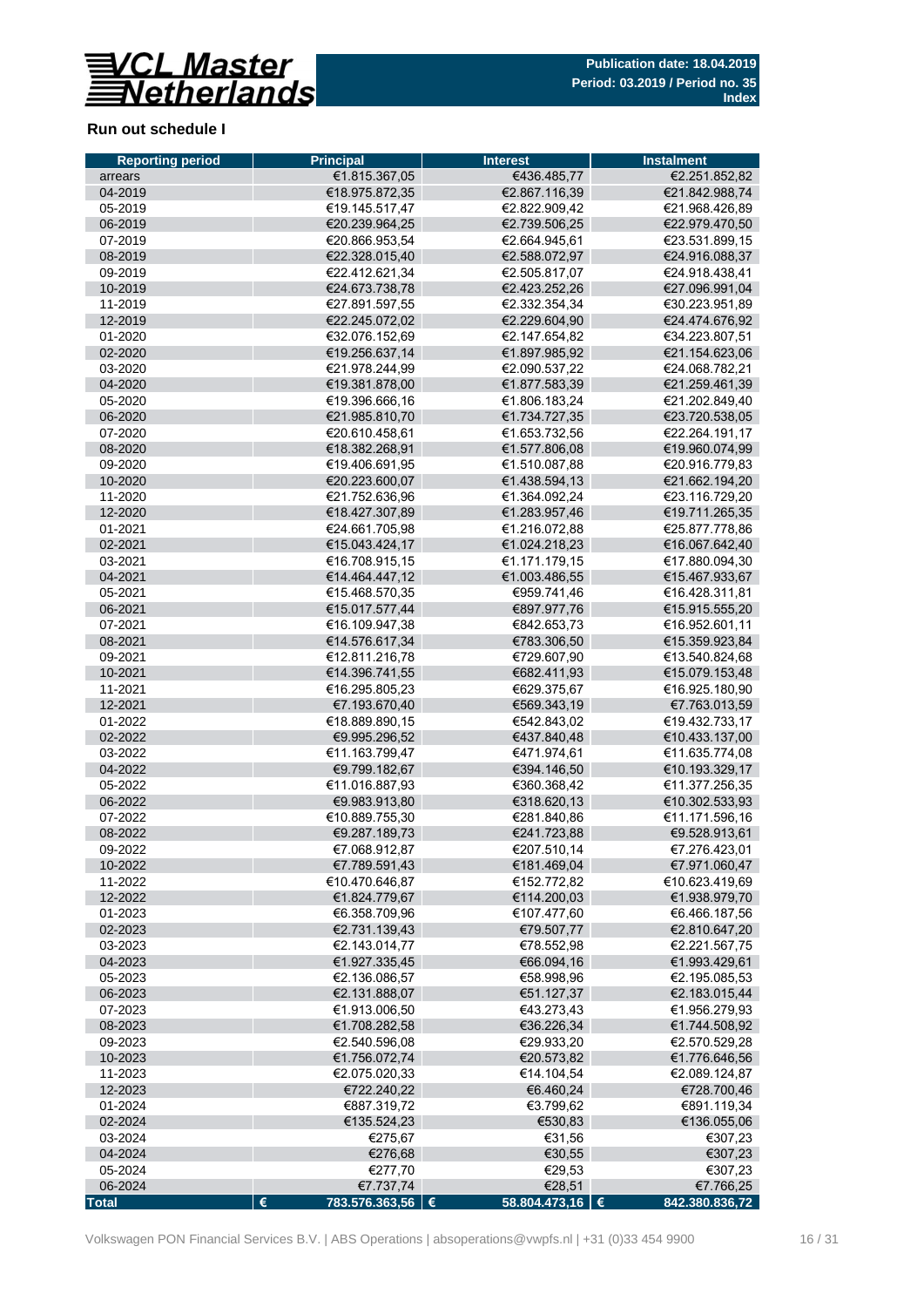

### **Run out schedule II**

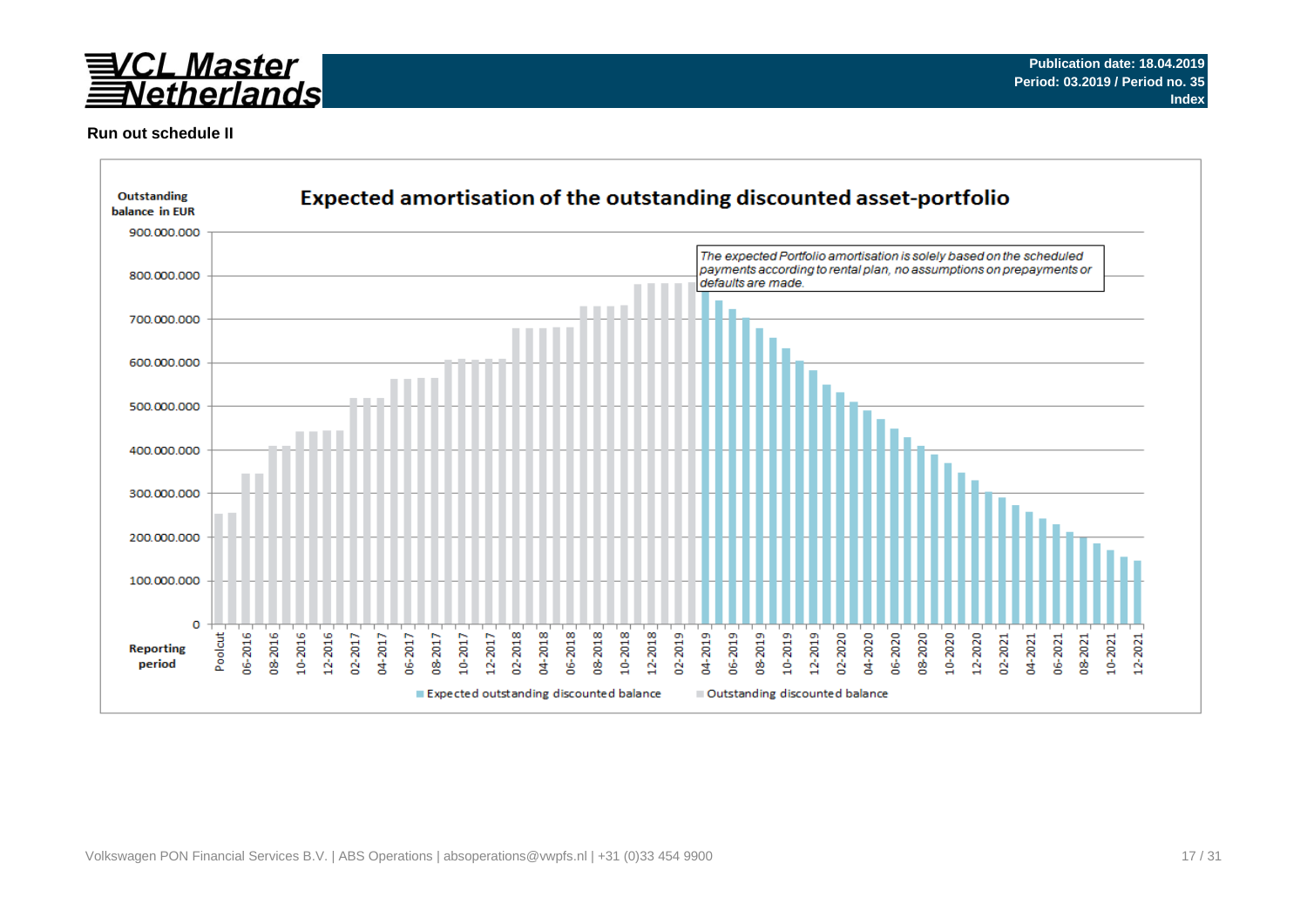#### **Outstanding contracts**

| <b>Collections by source</b>                | <b>Collections</b> |
|---------------------------------------------|--------------------|
| Paid instalments of monthly period          | €16.728.737.56     |
| therof capital                              | €13.602.451.61     |
| therof interest                             | €3.126.285.95      |
| Paid instalments of previous periods        | €883.254.95        |
| Payment due from early settlement           | €295.964.97        |
| Compensation Payments from contract changes | (€199.053.44)      |
| thereof payments from the Issuer to VWL/DLN | (€417.051.57)      |
| therof payments from VWL/DLN to the Issuer  | €217.998.13        |
| Servicing collections                       | €13.430.186.02     |
| VAT collections                             | €5.931.210.27      |
| <b>Total Lease Collections</b>              | €37.070.300.33     |

| <b>Collections by status</b> | <b>Number of</b><br>contracts | <b>Collections</b> |
|------------------------------|-------------------------------|--------------------|
| Current                      | 45.204                        | €34.929.501.75     |
| <b>Delinquent</b>            | 1.893                         | €1.282.708.39      |
| Early settlement             | 362                           | €381.842.08        |
| Default                      | 46                            | €5.574.69          |
| End of term                  | 428                           | €463.107.45        |
| Write Off                    | 15                            | €7.565.97          |
| <b>Total</b>                 | 47.948                        | €37.070.300.33     |

| Evolution of outstanding pool during the reporting<br>period | <b>Number of active</b><br>contracts | Outstanding<br>discounted<br>balance | Outstanding<br>nominal balance |
|--------------------------------------------------------------|--------------------------------------|--------------------------------------|--------------------------------|
| Balance as of the begin of the period                        | 47.948                               | €781.771.047.50                      | €841.010.886.54                |
| Balance at the end of the period - before top/tap-up         | 47.170                               | €759.304.355.58                      | €815.348.377.43                |
| Top/tap-up of the period                                     | 1.176                                | €24.272.007.98                       | €27.032.459.29                 |
| Term take out                                                | $\overline{\phantom{a}}$             | $\overline{\phantom{0}}$             |                                |
| Balance as of the end of the period                          | 48.346                               | €783.576.363.56                      | €842.380.836.72                |

| Total portfolio as of pool cut date  |                        |                                      |                               | Type of car                       |                               |                                      | <b>Customer type</b>          |                                      |                               |                                      |  |
|--------------------------------------|------------------------|--------------------------------------|-------------------------------|-----------------------------------|-------------------------------|--------------------------------------|-------------------------------|--------------------------------------|-------------------------------|--------------------------------------|--|
|                                      |                        |                                      |                               | <b>New vehicle</b>                | <b>Used vehicle</b>           |                                      |                               | <b>Commercial</b>                    | Private                       |                                      |  |
| <b>Contract status development I</b> | Number of<br>contracts | Outstanding<br>discounted<br>balance | <b>Number of</b><br>contracts | Outstanding<br>discounted balance | <b>Number of</b><br>contracts | Outstanding<br>discounted<br>halance | <b>Number of</b><br>contracts | Outstanding<br>discounted<br>halance | <b>Number of</b><br>contracts | Outstanding<br>discounted<br>balance |  |
| Current                              | 13.854                 | €254.509.899.87                      | 13.108                        | €244.342.851.74                   | 746                           | €10.167.048.13                       | 7.789                         | €178.013.878.55                      | 6.065                         | €76.496.021,32                       |  |
| Delinquent                           |                        | €0.00                                |                               | €0.00                             |                               | €0,00                                |                               | €0,00                                |                               | €0,00                                |  |
| Early settlement                     |                        | €0,00                                |                               | €0,00                             |                               | €0,00                                |                               | €0,00                                |                               | €0,00                                |  |
| Default                              |                        | €0.00                                |                               | €0,00                             |                               | €0.00                                |                               | €0,00                                |                               | €0,00                                |  |
| End of term                          |                        | €0,00                                |                               | €0.00                             |                               | €0.00                                |                               | €0.00                                |                               | €0,00                                |  |
| Write Off                            |                        | €0.00                                |                               | €0.00                             |                               | €0.00                                |                               | €0.00                                |                               | €0.00                                |  |
| <b>Total</b>                         | 13.854                 | €254.509.899.87                      |                               | €244.342.851.74                   | 746                           | €10.167.048.13                       | 7.789                         | €178.013.878.55                      | 6.065                         | €76.496.021.32                       |  |

|                                       | Total portfolio as of current reporting period                 |                 |                               |                                          |                               | Type of car                          |                               |                                      |                               |                                      |  |
|---------------------------------------|----------------------------------------------------------------|-----------------|-------------------------------|------------------------------------------|-------------------------------|--------------------------------------|-------------------------------|--------------------------------------|-------------------------------|--------------------------------------|--|
|                                       |                                                                |                 | <b>New vehicle</b>            |                                          | <b>Used vehicle</b>           |                                      |                               | Commercial                           | <b>Private</b>                |                                      |  |
| <b>Contract status development II</b> | Outstanding<br>Number of<br>discounted<br>contracts<br>balance |                 | <b>Number of</b><br>contracts | <b>Outstanding</b><br>discounted balance | <b>Number of</b><br>contracts | Outstanding<br>discounted<br>balance | <b>Number of</b><br>contracts | Outstanding<br>discounted<br>balance | <b>Number of</b><br>contracts | Outstanding<br>discounted<br>balance |  |
| Current                               | 46.883                                                         | €749.483.945.53 | 43.625                        | €701.700.092.02                          | 3.258                         | €47.783.853.51                       | 27,508                        | €519.507.310.27                      | 19,375                        | €229.976.635.26                      |  |
| Delinquent                            | 1.917                                                          | €33.323.903.45  | 1.770                         | €31.004.756.52                           | 147                           | €2.319.146.93                        | 1.535                         | €28.828.813.32                       | 382                           | €4.495.090.13                        |  |
| Early settlement                      | 7.242                                                          | €295,660.55     | 6.439                         | €280.677.04                              | 803                           | €14.983.51                           | 4.168                         | €250.636.30                          | 3.074                         | €45.024.25                           |  |
| Default                               | 171                                                            | €203.841.16     | 157                           | €186.526.93                              |                               | €17.314.23                           | 162                           | €188,637,08                          |                               | €15.204.08                           |  |
| End of term                           | 6.711                                                          | €85.048.22      | 5.671                         | €76.013.02                               | 1.040                         | €9.035.20                            | 4.250                         | €78.438.41                           | 2.461                         | €6.609.81                            |  |
| Write Off                             | 277                                                            | €183.964.65     | 255                           | €149.285.84                              | 22                            | €34.678.81                           | 228                           | €0.00                                | 49                            | €183.964.65                          |  |
| <b>Total</b>                          | 63.201                                                         | €783.576.363.56 | 57.917 €                      | 733.397.351.37                           |                               | 5.284 € 50.179.012.19                | 37.851 €                      | 548.853.835.38                       | 25.350                        | €234.722.528.18                      |  |

| <b>Contract status development III</b>        |                               |                                      |                        |                                   |                        |                                      | Contract status as of the end of the current period |                                      |                               |                                      |                        |                                   |
|-----------------------------------------------|-------------------------------|--------------------------------------|------------------------|-----------------------------------|------------------------|--------------------------------------|-----------------------------------------------------|--------------------------------------|-------------------------------|--------------------------------------|------------------------|-----------------------------------|
|                                               | Current                       |                                      | <b>Delinguent</b>      |                                   |                        | <b>Early settlement</b>              |                                                     | <b>Default</b>                       | End of term                   |                                      | <b>Write Off</b>       |                                   |
| Contract status as of the begin of the period | <b>Number of</b><br>contracts | Outstanding<br>discounted<br>balance | Number of<br>contracts | Outstanding<br>discounted balance | Number of<br>contracts | Outstanding<br>discounted<br>balance | Number of<br>contracts                              | Outstanding<br>discounted<br>balance | <b>Number of</b><br>contracts | Outstanding<br>discounted<br>balance | Number of<br>contracts | Outstanding<br>discounted balance |
| Top-/Tap-Up contracts                         | 1.176                         | €24.272.007.98                       |                        | €0,00                             |                        | €0.00                                |                                                     | €0,00                                |                               | €0.00                                |                        | €0,00                             |
| Current                                       | 44.702                        | €708.665.294.29                      | 941                    | €18.590.445.48                    | 335                    | €131.853.98                          |                                                     | €5.970.11                            | 388                           | €25.710.59                           |                        | €0,00                             |
| Delinquent                                    | 925                           | €16.546.643.26                       | 970                    | €14.731.382.69                    | 26                     | €0.00                                |                                                     | €53.365.39                           | 22                            | €18.974.79                           |                        | €9.477,99                         |
| Early settlement                              |                               | €0,00                                |                        | €0,00                             | 6.877                  | €163.806,57                          |                                                     | €0,00                                |                               | €0,00                                |                        | €0,00                             |
| Default                                       |                               | €0.00                                |                        | €0.00                             |                        | €0.00                                | 152                                                 | €144.505.66                          |                               | €0.00                                |                        | €0,00                             |
| End of term                                   |                               | €0.00                                |                        | €2.075.28                         |                        | €0,00                                |                                                     | €0.00                                | 6.301                         | €40.362.84                           |                        | €0.00                             |
| Write Off                                     |                               | €0.00                                |                        | €0,00                             |                        | €0,00                                |                                                     | €0,00                                |                               | €0,00                                | 270                    | €174.486,66                       |
| <b>Total</b>                                  | 46.883                        | €749.483.945.53                      | 1.917                  | €33.323.903,45                    | 7.242                  | €295.660.55                          | 171                                                 | €203.841.16                          | 6.711                         | €85.048.22                           | 277                    | €183.964,65                       |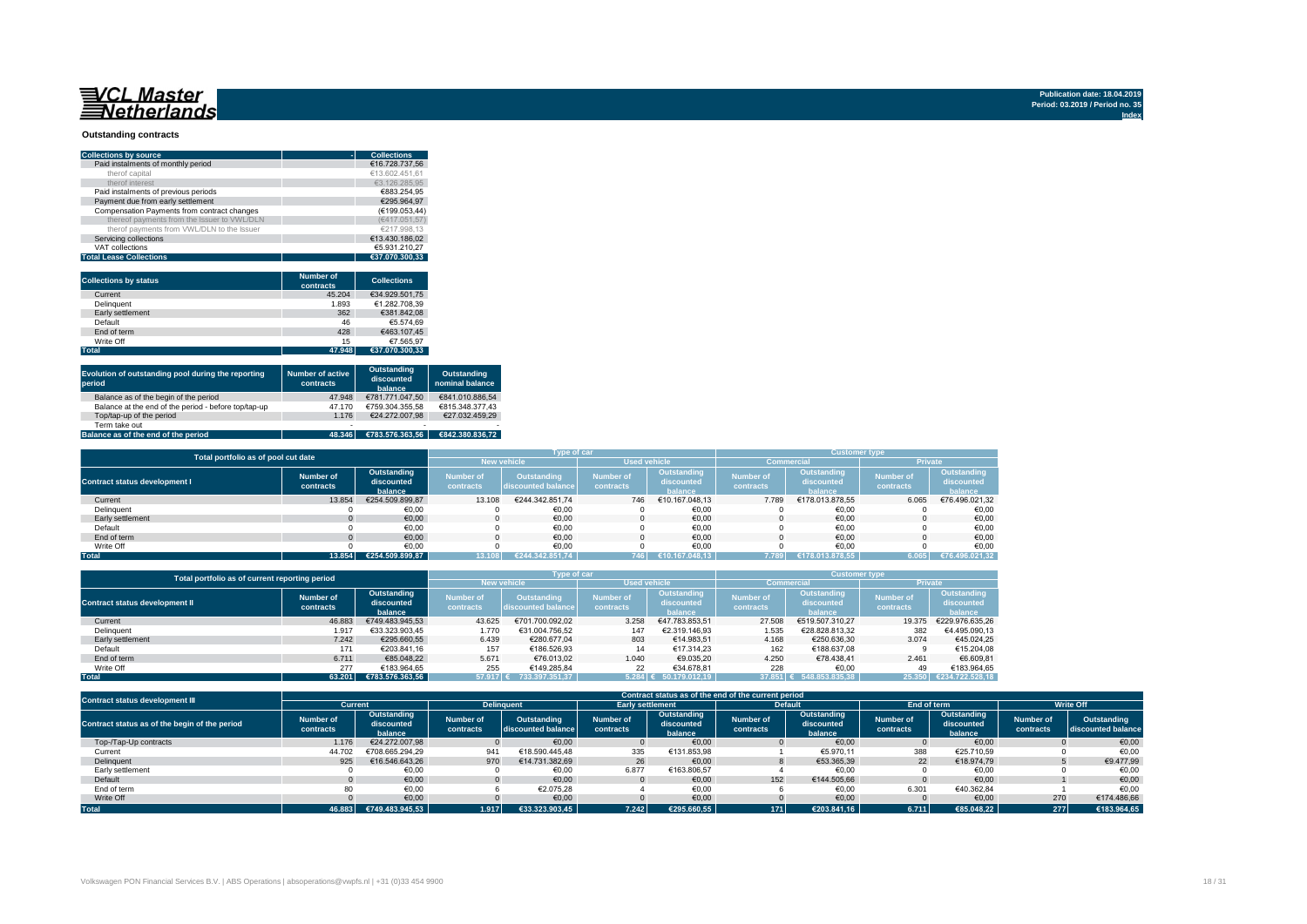

|                        |                        |                            | <b>Delinquent contracts</b>                          |                              |                               |             | Type of car                          |                               |                     |                                             | <b>Customer type</b>          |   |                                      |                               |                |                                      |
|------------------------|------------------------|----------------------------|------------------------------------------------------|------------------------------|-------------------------------|-------------|--------------------------------------|-------------------------------|---------------------|---------------------------------------------|-------------------------------|---|--------------------------------------|-------------------------------|----------------|--------------------------------------|
|                        |                        |                            |                                                      |                              |                               | New vehicle |                                      |                               | <b>Used vehicle</b> |                                             | <b>Commercial</b>             |   |                                      |                               | <b>Private</b> |                                      |
| Days in arrears        | Number of<br>contracts | Percentage of<br>contracts | Outstanding<br>discounted balance discounted balance | Percentage of<br>outstanding | <b>Number of</b><br>contracts |             | Outstanding<br>discounted<br>balance | <b>Number of</b><br>contracts |                     | <b>Outstanding</b><br>discounted<br>balance | <b>Number of</b><br>contracts |   | Outstanding<br>discounted<br>balance | <b>Number of</b><br>contracts |                | Outstanding<br>discounted<br>balance |
| < 1 month delinguent   | 1.880                  | 3,89%                      | €32.541.035,29                                       | 4,15%                        | 1.737                         |             | 30.330.805.73                        | 143 €                         |                     | 2.210.229.56                                | 1.507                         | € | 28.140.221.94                        |                               | 373 $\epsilon$ | 4.400.813,35                         |
| 1 month delinquent     | 37                     | 0,08%                      | €782.868,16                                          | 0,10%                        | 33                            |             | 673.950,79                           |                               |                     | 108.917,37                                  | 28 €                          |   | 688.591,38                           |                               | 9 €            | 94.276,78                            |
| 2 months delinquent    |                        | 0,00%                      | €0,00                                                | 0,00%                        | $0 \in$                       |             |                                      | $0 \in$                       |                     | ٠.                                          | 0 <sup>1</sup>                |   |                                      |                               | $0 \in$        |                                      |
| 3 months delinquent    |                        | 0,00%                      | €0,00                                                | 0,00%                        | $0 \in$                       |             |                                      |                               | €                   | <b>.</b>                                    | $\mathbf{0}$                  |   |                                      |                               | $0 \in$        |                                      |
| 4 months delinquent    |                        | 0.00%                      | €0.00                                                | 0,00%                        | $0 \in$                       |             | $\overline{\phantom{0}}$             | $0 \in$                       |                     | $\overline{\phantom{a}}$                    | $\Omega$                      |   |                                      |                               | $0 \in$        |                                      |
| 5 months delinquent    |                        | 0,00%                      | €0,00                                                | 0,00%                        | $0 \in$                       |             |                                      |                               | €                   |                                             | $\Omega$                      |   |                                      |                               | $0 \in$        |                                      |
| 6 months delinquent    |                        | 0,00%                      | €0,00                                                | 0,00%                        | $0 \in$                       |             |                                      | $0 \in$                       |                     | $\overline{\phantom{a}}$                    | $\Omega$                      |   |                                      |                               | $0 \in$        |                                      |
| 7 months delinquent    |                        | 0,00%                      | €0,00                                                | 0,00%                        | $0 \in$                       |             |                                      |                               | €                   | <b>.</b>                                    | $\mathbf 0$                   |   |                                      |                               | $0 \in$        |                                      |
| 8 months delinquent    |                        | 0,00%                      | €0,00                                                | 0,00%                        | $0 \in$                       |             |                                      | $0 \in$                       |                     | $\overline{\phantom{a}}$                    | $\Omega$                      |   |                                      |                               | $0 \in$        |                                      |
| 9 months delinquent    |                        | 0,00%                      | €0,00                                                | 0,00%                        | $0 \in$                       |             |                                      |                               | €                   | <b>.</b>                                    | $\Omega$                      |   |                                      |                               | $0 \in$        |                                      |
| 10 months delinquent   |                        | 0,00%                      | €0.00                                                | 0,00%                        | $0 \in$                       |             | $\overline{\phantom{0}}$             | $0 \in$                       |                     | $\overline{\phantom{a}}$                    | $\Omega$                      |   | $\overline{\phantom{a}}$             |                               | $0 \in$        |                                      |
| > 10 months delinquent |                        | 0,00%                      | €0.00                                                | 0,00%                        | $0 \in$                       |             |                                      |                               |                     |                                             | $\Omega$                      |   |                                      |                               | $0 \in$        |                                      |
| <b>Total</b>           | 1.917                  | 3,97%                      | €33.323.903,45                                       | 4,25%                        | 1.770                         |             | €31.004.756.52                       | 147                           |                     | €2.319.146.93                               | 1.535                         |   | €28.828.813.32                       |                               | 382            | €4.495.090,13                        |

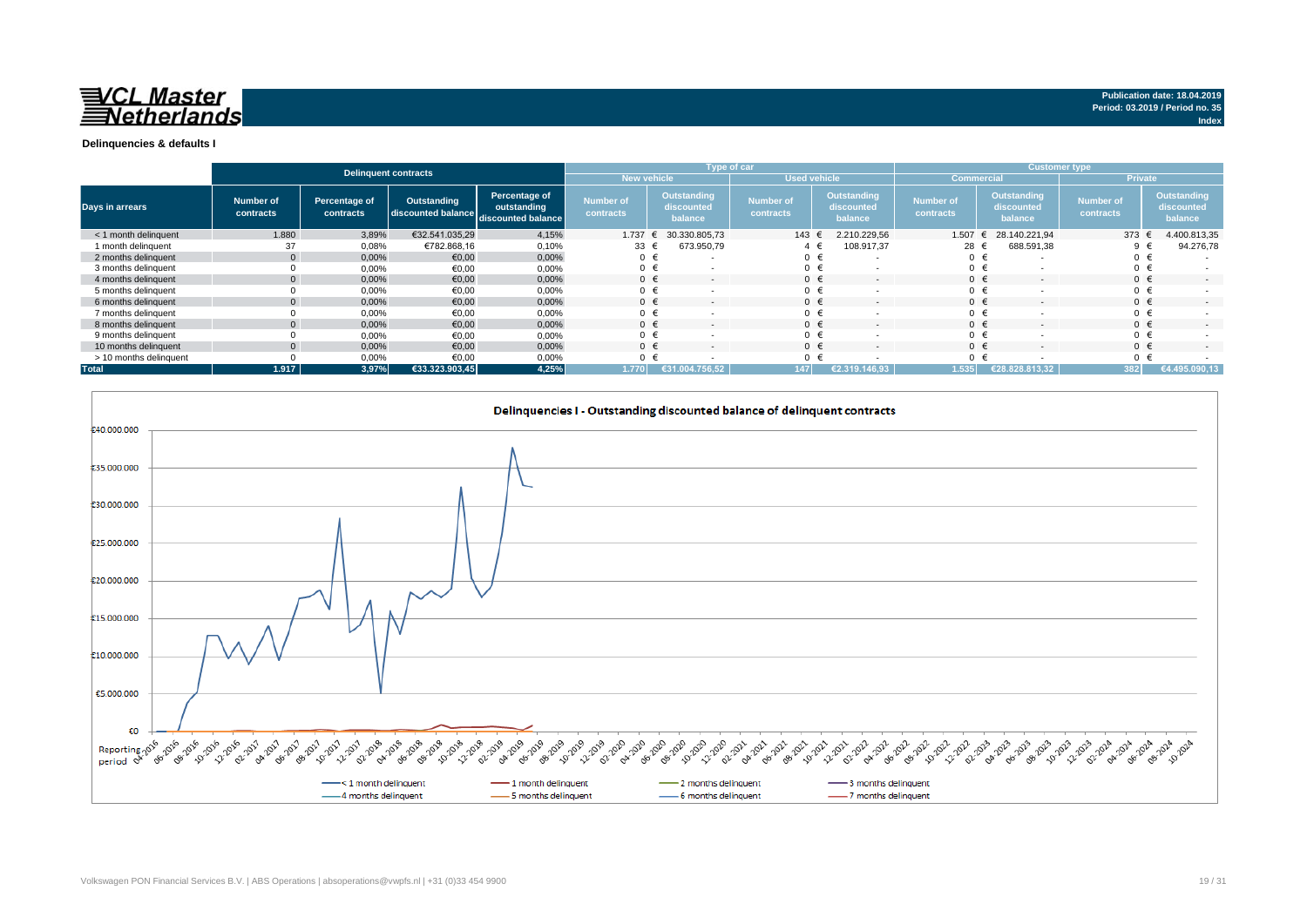

**Index**

**Delinquencies & Defaults II**

|                        |                        |                            |                                   |                                                                      |                                   |                                           |                                      | Type of car                   |                                      |                               |                                      | <b>Customer type</b>          |                                             |
|------------------------|------------------------|----------------------------|-----------------------------------|----------------------------------------------------------------------|-----------------------------------|-------------------------------------------|--------------------------------------|-------------------------------|--------------------------------------|-------------------------------|--------------------------------------|-------------------------------|---------------------------------------------|
|                        |                        |                            | <b>Defaulted contracts</b>        |                                                                      |                                   | <b>New vehicle</b><br><b>Used vehicle</b> |                                      |                               |                                      | Commercial                    |                                      | <b>Private</b>                |                                             |
| Days in arrears        | Number of<br>contracts | Percentage of<br>contracts | Outstanding<br>discounted balance | Percentage of<br>outstanding<br>discounted balance at day of default | Outstanding<br>discounted balance | <b>Number of</b><br>contracts             | Outstanding<br>discounted<br>balance | <b>Number of</b><br>contracts | Outstanding<br>discounted<br>balance | <b>Number of</b><br>contracts | Outstanding<br>discounted<br>balance | <b>Number of</b><br>contracts | <b>Outstanding</b><br>discounted<br>balance |
| < 1 month delinquent   | 123                    | 0,25%                      | €175.125.64                       | 0,02%                                                                | €175.125.64                       | 114                                       | €157.811.41                          |                               | €17.314.23                           | 119                           | €159.921,56                          |                               | €15.204,08                                  |
| 1 month delinguent     |                        | 0,00%                      | €28.715,52                        | 0,00%                                                                | €28.715,52                        |                                           | €0,00                                |                               | €0,00                                |                               | €0,00                                |                               | €0,00                                       |
| 2 months delinquent    |                        | 0,00%                      | €0,00                             | 0,00%                                                                | €0,00                             |                                           | €0.00                                | $\Omega$                      | €0,00                                |                               | €0,00                                |                               | €0,00                                       |
| 3 months delinquent    |                        | 0,00%                      | €0,00                             | 0,00%                                                                | €0,00                             |                                           | €0,00                                |                               | €0,00                                |                               | €0,00                                |                               | €0,00                                       |
| 4 months delinguent    |                        | 0,00%                      | €0,00                             | 0,00%                                                                | €0,00                             |                                           | €0.00                                |                               | €0.00                                |                               | €0.00                                |                               | €0,00                                       |
| 5 months delinguent    |                        | 0,00%                      | €0,00                             | 0,00%                                                                | €0,00                             |                                           | €0,00                                |                               | €0,00                                |                               | €0,00                                |                               | €0,00                                       |
| 6 months delinquent    |                        | 0.00%                      | €0.00                             | 0,00%                                                                | €0,00                             |                                           | €0.00                                |                               | €0.00                                |                               | €0.00                                |                               | €0,00                                       |
| 7 months delinquent    |                        | 0,00%                      | €0,00                             | 0,00%                                                                | €0,00                             |                                           | €0,00                                |                               | €0,00                                |                               | €0,00                                |                               | €0,00                                       |
| 8 months delinquent    |                        | 0,00%                      | €0,00                             | 0,00%                                                                | €0,00                             |                                           | €0,00                                |                               | €0,00                                |                               | €0,00                                |                               | €0,00                                       |
| 9 months delinquent    |                        | 0,00%                      | €0,00                             | 0,00%                                                                | €0,00                             |                                           | €0,00                                |                               | €0,00                                |                               | €0,00                                |                               | €0,00                                       |
| 10 months delinguent   |                        | 0,00%                      | €0,00                             | 0,00%                                                                | €0,00                             |                                           | €0.00                                |                               | €0.00                                |                               | €0.00                                |                               | €0,00                                       |
| > 10 months delinquent |                        | 0,00%                      | €0.00                             | 0,00%                                                                | €0.00                             |                                           | €0,00                                |                               | €0,00                                |                               | €0,00                                |                               | €0,00                                       |
| <b>Total</b>           | 124                    | 0.26%                      | €203.841,16                       | 0,03%                                                                | €203.841.16                       | $114$                                     | €157.811.41                          |                               | €17.314.23                           | 119                           | L€159.921.56 <sup>1</sup>            |                               | €15.204,08                                  |

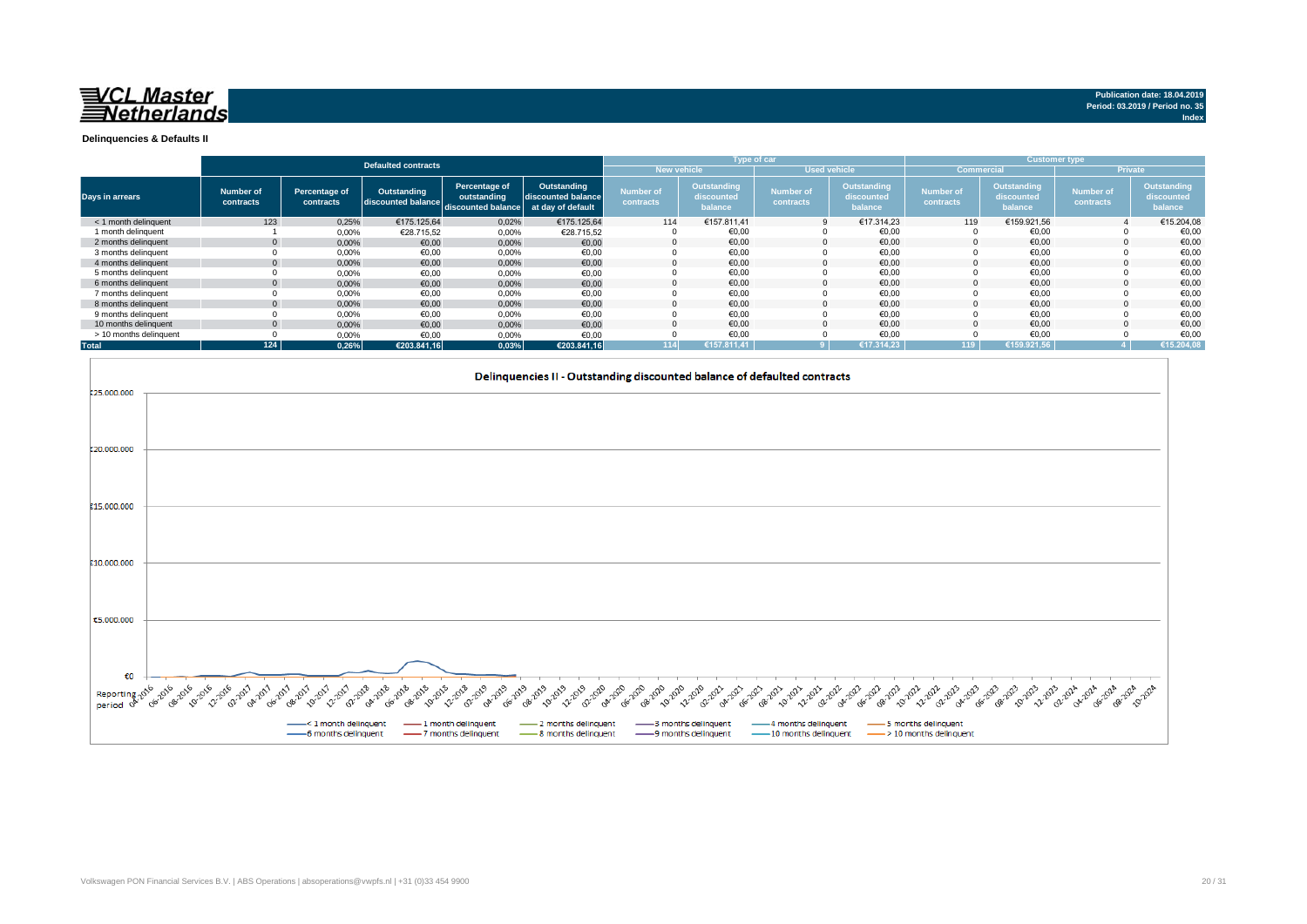#### **Delinquencies & defaults III**

|                        |                        | Delinguent and defaulted contracts |                                      |                                                       |                               |                                      | Type of car                   |                                             | <b>Customer type</b>          |                                   |                               |                                      |  |
|------------------------|------------------------|------------------------------------|--------------------------------------|-------------------------------------------------------|-------------------------------|--------------------------------------|-------------------------------|---------------------------------------------|-------------------------------|-----------------------------------|-------------------------------|--------------------------------------|--|
|                        |                        |                                    |                                      |                                                       | <b>New vehicle</b>            |                                      | <b>Used vehicle</b>           |                                             |                               | <b>Commercial</b>                 | <b>Private</b>                |                                      |  |
| <b>Days in arrears</b> | Number of<br>contracts | Percentage of<br>contracts         | Outstanding<br>discounted<br>balance | Percentage of<br>outstanding<br>discounted<br>balance | <b>Number of</b><br>contracts | Outstanding<br>discounted<br>balance | <b>Number of</b><br>contracts | <b>Outstanding</b><br>discounted<br>balance | <b>Number of</b><br>contracts | Outstanding<br>discounted balance | <b>Number of</b><br>contracts | Outstanding<br>discounted<br>balance |  |
| < 1 month delinquent   | 2.003                  | 4,14%                              | €32.716.160.93                       | 4,18%                                                 | 1.851                         | 30.488.617.14<br>€                   | 152                           | 2.227.543.79                                | 1.626                         | 28.300.143.50                     | 377                           | 4.416.017,43                         |  |
| 1 month delinquent     | 38                     | 0,08%                              | €811.583,68                          | 0,10%                                                 | $33 \div$                     | 673.950,79                           |                               | 108.917,37                                  | 28 €                          | 688.591,38                        |                               | 94.276,78                            |  |
| 2 months delinquent    | $\Omega$               | 0,00%                              | €0,00                                | 0,00%                                                 | $0 \in$                       | $\overline{\phantom{a}}$             | $0 \in$                       |                                             |                               | $0 \in$                           | $0 \in$                       | $\sim$                               |  |
| 3 months delinguent    |                        | 0,00%                              | €0,00                                | 0,00%                                                 | $0 \in$                       |                                      | $0 \in$                       |                                             | $0 \in$                       |                                   |                               |                                      |  |
| 4 months delinquent    |                        | 0,00%                              | €0,00                                | 0,00%                                                 | $0 \in$                       |                                      | $0 \in$                       |                                             |                               | $0 \in$                           | $0 \in$                       | $\sim$                               |  |
| 5 months delinquent    |                        | 0,00%                              | €0,00                                | 0,00%                                                 | $0 \in$                       |                                      | $0 \in$                       |                                             |                               | $0 \in$                           |                               |                                      |  |
| 6 months delinquent    |                        | 0,00%                              | €0,00                                | 0,00%                                                 | $0 \in$                       |                                      | $0 \in$                       |                                             | $0 \in$                       |                                   |                               | $\sim$                               |  |
| 7 months delinquent    |                        | 0,00%                              | €0,00                                | 0,00%                                                 | $0 \in$                       |                                      | $0 \in$                       |                                             |                               | $0 \in$                           |                               |                                      |  |
| 8 months delinguent    |                        | 0,00%                              | €0,00                                | 0,00%                                                 | $0 \in$                       |                                      | $\cap$ $\in$                  |                                             | $0 \in$                       |                                   |                               | $\sim$                               |  |
| 9 months delinguent    |                        | 0,00%                              | €0,00                                | 0,00%                                                 | $0 \in$                       |                                      | $0 \in$                       |                                             |                               | $0 \in$                           |                               |                                      |  |
| 10 months delinquent   |                        | 0,00%                              | €0,00                                | 0,00%                                                 | $0 \in$                       |                                      | $\cap$ $\in$                  |                                             |                               | $0 \in$                           | $0 \in$                       | $\sim$                               |  |
| > 10 months delinguent |                        | 0,00%                              | €0,00                                | 0,00%                                                 | $0 \in$                       |                                      | $0 \in$                       |                                             |                               | $0 \in$                           |                               |                                      |  |
| <b>Total</b>           | 2.041                  | 4.22%                              | €33.527.744,61                       | 4,28%                                                 | $1.884$ $\pm$                 | 31.162.567,93                        | 156 €                         | 2.336                                       | 1.654                         | 28.988.734.88                     | 386 €                         | 4.510.294.21                         |  |

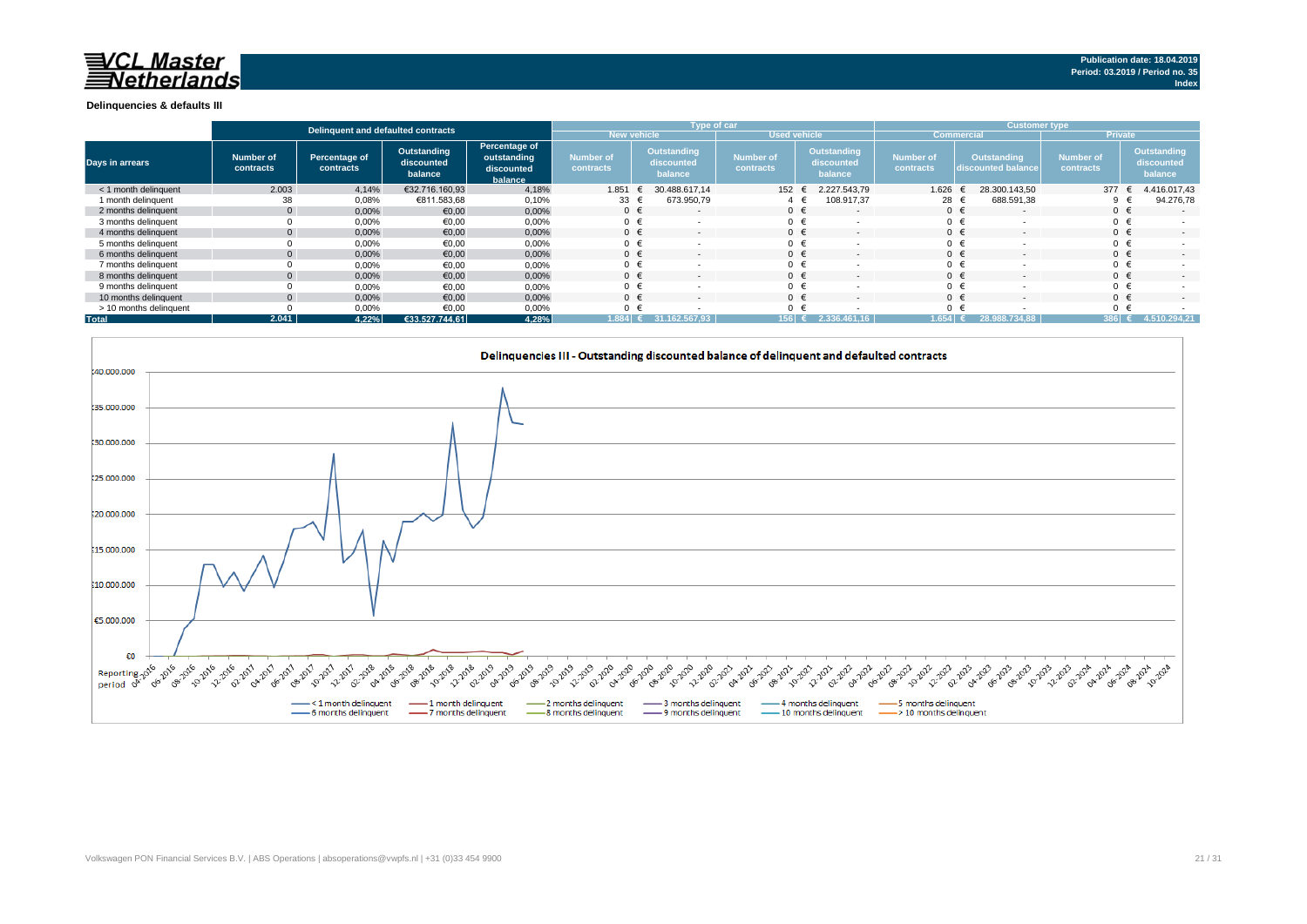

## **Write-Offs**

| Write-Offs of the monthly<br>period | <b>Number of contracts</b> | Amount    |
|-------------------------------------|----------------------------|-----------|
| $31 - 3 - 2019$                     |                            | €6.848.20 |

**Cumulative Write-Offs as of the end of the monthly period Discounted balance of all initial and additional assets Cumulative net loss ratio**

€70.455,92 €1.288.100.608,66 0,00547%

|                       | <b>Current period</b>      |                   | <b>Cumulative Write-Offs</b> |                   |  |  |  |
|-----------------------|----------------------------|-------------------|------------------------------|-------------------|--|--|--|
| <b>Monthly period</b> | <b>Number of contracts</b> | <b>Write-Offs</b> | <b>Number of contracts</b>   | <b>Write-Offs</b> |  |  |  |
| 30-4-2016             | $\mathbf 0$                | €0,00             | $\mathbf 0$                  | €0,00             |  |  |  |
| 31-5-2016             | $\mathbf 0$                | €0,00             | 0                            | €0,00             |  |  |  |
| 30-6-2016             | $\overline{0}$             | €0.00             | $\mathbf 0$                  | €0,00             |  |  |  |
| 31-7-2016             | $\mathbf 0$                | €0,00             | 0                            | €0,00             |  |  |  |
| 31-8-2016             | $\mathbf 0$                | €0,00             | $\mathbf 0$                  | €0,00             |  |  |  |
| 30-9-2016             | 1                          | €467,06           | 1                            | €467,06           |  |  |  |
| 31-10-2016            | $\mathbf 0$                | €0,00             | $\overline{1}$               | €467,06           |  |  |  |
| 30-11-2016            | 1                          | €0,00             | $\overline{\mathbf{c}}$      | €467,06           |  |  |  |
| 31-12-2016            | 3                          | €2.508,91         | 5                            | €2.975,97         |  |  |  |
| 31-1-2017             | $\mathbf 0$                | €0,00             | 5                            | €2.975,97         |  |  |  |
| 28-2-2017             | $\mathbf{0}$               | €0,00             | 5                            | €2.975,97         |  |  |  |
| 31-3-2017             | $\mathbf{1}$               | €311,30           | 6                            | €3.287,27         |  |  |  |
| 30-4-2017             | $\mathbf 0$                | €0,00             | 6                            | €3.287,27         |  |  |  |
| 31-5-2017             | $\mathbf 0$                | €0,00             | 6                            | €3.287,27         |  |  |  |
| 30-6-2017             | $\mathbf 0$                | €0,00             | 6                            | €3.287,27         |  |  |  |
| 31-7-2017             | $\mathbf 0$                | €0.00             | 6                            | €3.287,27         |  |  |  |
| 31-8-2017             | $\mathbf 0$                | €0,00             | 6                            | €3.287,27         |  |  |  |
| 30-9-2017             | $\mathbf 0$                | €0,00             | 6                            | €3.287,27         |  |  |  |
| 31-10-2017            | $\mathbf 0$                | €0,00             | 6                            | €3.287,27         |  |  |  |
| 30-11-2017            | $\mathbf 0$                | €0,00             | 6                            | €3.287,27         |  |  |  |
| 31-12-2017            | 22                         | €13.371,69        | 28                           | €16.658,96        |  |  |  |
| 31-1-2018             | $\mathbf 0$                | €0,00             | 28                           | €16.658,96        |  |  |  |
| 28-2-2018             | $\mathbf 0$                | €0,00             | 28                           | €16.658,96        |  |  |  |
| 31-3-2018             | $\mathbf 0$                | €0,00             | 28                           | €16.658,96        |  |  |  |
| 30-4-2018             | $\mathbf 0$                | €0,00             | 28                           | €16.658,96        |  |  |  |
| 31-5-2018             | $\mathbf{1}$               | €344.61           | 29                           | €17.003,57        |  |  |  |
| 30-6-2018             | $\overline{2}$             | €504,76           | 31                           | €17.508,33        |  |  |  |
| 31-7-2018             | $\mathbf 0$                | €0,00             | 31                           | €17.508,33        |  |  |  |
| 31-8-2018             | 43                         | €29.609.22        | 74                           | €47.117,55        |  |  |  |
| 30-9-2018             | $\overline{2}$             | €1.510,13         | 76                           | €48.627,68        |  |  |  |
| 31-10-2018            | $\mathbf 0$                | €0,00             | 76                           | €48.627,68        |  |  |  |
| 30-11-2018            | $\mathbf 0$                | €0,00             | 76                           | €48.627,68        |  |  |  |
| 31-12-2018            | $\pmb{0}$                  | €0,00             | 76                           | €48.627,68        |  |  |  |
| 31-1-2019             | 5                          | €13.667,02        | 81                           | €62.294,70        |  |  |  |
| 28-2-2019             | $\overline{2}$             | €1.313,02         | 83                           | €63.607,72        |  |  |  |
| 31-3-2019             | $\overline{4}$             | €6.848,20         | 87                           | €70.455,92        |  |  |  |
| <b>Total</b>          | 81                         | €70.455,92        |                              |                   |  |  |  |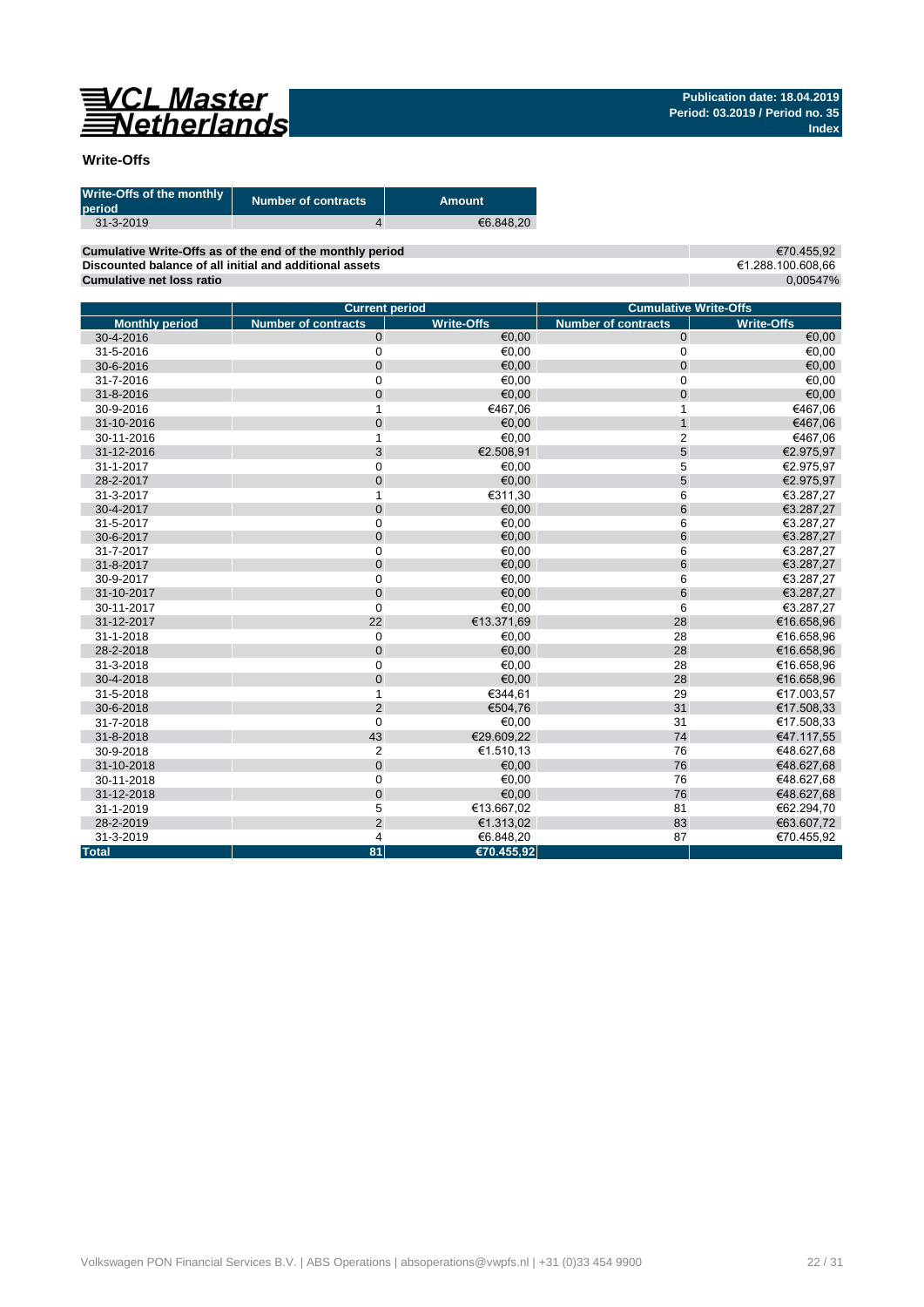## VCL Master<br>ENetherlands

**Pool data I**

|                               |                                                                                                                                              |          | <b>Total porfolio</b>         |                                      |                                                                | <b>Type of car</b>      |                               |                                      | <b>Customer type</b>          |                                      |        |                         |
|-------------------------------|----------------------------------------------------------------------------------------------------------------------------------------------|----------|-------------------------------|--------------------------------------|----------------------------------------------------------------|-------------------------|-------------------------------|--------------------------------------|-------------------------------|--------------------------------------|--------|-------------------------|
|                               |                                                                                                                                              |          |                               |                                      | <b>Used vehicle</b><br>New vehicle                             |                         | <b>Commercial</b>             |                                      | <b>Private</b>                |                                      |        |                         |
| Distribution by payment type  | Percentage of<br>Outstanding<br>Percentage of<br>Number of contracts<br>outstanding<br>discounted balance<br>contracts<br>discounted balance |          | <b>Number of</b><br>contracts | Outstanding<br>discounted<br>balance | Outstanding<br>Number of<br>discounted<br>contracts<br>balance |                         | <b>Number of</b><br>contracts | Outstanding<br>discounted<br>balance | <b>Number of</b><br>contracts | Outstanding<br>discounted<br>balance |        |                         |
| Direct borrower account debit | 41.928                                                                                                                                       | 86.72%   | 665.257.553.23                | 84,90%                               |                                                                | 39.002 € 621.789.322,89 |                               | 2.926 € 43.468.230,34                |                               | 22.386 € 431.883.274.13              |        | 19.542 € 233.374.279,10 |
| Others                        | 6.418                                                                                                                                        | 13.28% € | 118.318.810.33                | 15,10%                               |                                                                | 5.975 € 111.608.028,48  | 443                           | 6.710.781,85                         |                               | 6.301 € 116.970.561.25               | 117 (  | 1.348.249,08            |
| <b>Total</b>                  | 48.346                                                                                                                                       | 100,00%  | €783.576.363.56               | 100,00%                              |                                                                | 44.977 € 733.397.351,37 |                               | $3.369$ € 50.179.012,19              |                               |                                      | 19.659 | €234.722.528,18         |

|                                                  |                     |                            | <b>Total porfolio</b>             |                                                    | <b>Type of car</b>                        |                                      |                               |                                      | <b>Customer type</b>          |                                      |                               |                                      |
|--------------------------------------------------|---------------------|----------------------------|-----------------------------------|----------------------------------------------------|-------------------------------------------|--------------------------------------|-------------------------------|--------------------------------------|-------------------------------|--------------------------------------|-------------------------------|--------------------------------------|
|                                                  |                     |                            |                                   |                                                    | <b>New vehicle</b><br><b>Used vehicle</b> |                                      |                               |                                      |                               | <b>Commercial</b>                    | <b>Private</b>                |                                      |
| <b>Distribution by contract</b><br>concentration | Number of contracts | Percentage of<br>contracts | Outstanding<br>discounted balance | Percentage of<br>outstanding<br>discounted balance | <b>Number of</b><br>contracts             | Outstanding<br>discounted<br>balance | <b>Number of</b><br>contracts | Outstanding<br>discounted<br>balance | <b>Number of</b><br>contracts | Outstanding<br>discounted<br>balance | <b>Number of</b><br>contracts | Outstanding<br>discounted<br>balance |
|                                                  | 24.009              | 49,66%                     | 333.033.809.94                    | 42,50%                                             |                                           | 22.622 € 313.279.895,93              | 1.387                         | € 19.753.914.01                      |                               | 4.472 € 99.856.877,70                |                               | 19.537 € 233.176.932,24              |
| $2 - 10$                                         | 11.009              | 22.77%                     | 217.917.299.56                    | 27,81%                                             |                                           | 9.876 € 200.147.886.92               |                               | 1.133 € 17.769.412.64                | 10.887                        | € 216.371.703.62                     | 122                           | 1.545.595,94                         |
| $11 - 20$                                        | 4.572               | 9.46% $\in$                | 87.178.308.15                     | 11,13%                                             |                                           | 4.240 € 82.060.274.50                | 332 $\epsilon$                | 5.118.033.65                         |                               | 4.572 € 87.178.308.15                | $0 \in$                       | $-$                                  |
| $21 - 50$                                        | 5.374               | 11.12% €                   | 98.490.710.09                     | 12,57%                                             |                                           | 5.037 € 93.154.935.08                | 337 $\epsilon$                | 5.335.775.01                         |                               | 5.374 € 98.490.710.09                | $0 \in$                       |                                      |
| > 50                                             | 3.382               | 7,00% €                    | 46.956.235.82                     | 5,99%                                              |                                           | 3.202 € 44.754.358.94                | 180 €                         | 2.201.876.88                         |                               | 3.382 € 46.956.235,82                | $0 \in$                       |                                      |
| <b>Total</b>                                     | 48.346              | $100.00\%$                 | €783.576.363.56                   | 100,00%                                            | 44.977                                    | $\sqrt{5733.397.351.37}$             | 3.369                         | €50.179.012,19                       |                               | 28.687 €548.853.835.38               | 19.659                        | €234.722.528.18                      |

|                                       |                            |                            | <b>Total porfolio</b>             |                                                    |                               |                                      | Type of car                   |                                      | <b>Customer type</b>          |                                             |                               |                                             |
|---------------------------------------|----------------------------|----------------------------|-----------------------------------|----------------------------------------------------|-------------------------------|--------------------------------------|-------------------------------|--------------------------------------|-------------------------------|---------------------------------------------|-------------------------------|---------------------------------------------|
|                                       |                            |                            |                                   |                                                    | <b>New vehicle</b>            |                                      |                               | <b>Used vehicle</b>                  | <b>Commercial</b>             |                                             | Private                       |                                             |
| <b>Distribution by largest lessee</b> | <b>Number of contracts</b> | Percentage of<br>contracts | Outstanding<br>discounted balance | Percentage of<br>outstanding<br>discounted balance | <b>Number of</b><br>contracts | Outstanding<br>discounted<br>balance | <b>Number of</b><br>contracts | Outstanding<br>discounted<br>balance | <b>Number of</b><br>contracts | <b>Outstanding</b><br>discounted<br>balance | <b>Number of</b><br>contracts | <b>Outstanding</b><br>discounted<br>balance |
|                                       | 60                         | $0,12%$ €                  | 1.213.765,49                      | 0,15%                                              | 60 €                          | 1.213.765,49                         |                               | $0 \in$<br>$\sim$                    | 60 €                          | 1.213.765,49                                | $0 \in$                       | $\sim$                                      |
|                                       | 69                         | $0,14%$ €                  | 999.804,62                        | 0,13%                                              | 69 €                          | 999.804,62                           |                               | $0 \in$                              | 69 €                          | 999.804,62                                  | $0 \in$                       |                                             |
| -3                                    | 75                         | $0,16%$ €                  | 999.574,51                        | 0,13%                                              | 75 €                          | 999.574,51                           |                               | $0 \in$<br>$\overline{a}$            | 75 €                          | 999.574,51                                  | $0 \in$                       | $\sim$                                      |
|                                       | 64                         | $0,13%$ €                  | 998.976,27                        | 0,13%                                              | 63 €                          | 974.340,16                           |                               | 24.636,11<br>1 €                     | 64 €                          | 998.976,27                                  | $0 \in$                       |                                             |
|                                       | 42                         | $0,09%$ €                  | 998.542,94                        | 0,13%                                              | 38 $\epsilon$                 | 943.011,49                           |                               | $4 \in$<br>55.531,45                 | 42 €                          | 998.542,94                                  | $0 \in$                       | $\sim$                                      |
|                                       | 63                         | $0,13%$ €                  | 998.256,68                        | 0,13%                                              | 63 €                          | 998.256,68                           |                               | $0 \in$                              | $63 +$                        | 998.256,68                                  | $0 \in$                       |                                             |
|                                       | 71                         | $0,15%$ €                  | 997.105,39                        | 0,13%                                              | 71 €                          | 997.105,39                           | $0 \in$                       | $\overline{\phantom{a}}$             | 71 €                          | 997.105,39                                  | $0 \in$                       | $\overline{\phantom{a}}$                    |
|                                       | 50                         | $0,10%$ €                  | 996.679,63                        | 0,13%                                              | 46 €                          | 940.795,65                           | $4 \in$                       | 55.883,98                            | $50 \in$                      | 996.679,63                                  | $0 \in$                       |                                             |
| 9                                     | 52                         | $0,11\%$ €                 | 995.069,25                        | 0,13%                                              | 51 €                          | 962.945,23                           |                               | 32.124,02<br>$1 \in$                 | $52 \in$                      | 995.069,25                                  | $0 \in$                       | $\sim$                                      |
| 10                                    | 76                         | $0,16%$ €                  | 993.205,30                        | 0,13%                                              | 76 €                          | 993.205,30                           |                               | $0 \in$                              | 76 €                          | 993.205,30                                  | $0 \in$                       |                                             |
| 11                                    | 57                         | $0,12%$ €                  | 992.521,03                        | 0,13%                                              | 57 €                          | 992.521,03                           | $0 \in$                       | $\overline{\phantom{a}}$             | 57 €                          | 992.521.03                                  | $0 \in$                       | $\overline{\phantom{a}}$                    |
| 12                                    | 41                         | $0,08%$ €                  | 991.778,43                        | 0,13%                                              | 40 €                          | 971.132,45                           |                               | 20.645,98<br>1 €                     | 41 €                          | 991.778.43                                  | $0 \in$                       |                                             |
| 13                                    | 49                         | $0,10%$ €                  | 991.234,39                        | 0,13%                                              | 44 €                          | 885.628,62                           |                               | 5 €<br>105.605,77                    | 49 €                          | 991.234,39                                  | $0 \in$                       | $\sim$                                      |
| 14                                    | 102                        | $0,21%$ €                  | 990.706,32                        | 0,13%                                              | 87 €                          | 859.472,92                           | 15 €                          | 131.233,40                           | 102 €                         | 990.706,32                                  | $0 \in$                       |                                             |
| 15                                    | 52                         | $0,11\%$ €                 | 990.679,94                        | 0,13%                                              | 38 €                          | 773.478,66                           | 14 €                          | 217.201,28                           | $52 \in$                      | 990.679,94                                  | $0 \in$                       | $\overline{\phantom{a}}$                    |
| 16                                    | 43                         | $0.09%$ €                  | 989.508,19                        | 0,13%                                              | 11 €                          | 379.347,58                           | 32 $\epsilon$                 | 610.160,61                           | 43 €                          | 989.508,19                                  | $0 \in$                       |                                             |
| 17                                    | 70                         | $0,14%$ €                  | 988.526,29                        | 0,13%                                              | 70 €                          | 988.526,29                           | $0 \in$                       | $\overline{\phantom{a}}$             | 70 €                          | 988.526,29                                  | $0 \in$                       | $\sim$                                      |
| 18                                    | 63                         | $0,13%$ €                  | 988.271,96                        | 0,13%                                              | 63 €                          | 988.271,96                           |                               | $0 \in$                              | $63 \in$                      | 988.271.96                                  | $0 \in$                       |                                             |
| 19                                    | 160                        | $0,33%$ €                  | 987.194,09                        | 0,13%                                              | 160 €                         | 987.194,09                           |                               | $0 \in$<br>$\sim$                    | 160 €                         | 987.194,09                                  | $0 \in$                       | $\overline{\phantom{a}}$                    |
| 20                                    | 37                         | $0,08%$ €                  | 986.450,45                        | 0,13%                                              | 37 $\epsilon$                 | 986.450,45                           | $0 \in$                       |                                      | 37                            | 986.450,45                                  | $0 \in$                       |                                             |
| <b>Total 1 - 20</b>                   | 1.296                      | 2,68%                      | €20.087.851,17                    | 2,56%                                              |                               | 1.219 € 18.834.828,57                | $77 \in$                      | 1.253.022.60                         |                               | $1.296 \in 20.087.851,17$                   | $0 \in$                       | <b>Contract</b>                             |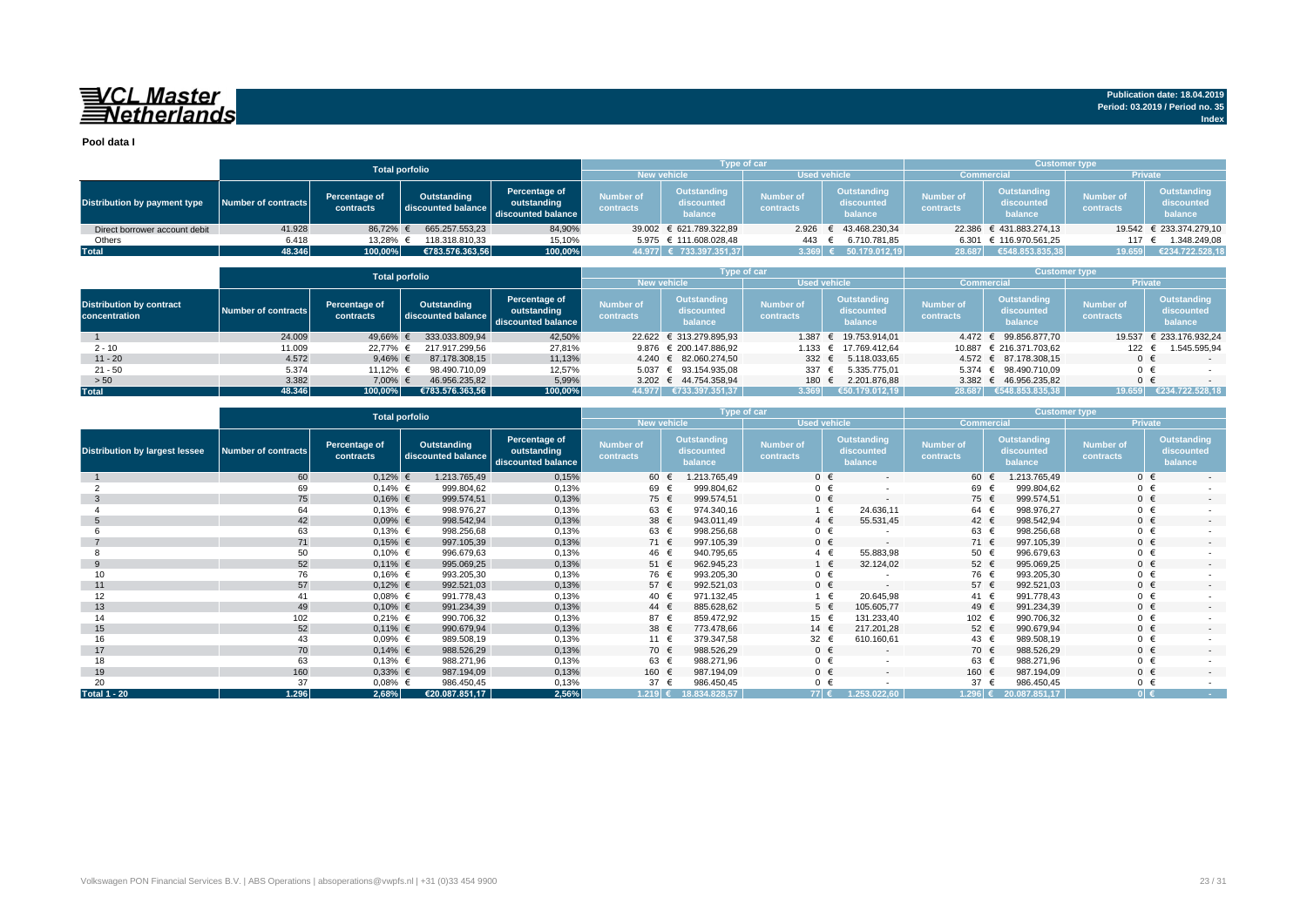#### **Pool data II**

|                                                             |                        |                            |                                   |                                                       |                               |                                             | Type of car                   |                                      | <b>Customer type</b>   |                                      |                               |                                             |
|-------------------------------------------------------------|------------------------|----------------------------|-----------------------------------|-------------------------------------------------------|-------------------------------|---------------------------------------------|-------------------------------|--------------------------------------|------------------------|--------------------------------------|-------------------------------|---------------------------------------------|
|                                                             |                        |                            | <b>Total porfolio</b>             |                                                       | New vehicle <sup>'</sup>      |                                             | <b>Used vehicle</b>           |                                      | <b>Commercial</b>      |                                      |                               | <b>Private</b>                              |
| <b>Distribution by</b><br>outstanding discounted<br>balance | Number of<br>contracts | Percentage of<br>contracts | Outstanding<br>discounted balance | Percentage of<br>outstanding<br>discounted<br>balance | <b>Number of</b><br>contracts | <b>Outstanding</b><br>discounted<br>balance | <b>Number of</b><br>contracts | Outstanding<br>discounted<br>balance | Number of<br>contracts | Outstanding<br>discounted<br>balance | <b>Number of</b><br>contracts | <b>Outstanding</b><br>discounted<br>balance |
| $0.01 - 5.000.00$                                           | 470                    | $0,97%$ €                  | 1.538.085.46                      | 0,20%                                                 | 413 €                         | 1.335.621.44                                | 57 $\epsilon$                 | 202.464.02                           | 281 €                  | 758.854.59                           | 189 €                         | 779.230.87                                  |
| 5.000.01 - 10.000.00                                        | 12.541                 | 25.94% €                   | 99.920.229.40                     | 12,75%                                                | 11.618 €                      | 92.588.890.19                               | 923 $\epsilon$                | 7.331.339.21                         |                        | 3.614 € 29.213.847.23                | 8.927                         | 70.706.382.17                               |
| 10.000.01 - 15.000.00                                       | 13.303                 | 27.52% €                   | 165.199.038.25                    | 21,08%                                                |                               | 12.306 € 152.825.773.03                     | 997                           | 12.373.265.22                        |                        | 6.830 € 85.815.607.44                | 6.473                         | 79.383.430.81                               |
| 15.000.01 - 20.000.00                                       | 8.845                  | 18.30% €                   | 153.218.188.70                    | 19,55%                                                |                               | 8.222 € 142.322.783.49                      | 623 €                         | 10.895.405.21                        |                        | 6.665 € 115.824.248.62               | 2.180                         | 37.393.940.08                               |
| 20.000.01 - 25.000.00                                       | 6.576                  | 13,60% €                   | 146.596.239,12                    | 18,71%                                                |                               | 6.107 € 136.188.475.82                      | 469                           | 10.407.763.30                        |                        | 5.318 € 118.701.817.51               | 1.258                         | 27.894.421.61                               |
| 25.000.01 - 30.000.00                                       | 3.669                  | 7,59% €                    | 99.914.778.54                     | 12,75%                                                |                               | 3.441 € 93.787.273.42                       | 228 €                         | 6.127.505.12                         |                        | 3.220 € 87.766.665.84                | 449                           | 12.148.112.70                               |
| >30.000,00                                                  | 2.942                  | 6,09% €                    | 117.189.804.09                    | 14,96%                                                |                               | 2.870 € 114.348.533.98                      | 72 €                          | 2.841.270.11                         |                        | 2.759 € 110.772.794.15               | 183 €                         | 6.417.009,94                                |
| <b>Total</b>                                                | 48.346                 | 100,00%                    | €783.576.363.56                   | 100,00%                                               |                               | 44.977 €733.397.351,37                      | 3.369                         | €50.179.012.19                       |                        | 28.687 € 548.853.835,38              |                               | $19.659$ € 234.722.528,18                   |
|                                                             |                        |                            |                                   |                                                       |                               |                                             |                               |                                      |                        |                                      |                               |                                             |

| <b>Statistics</b>                      |            |
|----------------------------------------|------------|
| Minimum outstanding discounted balance | 3.43       |
| Maximum outstanding discounted balance | 163.143.72 |
| Average outstanding discounted balance | 16.207.68  |

|                                                          |                        |                            | <b>Total porfolio</b>             |                                                       |                        | <b>Type of car</b>                   |                                      |                                      | <b>Customer type</b>          |                                      |                               |                                      |
|----------------------------------------------------------|------------------------|----------------------------|-----------------------------------|-------------------------------------------------------|------------------------|--------------------------------------|--------------------------------------|--------------------------------------|-------------------------------|--------------------------------------|-------------------------------|--------------------------------------|
|                                                          |                        |                            |                                   |                                                       |                        | <b>New vehicle</b>                   |                                      | <b>Used vehicle</b>                  |                               | <b>Commercial</b>                    | <b>Private</b>                |                                      |
| <b>Distribution by</b><br>outstanding nominal<br>balance | Number of<br>contracts | Percentage of<br>contracts | Outstanding<br>discounted balance | Percentage of<br>outstanding<br>discounted<br>balance | Number of<br>contracts | Outstanding<br>discounted<br>balance | <b>Number of</b><br><b>contracts</b> | Outstanding<br>discounted<br>balance | <b>Number of</b><br>contracts | Outstanding<br>discounted<br>balance | <b>Number of</b><br>contracts | Outstanding<br>discounted<br>balance |
| $0.01 - 5.000.00$                                        | 417                    | 0.86%                      | €1.277.211.17                     | 0,16%                                                 | 371                    | 1.128.845.74                         | 46 €                                 | 148.365.43                           | 258 €                         | 646.554.50                           | 159 €                         | 630.656.67                           |
| 5.000.01 - 10.000.00                                     | 10.889                 | 22,52%                     | €83.789.677.18                    | 10,69%                                                | 10.052 €               | 77.347.165.04                        | 837                                  | 6.442.512.14                         | 3.052 $\epsilon$              | 23.685.517.07                        | 7.837                         | 60.104.160.11                        |
| 10.000.01 - 15.000.00                                    | 12.681                 | 26,23%                     | €148.125.735.22                   | 18,90%                                                |                        | 11.704 € 136.516.866,70              | 977                                  | 11.608.868.52                        | $6.220$ €                     | 74.213.326.45                        | 6.461                         | 73.912.408.77                        |
| 15.000.01 - 20.000.00                                    | 9.086                  | 18.79%                     | €146.658.930.93                   | 18.72%                                                |                        | 8.466 € 136.374.631.21               | 620                                  | 10.284.299.72                        |                               | 6.318 € 103.414.320.58               | $2.768 \t∈$                   | 43.244.610.35                        |
| 20.000.01 - 25.000.00                                    | 6.527                  | 13,50%                     | €135.606.873.64                   | 17.31%                                                |                        | 6.039 € 125.314.960.70               | 488                                  | 10.291.912.94                        |                               | 5.167 € 107.806.250.74               | 1.360                         | 27.800.622.90                        |
| 25.000.01 - 30.000.00                                    | 4.258                  | 8,81%                      | €106.783.471,50                   | 13,63%                                                |                        | 3.987 € 99.892.910.08                | 271                                  | 6.890.561.42                         | $3.566$ €                     | 89.796.602,69                        | 692                           | 16.986.868,81                        |
| >30.000.00                                               | 4.488                  | 9.28%                      | €161.334.463.92                   | 20.59%                                                |                        | 4.358 € 156.821.971.90               | 130                                  | 4.512.492.02                         |                               | 4.106 € 149.291.263.35               | 382                           | 12.043.200.57                        |
| <b>Total</b>                                             | 48.346                 | 100.00%                    | €783.576.363.56                   | 100.00%                                               | 44.977                 | ₹733.397.351,37                      | 3.369                                | 650.179.012,19                       | 28.687                        | €548.853.835.38                      | 19.659                        | €234.722.528,18                      |

| <b>Statistics</b>                   |            |
|-------------------------------------|------------|
| Minimum outstanding nominal balance | 3.44       |
| Maximum outstanding nominal balance | 178.394.27 |
| Average outstanding nominal balance | 17.424.00  |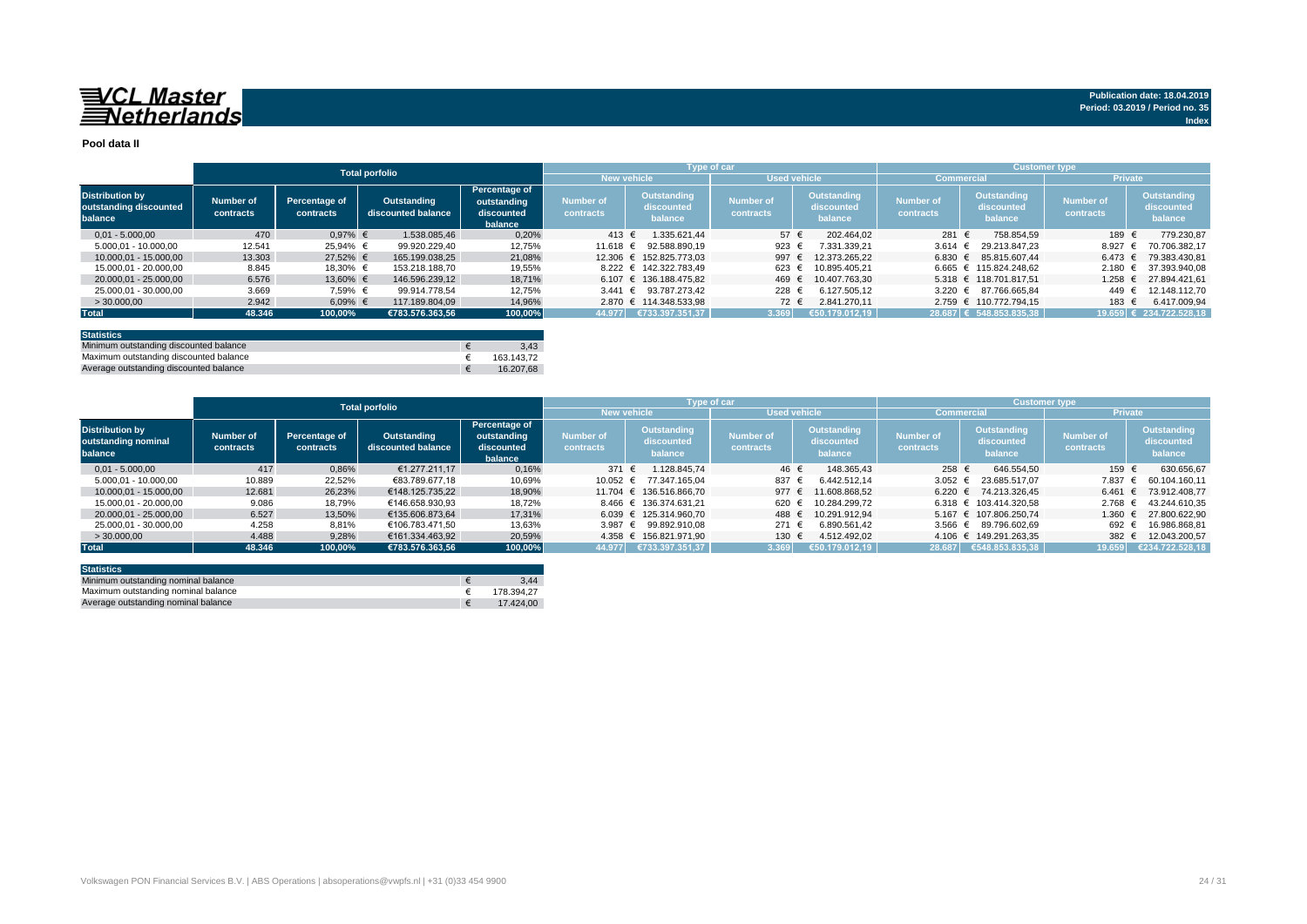

#### **Pool data III**

|                                          |                        |                            | <b>Total porfolio</b>      |                              |                               |                           | Type of car                   |                                  | <b>Customer type</b>          |                           |                               |                           |
|------------------------------------------|------------------------|----------------------------|----------------------------|------------------------------|-------------------------------|---------------------------|-------------------------------|----------------------------------|-------------------------------|---------------------------|-------------------------------|---------------------------|
|                                          |                        |                            |                            |                              |                               | <b>New vehicle</b>        | Used vehicle                  |                                  |                               | <b>Commercial</b>         | <b>Private</b>                |                           |
| <b>Distribution by</b><br>remaining term | Number of<br>contracts | Percentage of<br>contracts | Outstanding<br>discounted  | Percentage of<br>outstanding | <b>Number of</b><br>contracts | Outstanding<br>discounted | <b>Number of</b><br>contracts | <b>Outstanding</b><br>discounted | <b>Number of</b><br>contracts | Outstanding<br>discounted | <b>Number of</b><br>contracts | Outstanding<br>discounted |
|                                          |                        |                            | balance                    | discounted balance           |                               | balance                   |                               | balance                          |                               | balance                   |                               | balance                   |
| $01 - 12$                                | 12.157                 |                            | 25.15% € 136.908.935.84    | 17.47%                       | 10.941                        | € 123.004.532.04          | 1.216                         | 13.904.403.80<br>€               | 6.119                         | 80.458.377.25             | 6.038 $\in$                   | 56.450.558.59             |
| $13 - 24$                                | 14.116                 |                            | 29.20% € 216.297.829.68    | 27,60%                       | 12.639                        | € 192.974.530.12          | 1.477                         | € 23.323.299.56                  |                               | 8.827 € 156.430.190.59    | 5.289                         | 59.867.639.09             |
| 25-36                                    | 11.978                 |                            | 24.78% € 217.292.651.41    | 27.73%                       |                               | 11.447 € 207.247.282.25   | 531 €                         | 10.045.369.16                    |                               | 7.311 € 155.088.984.52    | 4.667                         | 62.203.666.89             |
| 37-48                                    | 8.398                  |                            | 17.37% € 169.741.084.00    | 21.66%                       |                               | 8.265 € 167.123.614.86    | 133 €                         | 2.617.469.14                     |                               | 5.157 € 121.739.491.11    | 3.241                         | 48.001.592.89             |
| 49-60                                    | 1.696                  |                            | $3.51\% \in 43.312.700.71$ | 5.53%                        |                               | 1.684 € 43.024.230.18     | $12 \epsilon$                 | 288.470.53                       |                               | 1.272 € 35.113.629.99     | 424 $\in$                     | 8.199.070.72              |
| 61-72                                    |                        | $0.00\%$ €                 | 23.161.92                  | 0,00%                        |                               | 23.161.92                 | $0 \in$                       |                                  |                               | 23.161.92                 |                               |                           |
| $>72$                                    |                        | $0.00\%$ €                 |                            | 0,00%                        |                               | $0 \in$                   | $0 \in$                       |                                  |                               | $0 \in$                   | $0 \in$                       |                           |
| <b>Total</b>                             | 48.346                 | 100.00%                    | €783.576.363,56            | 100,00%                      | 44.977                        | €733.397.351.37           | 3.369                         | €50.179.012,19                   | 28.687                        | €548.853.835,38           | 19.659                        | €234.722.528.18           |

| <b>Statistics</b>               |       |
|---------------------------------|-------|
| Minimum Remaining Term          |       |
| Maximum Remaining Term          | 64    |
| Weighted Average Remaining Term | 27.21 |

|                        |           |               | <b>Total porfolio</b> |                      |                    | Type of car             |                     |                       | <b>Customer type</b>          |                        |                        |                       |
|------------------------|-----------|---------------|-----------------------|----------------------|--------------------|-------------------------|---------------------|-----------------------|-------------------------------|------------------------|------------------------|-----------------------|
|                        |           |               |                       |                      | <b>New vehicle</b> |                         | <b>Used vehicle</b> |                       |                               | <b>Commercial</b>      | <b>Private</b>         |                       |
|                        |           |               | Outstanding           | <b>Percentage of</b> | Number of          | <b>Outstanding</b>      |                     | <b>Outstanding</b>    |                               | <b>Outstanding</b>     |                        | Outstanding           |
| <b>Distribution by</b> | Number of | Percentage of | discounted            | outstanding          | contracts          | discounted<br>balance   | <b>Number of</b>    | discounted            | <b>Number of</b><br>contracts | discounted             | Number of<br>contracts | discounted            |
| seasoning              | contracts | contracts     | balance               | discounted balance   |                    |                         | contracts           | balance               |                               | balance                |                        | balance               |
| $01 - 12$              | 11.312    | 23,40%        | €232.545.418.87       | 29,68%               |                    | 10.495 € 219.687.330.05 |                     | 817 € 12.858.088.82   |                               | 6.756 € 163.651.981.20 | 4.556                  | € 68.893.437,67       |
| $13 - 24$              | 15.501    | 32,06%        | €262.389.693.48       | 33,49%               |                    | 14.168 € 242.311.470.72 | 1.333               | € 20.078.222.76       |                               | 8.652 € 177.779.246,62 |                        | 6.849 € 84.610.446.86 |
| $25 - 36$              | 12.254    | 25.35%        | €178.556.458.06       | 22,79%               |                    | 11.205 € 163.208.456.17 |                     | 1.049 € 15.348.001,89 |                               | 7.680 € 129.137.803.63 |                        | 4.574 € 49.418.654.43 |
| 37-48                  | 8.688     | 17.97%        | €104.864.227.04       | 13,38%               |                    | 8.523 € 103.019.571.95  | 165 €               | 1.844.655.09          | 5.183                         | € 74.329.844.79        |                        | 3.505 € 30.534.382,25 |
| 49-60                  | 579       | 1,20%         | €5.122.502.04         | 0,65%                | 574 €              | 5.072.458.41            | $5 \in$             | 50.043,63             | 405                           | 3.856.902.81           | 174 €                  | 1.265.599,23          |
| 61-72                  | 12        | 0,02%         | €98.064,07            | 0,01%                | 12 €               | 98.064.07               | $0 \in$             |                       | 11 €                          | 98.056,33              |                        | 7,74                  |
| $>72$                  |           | 0,00%         | €0,00                 | 0,00%                | $0 \in$            |                         | $0 \in$             |                       |                               | ∩ €                    | $0 \in$                |                       |
| <b>Total</b>           | 48.346    | 100.00%       | €783.576.363.56       | 100,00%              | 44.977             | 6733.397.351.37         | 3.369               | €50.179.012.19        | 28.687                        | €548.853.835.38        | 19.659                 | €234.722.528.18       |

| <b>Statistics</b>          |       |
|----------------------------|-------|
| Minimum seasoning          |       |
| Maximum seasoning          | 69    |
| Weighted average seasoning | 20,85 |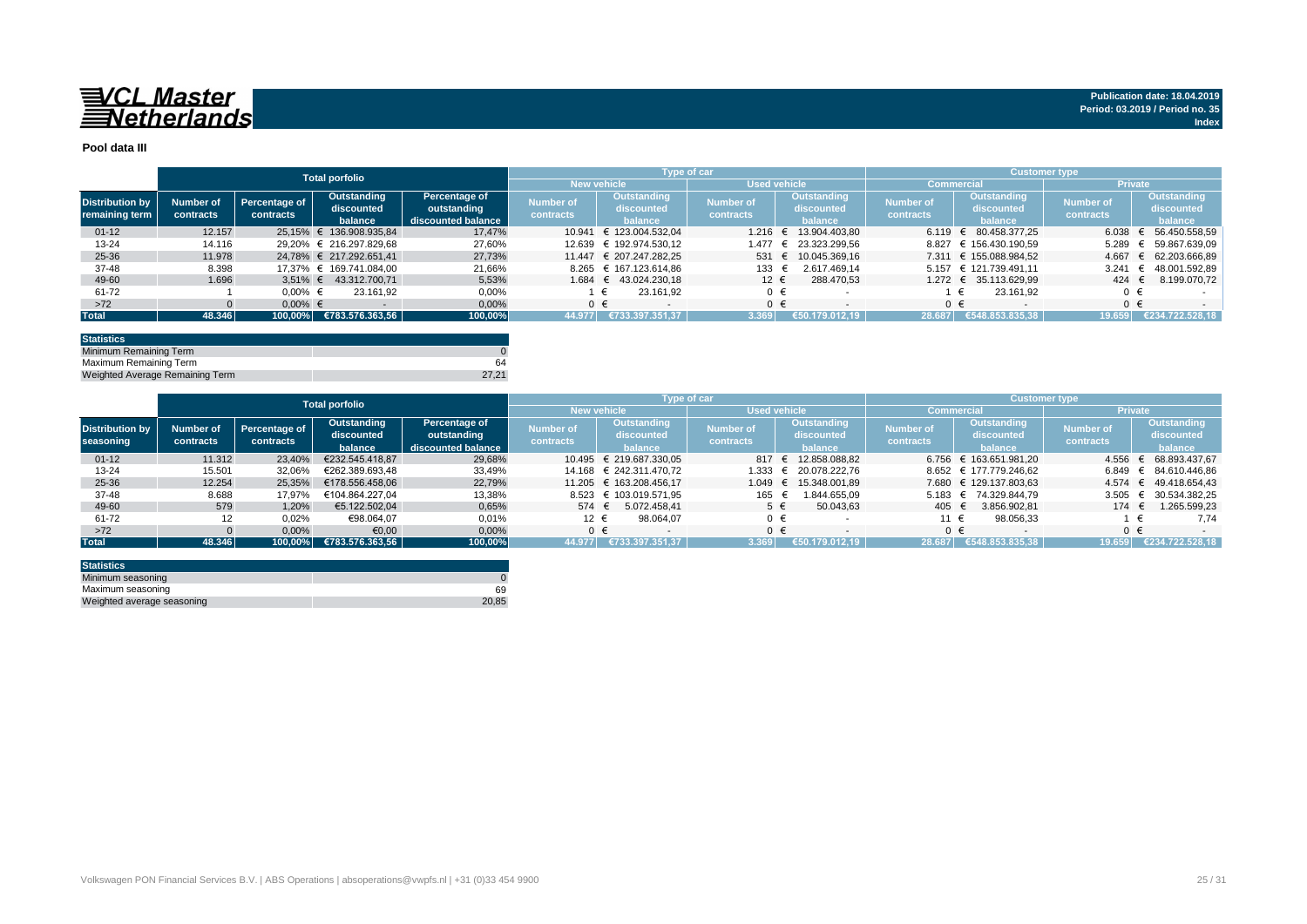**Pool data IV**

|                              |           |               | <b>Total porfolio</b>   |                    |                  | Type of car                           |                     |                                 | <b>Customer type</b> |                           |                  |                       |  |  |
|------------------------------|-----------|---------------|-------------------------|--------------------|------------------|---------------------------------------|---------------------|---------------------------------|----------------------|---------------------------|------------------|-----------------------|--|--|
|                              |           |               |                         |                    |                  | <b>New vehicle</b>                    | <b>Used vehicle</b> |                                 | <b>Commercial</b>    |                           | <b>Private</b>   |                       |  |  |
|                              | Number of |               | Outstanding             | Percentage of      | Number of        | Outstanding                           | <b>Number of</b>    | Outstanding<br><b>Number of</b> |                      | Outstanding               | <b>Number of</b> | Outstanding           |  |  |
| <b>Distribution by brand</b> |           | Percentage of | discounted              | outstanding        |                  | discounted<br>halance                 |                     | discounted                      |                      | discounted                |                  | discounted            |  |  |
|                              | contracts | contracts     | balance                 | discounted balance | <b>contracts</b> |                                       | <b>contracts</b>    | balance                         | contracts            | halance                   | contracts        | <b>balance</b>        |  |  |
| <b>VW</b>                    | 17.023    | 35.21%        | €254.557.785,86         | 32,49%             |                  | 15.598 € 232.578.933.49               |                     | 1.425 € 21.978.852,37           |                      | 9.212 € 164.361.458.84    | 7.811            | € 90.196.327,02       |  |  |
| <b>VW LCV</b>                | 4.197     | 8,68%         | €70.919.809.92          | 9,05%              |                  | 4.055 € 69.084.325.02                 | 142 €               | 1.835.484,90                    |                      | 4.197 € 70.919.809.92     | 0 €              |                       |  |  |
| Audi                         | 5.520     | 11.42%        | €128.835.379.77         | 16.44%             |                  | $5.180 \text{ } \in 121.665.610.43$   | 340 $\epsilon$      | 7.169.769.34                    |                      | 2.866 € 76.930.434.84     | 2.654            | € 51.904.944,93       |  |  |
| Seat                         | 5.831     | 12.06%        | €67.761.141.04          | 8,65%              |                  | $5.511 \quad \in \quad 64.600.056.30$ | 320 $\epsilon$      | 3.161.084.74                    |                      | 1.600 € 24.213.641.20     | 4.231            | € 43.547.499.84       |  |  |
| Skoda                        | 8.399     | 17.37%        | €110.327.647.76         | 14.08%             |                  | 8.078 € 106.546.864.98                | 321 $\epsilon$      | 3.780.782.78                    |                      | $3.441 \in 61.330.390.70$ |                  | 4.958 € 48.997.257,06 |  |  |
| Other brands                 | 7.376     | 15.26%        | €151.174.599.21         | 19.29%             |                  | 6.555 € 138.921.561.15                |                     | 821 € 12.253.038.06             |                      | 7.371 € 151.098.099.88    |                  | 76.499.33             |  |  |
| <b>Total</b>                 | 48.346    |               | 100,00% €783.576.363,56 | 100,00%            |                  | 44.977   €733.397.351,37              | 3.369               | €50.179.012.19                  |                      | 28.687 €548.853.835.38    | 19.659           | €234.722.528.18       |  |  |

|                                            |                                                                                              | <b>Total porfolio</b> |                                                    |                               |                                       | Type of car                   |                                             |                | <b>Customer type</b>                        |                        |                                                    |                    |  |  |
|--------------------------------------------|----------------------------------------------------------------------------------------------|-----------------------|----------------------------------------------------|-------------------------------|---------------------------------------|-------------------------------|---------------------------------------------|----------------|---------------------------------------------|------------------------|----------------------------------------------------|--------------------|--|--|
|                                            |                                                                                              |                       |                                                    |                               |                                       | <b>New vehicle</b>            | <b>Used vehicle</b>                         |                |                                             | Commercial             | <b>Private</b>                                     |                    |  |  |
| Distribution by geographic<br>distribution | Outstanding<br>Number of<br>Percentage of<br>discounted<br>contracts<br>contracts<br>balance |                       | Percentage of<br>outstanding<br>discounted balance | <b>Number of</b><br>contracts | Outstanding<br>discounted<br>halance. | <b>Number of</b><br>contracts | <b>Outstanding</b><br>discounted<br>balance |                | Outstanding<br>discounted<br><b>balance</b> | Number of<br>contracts | <b>Outstanding</b><br>discounted<br><b>balance</b> |                    |  |  |
| Noord-Holland                              | 7.823                                                                                        | 16.18%                | €135.525.795.22                                    | 17,30%                        |                                       | 7.157 € 124.868.595.92        | 666 €                                       | 10.657.199.30  |                                             | 4.999 € 100.704.165.43 | 2.824                                              | 34.821.629.79      |  |  |
| Flevoland                                  | 1.206                                                                                        | 2.49%                 | €17.685.226.66                                     | 2,26%                         |                                       | 1.142 € 16.780.512.80         | 64 €                                        | 904.713.86     | 458 €                                       | 9.138.255.57           | 748 €                                              | 8.546.971.09       |  |  |
| Utrecht                                    | 4.599                                                                                        | 9,51%                 | €75.380.785.26                                     | 9,62%                         |                                       | 4.206 € 69.634.920.50         | 393 $\epsilon$                              | 5.745.864.76   |                                             | 2.860 € 55.556.407.00  | 1.739                                              | 19.824.378.26      |  |  |
| Zuid-Holland                               | 12.116                                                                                       | 25,06%                | €192.264.610.12                                    | 24,54%                        |                                       | 11.305 € 180.100.901.94       | 811 €                                       | 12.163.708.18  |                                             | 6.742 € 127.263.638.22 | 5.374                                              | € 65.000.971.90    |  |  |
| Gelderland                                 | 5.130                                                                                        | 10.61%                | €80.305.795.99                                     | 10,25%                        |                                       | 4.836 € 76.177.181.26         | 294 $\in$                                   | .128.614.73    |                                             | 3.273 € 58.885.107.51  | 1.857                                              | 21.420.688.48<br>€ |  |  |
| Noord-Brabant                              | 7.181                                                                                        | 14.85%                | €116.372.730.09                                    | 14,85%                        |                                       | 6.751 € 110.209.777.66        | 430 €                                       | 6.162.952.43   | $4.127 \text{ } \in$                        | 79.507.858.58          | 3.054                                              | 36.864.871.51<br>€ |  |  |
| Zeeland                                    | 800                                                                                          | 1,65%                 | €12.527.227.43                                     | 1,60%                         |                                       | 756 € 11.922.248.55           | $44 \in$                                    | 604.978.88     | 386 €                                       | 7.278.940.78           | 414 €                                              | 5.248.286.65       |  |  |
| Limburg                                    | 3.313                                                                                        | 6,85%                 | €52.530.395.64                                     | 6,70%                         |                                       | 3.081 € 49.134.372,90         | 232 €                                       | 3.396.022.74   | 1.856 €                                     | 34.927.054.30          | 1.457                                              | 17.603.341.34      |  |  |
| Overijssel                                 | 3.385                                                                                        | 7,00%                 | €58.103.259.45                                     | 7,42%                         |                                       | 3.127 € 54.263.932.31         | 258 €                                       | 3.839.327.14   | $2.597$ €                                   | 48.564.787.19          | 788 €                                              | 9.538.472.26       |  |  |
| Drenthe                                    | 881                                                                                          | 1,82%                 | €13.932.368.50                                     | 1.78%                         | 826 €                                 | 13.142.895.28                 | 55 €                                        | 789.473.22     | 464 €                                       | 9.185.619.48           | 417 €                                              | 4.746.749.02       |  |  |
| Friesland                                  | 687                                                                                          | 1.42%                 | €9.394.572.62                                      | 1.20%                         | 663 €                                 | 9.045.289.02                  | 24 $\in$                                    | 349.283.60     | 180                                         | 3.663.252.44           | 507 €                                              | 5.731.320,18       |  |  |
| Groningen                                  | 1.225                                                                                        | 2,53%                 | €19.553.596,58                                     | 2,50%                         | 1.127 $∈$                             | 18.116.723.23                 | 98 €                                        | 1.436.873,35   | 745 €                                       | 14.178.748.88          | 480                                                | 5.374.847,70       |  |  |
| <b>Total</b>                               | 48.346                                                                                       | 100.00%               | €783.576.363.56                                    | 100,00%                       |                                       | 44.977 E733.397.351.37        | 3.369                                       | €50.179.012.19 |                                             | 28.687 €548.853.835.38 | 19.659                                             | €234.722.528.18    |  |  |

|                                                                   |                                              | <b>Total porfolio</b>      |                                      |                                     |                               |                                             | Type of car          |                                      |                               | <b>Customer type</b>                        |                        |                                             |  |  |  |
|-------------------------------------------------------------------|----------------------------------------------|----------------------------|--------------------------------------|-------------------------------------|-------------------------------|---------------------------------------------|----------------------|--------------------------------------|-------------------------------|---------------------------------------------|------------------------|---------------------------------------------|--|--|--|
|                                                                   |                                              |                            |                                      |                                     | <b>New vehicle</b>            |                                             | <b>Used vehicle</b>  |                                      | Commercia                     |                                             | <b>Private</b>         |                                             |  |  |  |
| <b>Distribution by industry sector</b>                            | <b>Number of</b><br>contracts                | Percentage of<br>contracts | Outstanding<br>discounted<br>balance | Percentage of<br>discounted balance | <b>Number of</b><br>contracts | <b>Outstanding</b><br>discounted<br>balance |                      | Outstanding<br>discounted<br>balance | <b>Number of</b><br>contracts | <b>Outstanding</b><br>discounted<br>balance | Number of<br>contracts | <b>Outstanding</b><br>discounted<br>balance |  |  |  |
| Agriculture / Forestry                                            | 182                                          | 0,38%                      | €3.543.498.61                        | 0,45%                               | 173 €                         | 3.387.685.47                                | $9 \in$              | 155.813.14                           | 182 €                         | 3.543.498.61                                | $0 \in$                |                                             |  |  |  |
| Construction                                                      | 148                                          | 0,31%                      | €2.756.218,57                        | 0,35%                               | 145 €                         | 2.714.296.65                                | $3 \in$              | 41.921,92                            | 148 €                         | 2.756.218.57                                | $0 \in$                |                                             |  |  |  |
| Energy / Mining                                                   | 155                                          | 0,32%                      | €3.487.069.18                        | 0,45%                               | 144 $\in$                     | 3.276.783.18                                | 11 €                 | 210.286.00                           | 155 €                         | 3.487.069.18                                | $0 \in$                | $\sim$                                      |  |  |  |
| <b>Financial services</b>                                         | 1.720                                        | 3,56%                      | €34.211.397.74                       | 4,37%                               | 1.611 €                       | 32.101.894.51                               | 109 €                | 109.503.23                           | 1.720 €                       | 34.211.397.74                               | $0 \in$                |                                             |  |  |  |
| Hotel and restaurant industry                                     | 118                                          | 0,24%                      | €2.295.187.15                        | 0,29%                               | 111 €                         | 2.182.868.74                                | $7 \in$              | 112.318.41                           | 118 €                         | 2.295.187.15                                | $0 \in$                | $\sim$                                      |  |  |  |
| Information technology                                            | 1.476                                        | 3,05%                      | €26.449.752.25                       | 3,38%                               |                               | 1.376 € 24.956.228.38                       | 100 €                | .493.523.87                          | 1.476 €                       | 26.449.752.25                               | $0 \in$                |                                             |  |  |  |
| Manufacturing industry                                            | 2.998                                        | 6,20%                      | €61.432.257,64                       | 7,84%                               |                               | 2.781 € 58.081.200,16                       | $217 \t∈$            | 3.351.057,48                         | 2.998 ∈                       | 61.432.257.64                               | $0 \in$                | $\sim$                                      |  |  |  |
| Other                                                             | 8.834                                        | 18.27%                     | €180.651.221.49                      | 23,05%                              |                               | 7.463 € 158.248.848.91                      | 1.371                | 22.402.372.58                        |                               | 8.831 € 180.620.037,90                      | $0 \in$                |                                             |  |  |  |
| Other services                                                    | 6.111                                        | 12,64%                     | €101.867.767.35                      | 13,00%                              |                               | 5.545 € 93.545.992.19                       | 566 €                | 8.321.775.16                         |                               | $6.111 \text{ } \in 101.867.767.35$         | $0 \in$                |                                             |  |  |  |
| Private                                                           | 19.656                                       | 40,66%                     | €234.691.344,59                      | 29,95%                              |                               | 19.064 € 228.672.767.84                     | 592 €                | 6.018.576.75                         | $0 \in$                       |                                             |                        | 19.659 € 234.722.528.18                     |  |  |  |
| Public administration, education,<br>health care, public services | 561                                          | 1,16%                      | €9.348.378,94                        | 1,19%                               | 517 $\epsilon$                | 8.652.414.09                                | 44 $\in$             | 695.964,85                           | 561 €                         | 9.348.378.94                                | $0 \in$                |                                             |  |  |  |
| Real estate                                                       | 573                                          | 1,19%                      | €11.306.226.28                       | 1.44%                               | 527                           | 10.599.374.87<br>$\ddot{ }$                 | 46 €                 | 706.851.41                           | 573 €                         | 11.306.226.28                               | $0 \in$                |                                             |  |  |  |
| Retail / Wholesale                                                | 1.760                                        | 3,64%                      | €29.454.243.10                       | 3,76%                               | $1.678$ €                     | 28.270.750.99                               | 82 €                 | .183.492.11                          | 1.760 $∈$                     | 29.454.243.10                               | $0 \in$                | $\sim$                                      |  |  |  |
| Transportation                                                    | 4.054<br>8,39%<br>€82.081.800,67<br>10,48%   |                            |                                      | 3.842 € 78.706.245.39               | 212 $\epsilon$                | 3.375.555,28                                | $4.054 \text{ } \in$ | 82.081.800.67                        | $0 \in$                       |                                             |                        |                                             |  |  |  |
| <b>Total</b>                                                      | 48.346<br>100,00% €783.576.363,56<br>100,00% |                            |                                      |                                     |                               | 44.977 €733.397.351.37                      | 3.369                | €50.179.012.19                       |                               | 28.687 €548.853.835.38                      | 19.659                 | €234.722.528.18                             |  |  |  |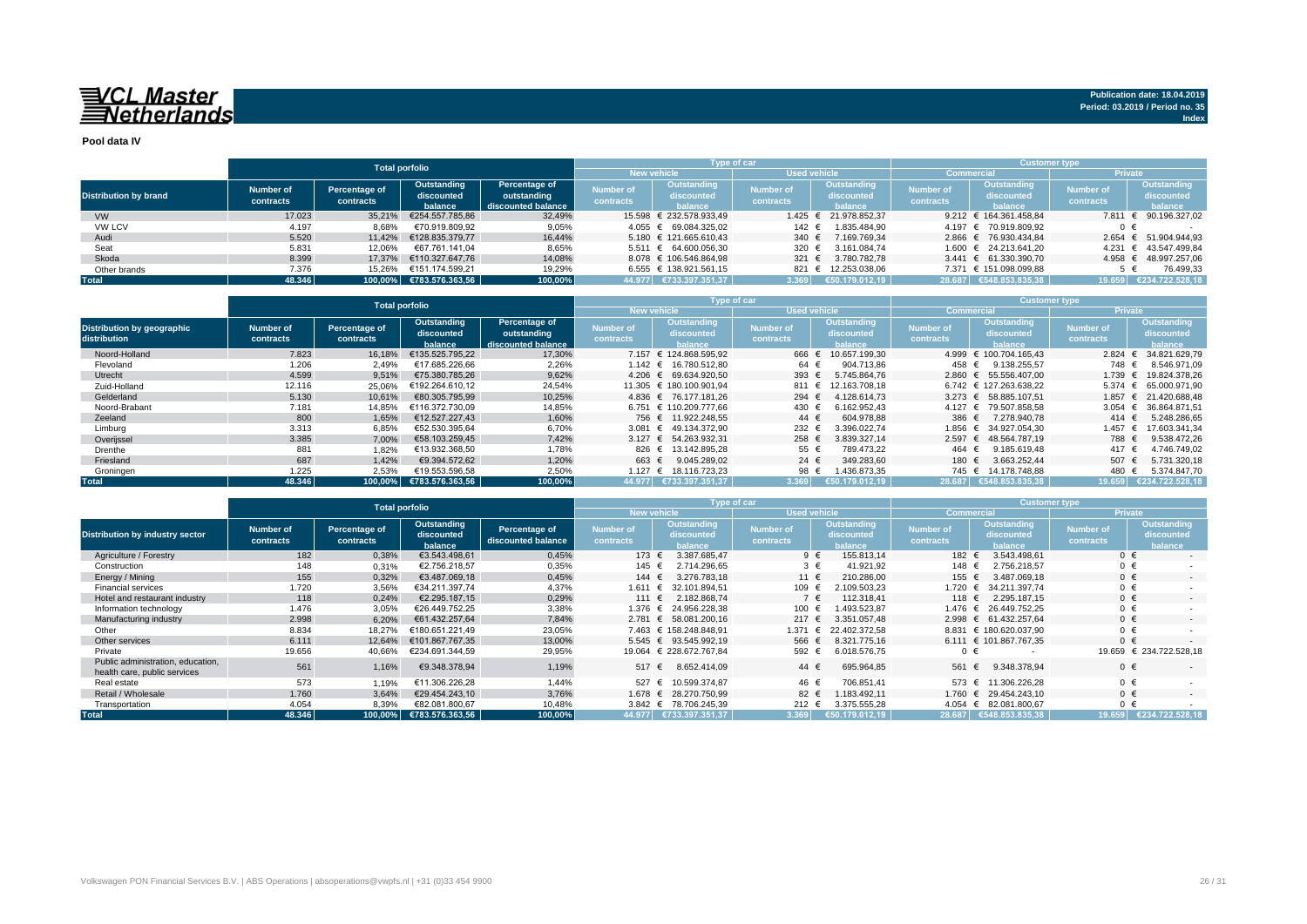## VCL Master<br>Netherlands

**Publication date: 18.04.2019 Period: 03.2019 / Period no. 35**

**Index**

**Pool data V**

|                                          |                      |                         |                      | <b>Total porfolio</b>       |                    |                  |                                        | Type of car      |                    | <b>Customer type</b> |                             |                  |                             |  |  |
|------------------------------------------|----------------------|-------------------------|----------------------|-----------------------------|--------------------|------------------|----------------------------------------|------------------|--------------------|----------------------|-----------------------------|------------------|-----------------------------|--|--|
|                                          |                      |                         |                      |                             |                    |                  | New vehicle                            | Used vehicle     |                    | Commercial           |                             |                  | <b>Private</b>              |  |  |
|                                          |                      | <b>Number of</b>        | <b>Percentage of</b> | Outstanding                 | Percentage of      | <b>Number of</b> | Outstanding                            | <b>Number of</b> | <b>Outstanding</b> | <b>Number of</b>     | <b>Outstanding</b>          | Number of        | <b>Outstanding</b>          |  |  |
| <b>Distribution by brand &amp; Model</b> | <b>Model</b>         |                         |                      | discounted                  | outstanding        | contracts        | discounted                             |                  | discounted         | contracts            | discounted                  | contracts        | discounted                  |  |  |
|                                          |                      | contracts               | contracts            | balance                     | liscounted balance |                  |                                        | contracts        |                    |                      |                             |                  |                             |  |  |
| Volkswagen                               | Amarok               | -1                      | $0,00%$ €            | 12.918,90                   | 0,00%              |                  | 12.918,90<br>$1 \in$                   | $0 \in$          |                    | $1 \in$              | 12.918,90                   |                  | $0 \in$                     |  |  |
|                                          | Arteon               | 70                      | $0,14%$ €            | 2.420.214,00                | 0,31%              | 69 €             | 2.390.901.82                           | $1 \in$          | 29.312,18          | 70 €                 | 2.420.214,00                |                  | $0 \in$                     |  |  |
|                                          | Beetle               | 9                       | $0.02\%$ €           | 197.590,08                  | 0,03%              |                  | 185.286,43<br>8 €                      | 1 €              | 12.303,65          | 6 €                  | 138.299,49                  |                  | $3 \in$<br>59.290,59        |  |  |
|                                          | Caddy                | 131                     | $0,27%$ €            | 1.735.833,08                | 0,22%              | 126 €            | 1.665.551,58                           | $5 \in$          | 70.281,50          | 127 €                | 1.664.677,55                |                  | 71.155,53<br>$4 \in$        |  |  |
|                                          | Crafter              | 80                      | $0,17%$ €            | 1.434.352,63                | 0,18%              |                  | 1.252.915,65<br>64 €                   | 16 €             | 181.436,98         | 80                   | 1.434.352,63<br>€           |                  | $0 \in$                     |  |  |
|                                          | Golf                 | 4.659                   | $9,64%$ €            | 80.702.634,28               | 10,30%             | $4.049$ €        | 70.178.710,82                          | 610 €            | 10.523.923,46      | 2.995                | €<br>56.163.423,82          | 1.664            | $\epsilon$<br>24.539.210,46 |  |  |
|                                          | Jetta                | $\sim$                  | $0.00\%$ €           | $\sim$                      | 0.00%              |                  | $0 \in$                                | $0 \in$          |                    | $0 \in$              |                             | $\Omega$         | $\epsilon$                  |  |  |
|                                          | Passat               | 1.823                   |                      | 3,77% € 42.504.434,40       | 5,42%              | 1.563 €          | 36.464.208,30                          | 260 €            | 6.040.226,10       | 1.808 €              | 42.185.010,44               | 15 $\epsilon$    | 319.423,96                  |  |  |
|                                          | Polo                 | 4.352                   | 9,00% $∈$            | 52.823.099,23               | 6,74%              | 4.086 €          | 50.274.075,00                          | 266 €            | 2.549.024,23       | 1.586                | 19.837.851,28<br>€          | 2.766 $∈$        | 32.985.247,95               |  |  |
|                                          | Sharan               | 14                      | $0,03%$ €            | 344.508,13                  | 0,04%              | 13 €             | 328.029,74                             | 1 €              | 16.478,39          | 12                   | 292.200,07<br>$\epsilon$    | 2                | 52.308,06<br>$\epsilon$     |  |  |
|                                          | Tiquan               | 718                     | 1,49% €              | 20.068.039,86               | 2,56%              | 698 €            | 19.536.540,77                          | 20 €             | 531.499,09         | 607 €                | 17.111.755,54               | 111 €            | 2.956.284,32                |  |  |
|                                          | Touareg              | 3                       | $0,01\%$ €           | 216.123,07                  | 0,03%              | $\mathbf{3}$     | €<br>216.123,07                        | $0 \in$          |                    | 3                    | $\epsilon$<br>216.123,07    | $\mathbf{0}$     | $\epsilon$                  |  |  |
|                                          | Touran               | 181                     | $0,37%$ €            | 3.963.695,46                | 0,51%              | 174 €            | 3.845.987,24                           | 7 €              | 117.708,22         | 160 €                | 3.474.681,37                | 21 €             | 489.014,09                  |  |  |
|                                          | Transporter          | 361                     | $0,75%$ €            | 5.567.206,58                | 0,71%              | 336 $\epsilon$   | 5.218.902,61                           | 25 €             | 348.303,97         | 361                  | $\epsilon$<br>5.567.206,58  | $\mathbf{0}$     | $\epsilon$                  |  |  |
|                                          | T-roc                | 342                     | $0,71\%$ €           | 8.117.173,28                | 1.04%              | 340 $\in$        | 8.078.507,33                           | $2 \in$          | 38.665,95          | 146 €                | 3.545.085,86                | 196              | 4.572.087,42<br>€           |  |  |
|                                          | Up!                  | 4.279                   | 8,85% €              | 34.449.962,88               | 4,40%              |                  | 4.068 € 32.930.274,23                  | 211 €            | 1.519.688,65       |                      | 1.250 € 10.297.658,24       | 3.029 $\epsilon$ | 24.152.304,64               |  |  |
| <b>Sub-Total VW</b>                      |                      | 17.023                  | 35,21%               | €254.557.785,86             | 32,49%             | 15.598           | €232.578.933.49                        | .425             | €21.978.852,37     | 9.212                | €164.361.458.84             | 7.811            | 196.327.02                  |  |  |
| VW LCV                                   | Amarok               | 17                      | $0,04%$ €            | 466.733,87                  | 0,06%              | 16 €             | 430.183,09                             | $1 \in$          | 36.550,78          | 17 €                 | 466.733,87                  |                  | $0 \in$                     |  |  |
|                                          | Caddy                | 1.778                   |                      | 3,68% € 21.298.022,67       | 2,72%              |                  | 1.732 € 20.914.620,55                  | 46 €             | 383.402,12         |                      | 1.778 € 21.298.022,67       |                  | $0 \in$                     |  |  |
|                                          | Crafter              | 891                     | 1,84% €              | 20.159.392,01               | 2,57%              | 847 €            | 19.519.228,04                          | 44 €             | 640.163,97         | 891                  | 20.159.392,01<br>€          |                  | $0 \in$                     |  |  |
|                                          | Tiguan               | 8                       | $0,02%$ €            | 166.153,83                  | 0,02%              |                  | 166.153,83<br>8 €                      | $0 \in$          | $\sim$             | 8                    | 166.153,83<br>$\epsilon$    |                  | $0 \in$                     |  |  |
|                                          | Touran               | $\overline{4}$          | $0,01\%$ €           | 58.695,99                   | 0,01%              |                  | $4 \in$<br>58.695,99                   | $0 \in$          |                    | $\overline{4}$       | 58.695,99<br>$\epsilon$     |                  | $0 \in$                     |  |  |
|                                          | Transporter          | 1.495<br>$\overline{4}$ | 3,09% $\in$          | 28.690.440,48               | 3,66%              | 1.444 €          | 27.915.072,45                          | 51 €             | 775.368,03         | 1.495 $∈$<br>$4 \in$ | 28.690.440,48               |                  | $0 \in$                     |  |  |
| <b>Sub-Total VW LCV</b>                  | Sharan               | 4.197                   | $0,01\%$ €<br>8,68%  | 80.371,07<br>€70.919.809,92 | 0,01%<br>9,05%     | 4.055            | $4 \in$<br>80.371,07<br>E69 084 325 02 | $0 \in$<br>142   | E1.835.484.90      | 4.197                | 80.371,07<br>€70.919.809.92 |                  | $0 \in$<br>en nr            |  |  |
|                                          |                      |                         | $2,35%$ €            | 16.272.623,54               | 2,08%              |                  | 1.101 € 15.862.685,97                  | 33 $\epsilon$    | 409.937,57         | 180 €                | 2.827.647,30                |                  | 954 €<br>13.444.976.24      |  |  |
| Audi                                     | A1<br>A <sub>3</sub> | 1.134<br>2.459          | 5,09% €              | 51.776.172,32               | 6,61%              | 2.219 ∈          | 46.912.769,78                          | 240 €            | 4.863.402,54       | 1.225                | 26.225.508,21<br>$\epsilon$ | 1.234            | 25.550.664,11<br>$\epsilon$ |  |  |
|                                          | A4                   | 885                     |                      | 1,83% € 24.683.619,81       | 3,15%              | 862 €            | 24.185.340,51                          | 23 €             | 498.279,30         | 671 €                | 18.841.730,06               | 214 €            | 5.841.889,75                |  |  |
|                                          | A <sub>5</sub>       | 219                     | $0,45%$ €            | 7.798.860,10                | 1,00%              | 212 $∈$          | 7.607.540,71                           | 7 €              | 191.319,39         | 188                  | $\epsilon$<br>6.682.289,12  | 31 $\epsilon$    | 1.116.570,98                |  |  |
|                                          | A <sub>6</sub>       | 269                     | $0,56%$ €            | 9.480.739,64                | 1,21%              | 253 ∈            | 9.129.262,29                           | 16 €             | 351.477,35         | 262 €                | 9.161.240,74                |                  | 7 €<br>319.498,90           |  |  |
|                                          | A7                   | 14                      | $0.03%$ €            | 648.065,54                  | 0.08%              | 14 $\in$         | 648.065,54                             | $0 \in$          |                    | 13 €                 | 573.503,82                  |                  | 74.561.72<br>$1 \in$        |  |  |
|                                          | A8                   | $\overline{7}$          | $0,01%$ €            | 486.174,56                  | 0,06%              |                  | 486.174,56<br>7 €                      | $0 \in$          |                    | 7 €                  | 486.174,56                  |                  | $0 \in$                     |  |  |
|                                          | Q2                   | 286                     | $0,59%$ €            | 7.413.499,36                | 0,95%              | 278 €            | 7.227.334,16                           | 8 €              | 186.165,20         | 138 €                | 3.684.749,79                | 148              | 3.728.749,57<br>$\epsilon$  |  |  |
|                                          | Q3                   | 95                      | $0.20\%$ €           | 2.599.893,31                | 0.33%              | 94 €             | 2.582.092,92                           | 1 €              | 17.800,39          | 36 €                 | 994.743,30                  | 59 $\epsilon$    | 1.605.150,0                 |  |  |
|                                          | Q <sub>5</sub>       | 67                      | $0,14%$ €            | 2.952.350,32                | 0,38%              | 66 €             | 2.918.104,90                           | $1 \in$          | 34.245,42          | 65 €                 | 2.871.215,21                | 2                | 81.135,11<br>-€             |  |  |
|                                          | Q7                   | 75                      | $0,16%$ €            | 4.219.608,86                | 0,54%              | 65 €             | 3.626.954,92                           | 10 €             | 592.653,94         | 75 €                 | 4.219.608,86                |                  | $0 \in$                     |  |  |
|                                          | Q8                   | $\overline{2}$          | $0,00%$ €            | 231.000,50                  | 0,03%              |                  | $2 \epsilon$<br>231.000,50             | $0 \in$          | $\sim$             | $2 \in$              | 231.000,50                  |                  | $0 \in$                     |  |  |
|                                          | <b>TT</b>            | 8                       | $0,02%$ €            | 272.771,91                  | 0,03%              |                  | 7 €<br>248.283,67                      | $1 \in$          | 24.488,24          | $4 \in$              | 131.023,37                  |                  | 141.748,54<br>$4 \in$       |  |  |
| Sub-Total Audi                           |                      | 5.520                   | 11.42%               | €128.835.379.77             | 16.44%             |                  | .180 6121.665.610.43                   |                  | 169.769.34         |                      | 3.930.434.84                |                  | .904.944.93                 |  |  |
|                                          | Alhambra             | 20                      | $0,04%$ €            | 547.773,79                  | 0,07%              | 18 €             | 486.779,53                             | $2 \in$          | 60.994,26          | 20 €                 | 547.773,79                  |                  | $0 \in$                     |  |  |
|                                          | Altea                | $\overline{1}$          | $0,00%$ €            | 12.446,59                   | 0,00%              |                  | $1 \in$<br>12.446,59                   | $0 \in$          | ÷.                 | $0 \in$              | ÷                           | $\mathbf{1}$     | 12.446,59<br>$\epsilon$     |  |  |
|                                          | Arona                | 239                     | $0,49%$ €            | 4.422.707,07                | 0,56%              | 236 $\epsilon$   | 4.362.308,45                           | $3 \in$          | 60.398,62          | 58 €                 | 1.167.979,21                | 181              | 3.254.727,86<br>$\epsilon$  |  |  |
|                                          | Ibiza                | 2.608                   | 5,39% $∈$            | 27.131.947,98               | 3,46%              | 2.474 ∈          | 25.907.444,65                          | 134 $\epsilon$   | 1.224.503,33       | 457                  | 5.256.112,32<br>$\epsilon$  | 2.151 ∈          | 21.875.835,66               |  |  |
|                                          | Leon                 | 1.311                   | 2,71% €              | 19.549.517,06               | 2,49%              | 1.179 ∈          | 18.091.646,88                          | 132 €            | 1.457.870,18       | 728                  | $\epsilon$<br>11.612.399,79 | 583              | $\epsilon$<br>7.937.117,27  |  |  |
|                                          | Mii                  | 1.369                   | 2,83% $∈$            | 9.971.292,62                | 1,27%              | 1.325 €          | 9.697.044,24                           | 44 €             | 274.248,38         | 126 €                | 943.439,86                  | $1.243$ €        | 9.027.852,76                |  |  |
|                                          | Ateca                | 248                     | $0,51\%$ €           | 5.730.696,04                | 0,73%              | 244 $\in$        | 5.655.446,96                           | $4 \in$          | 75.249,08          | 190                  | 4.412.508,26<br>€           |                  | 1.318.187,78<br>58 €        |  |  |
|                                          | Toledo               | 35                      | $0,07%$ €            | 394.759,89                  | 0,05%              | 34 $\in$         | 386.939,00                             | $1 \in$          | 7.820,89           | 21 $\in$             | 273.427,97                  | 14 €             | 121.331,92                  |  |  |
| <b>Sub-Total Seat</b>                    |                      | 5.831                   | 12,06%               | €67.761.141,04              | 8,65%              | 5.511            | €64.600.056.30                         | 3201             | €3.161.084,74      | .600                 | €24.213.641,20              | 4.231            | €43.547.499,84              |  |  |
| Skoda                                    | Citigo               | 2.319                   |                      | 4,80% € 17.173.244,51       | 2,19%              | $2.266$ €        | 16.817.952,20                          | 53 €             | 355.292,31         | 165 €                | 1.323.595,14                | 2.154 ∈          | 15.849.649,37               |  |  |
|                                          | Fabia                | 2.497                   |                      | 5,16% € 27.378.869,31       | 3,49%              | $2.426$ €        | 26.630.826,94                          | 71 €             | 748.042,37         | 467 €                | 5.285.681,55                | 2.030 ∈          | 22.093.187,76               |  |  |
|                                          | Octavia              | 2.101                   |                      | 4,35% € 36.466.000,20       | 4,65%              | 1.945 $∈$        | 34.467.946,71                          | 156 €            | 1.998.053,49       | 1.876 €              | 32.851.888,52               | 225 €            | 3.614.111,68                |  |  |
|                                          | Rapid                | 591                     | 1,22% €              | 7.135.846,79                | 0,91%              | 579 €            | 7.014.811,88                           | 12 €             | 121.034,91         | 112 €                | 1.412.079,95                | 479 €            | 5.723.766,84                |  |  |
|                                          | Roomster             | $\sim 100$              | $0,00%$ €            |                             | 0,00%              |                  | $0 \in$                                | $0 \in$          |                    | $0 \in$              |                             | $\mathbf{0}$     | $\epsilon$                  |  |  |
|                                          | Superb               | 483                     | 1,00% €              | 10.609.307,63               | 1,35%              | 460 €            | 10.211.432,02                          | 23 €             | 397.875,61         | 462 €                | 10.088.822,46               | 21 €             | 520.485,17                  |  |  |
|                                          | Kodiag               | 235                     | $0,49%$ €            | 7.098.587,82                | 0,91%              | 230 $\epsilon$   | 6.967.741,59                           | $5 \in$          | 130.846,23         | 223 ∈                | 6.749.690,85                | 12 $\in$         | 348.896,97                  |  |  |
|                                          | Karoq                | 154                     | $0,32%$ €            | 4.159.653,43                | 0,53%              | 153              | 4.130.015,57<br>€                      | 1 €              | 29.637,86          | 130 €                | 3.535.323,81                | 24 €             | 624.329,62                  |  |  |
|                                          | Yeti                 | 19                      | $0,04%$ €            | 306.138,07                  | 0,04%              | 19 €             | 306.138,07                             | $0 \in$          |                    | 6 €                  | 83.308,42                   | 13 €             | 222.829,65                  |  |  |
| <b>Sub-Total Skoda</b>                   |                      | 8.399                   | 17,37%               | €110.327.647,76             | 14,08%             | .078             | £106,546,864,91                        | 3211             | €3.780.782,78      | 3.441                | £61.330.390.70              |                  | 8.997.257.06                |  |  |
| Other brands                             |                      | 7.376                   | 15,26%               | €151.174.599,21             | 19,29%             |                  | 6.555 €138.921.561.15                  | 821              | €12.253.038.06     | 7.371                | €151.098.099.88             |                  | €76.499.33                  |  |  |
| <b>Total</b>                             |                      | 48.346                  | $100,00\%$           | €783.576.363,56             | 100,00%            | 44.977           | €733.397.351,37                        | 3.369            | €50.179.012,19     | 28.687               | €548.853.835.38             | 19.659           | €234.722.528,18             |  |  |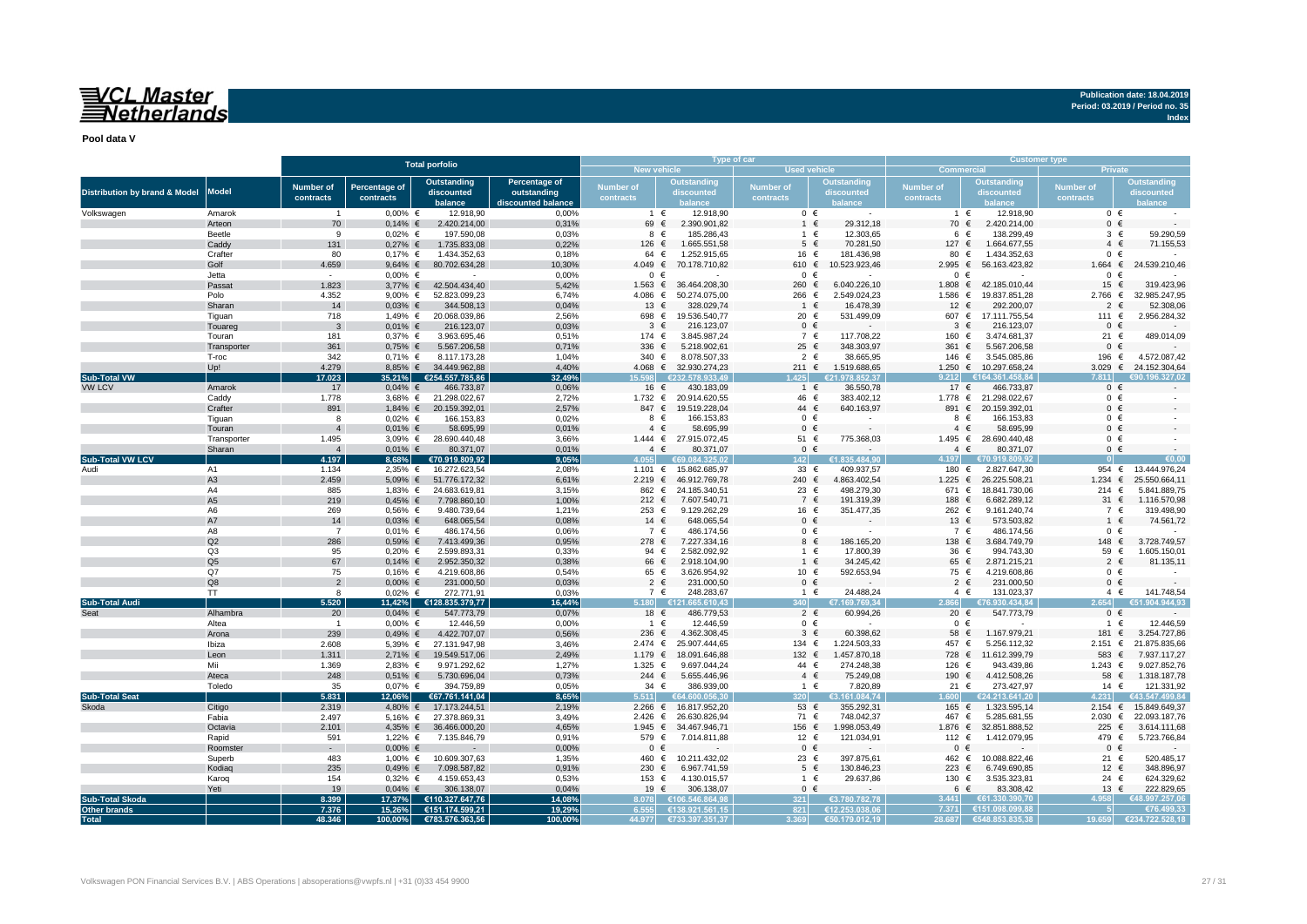

## **Pool data VI**

|               |                                                   |                   | <b>Total portfolio</b>            |                                                    | <b>Customer type</b> |                                                            |                     |                                          |  |  |  |  |  |
|---------------|---------------------------------------------------|-------------------|-----------------------------------|----------------------------------------------------|----------------------|------------------------------------------------------------|---------------------|------------------------------------------|--|--|--|--|--|
|               |                                                   |                   |                                   | <b>Commercial</b>                                  |                      | <b>Private</b>                                             |                     |                                          |  |  |  |  |  |
| Type of car   | Percentage of<br>Number of contracts<br>contracts |                   | Outstanding<br>discounted balance | Percentage of<br>outstanding<br>discounted balance |                      | Outstanding<br>Number of contracts discounted balance Des- | Number of contracts | <b>Outstanding</b><br>discounted balance |  |  |  |  |  |
| New vehicles  | 44.977                                            | 93,03% $\epsilon$ | 733.397.351,37                    | 93,60%                                             | 25.912               | €504.713.433,78                                            | 19.065              | €228.683.917,59                          |  |  |  |  |  |
| Used vehicles | 3.369                                             | 6.97% €           | 50.179.012.19                     | 6.40%                                              | 2.775                | €44.140.401,60                                             | 594                 | €6.038.610.59                            |  |  |  |  |  |
| <b>Total</b>  | 48.346                                            | 100,00%           | €783.576.363,56                   | 100,00%                                            | 28.687               | €548.853.835,38                                            | 19.659              | €234.722.528,18                          |  |  |  |  |  |

|                      |                     | <b>Total portfolio</b>     |                                          |                                                    |  |  |  |  |  |  |  |  |  |
|----------------------|---------------------|----------------------------|------------------------------------------|----------------------------------------------------|--|--|--|--|--|--|--|--|--|
| <b>Customer type</b> | Number of contracts | Percentage of<br>contracts | <b>Outstanding</b><br>discounted balance | Percentage of<br>outstanding<br>discounted balance |  |  |  |  |  |  |  |  |  |
| Commercial           | 28.687              | 59.34%                     | €548.853.835.38                          | 70,04%                                             |  |  |  |  |  |  |  |  |  |
| Private              | 19.659              | 40,66%                     | €234.722.528,18                          | 29.96%                                             |  |  |  |  |  |  |  |  |  |
| <b>Total</b>         | 48.346              | 100,00%                    | €783.576.363,56                          | 100,00%                                            |  |  |  |  |  |  |  |  |  |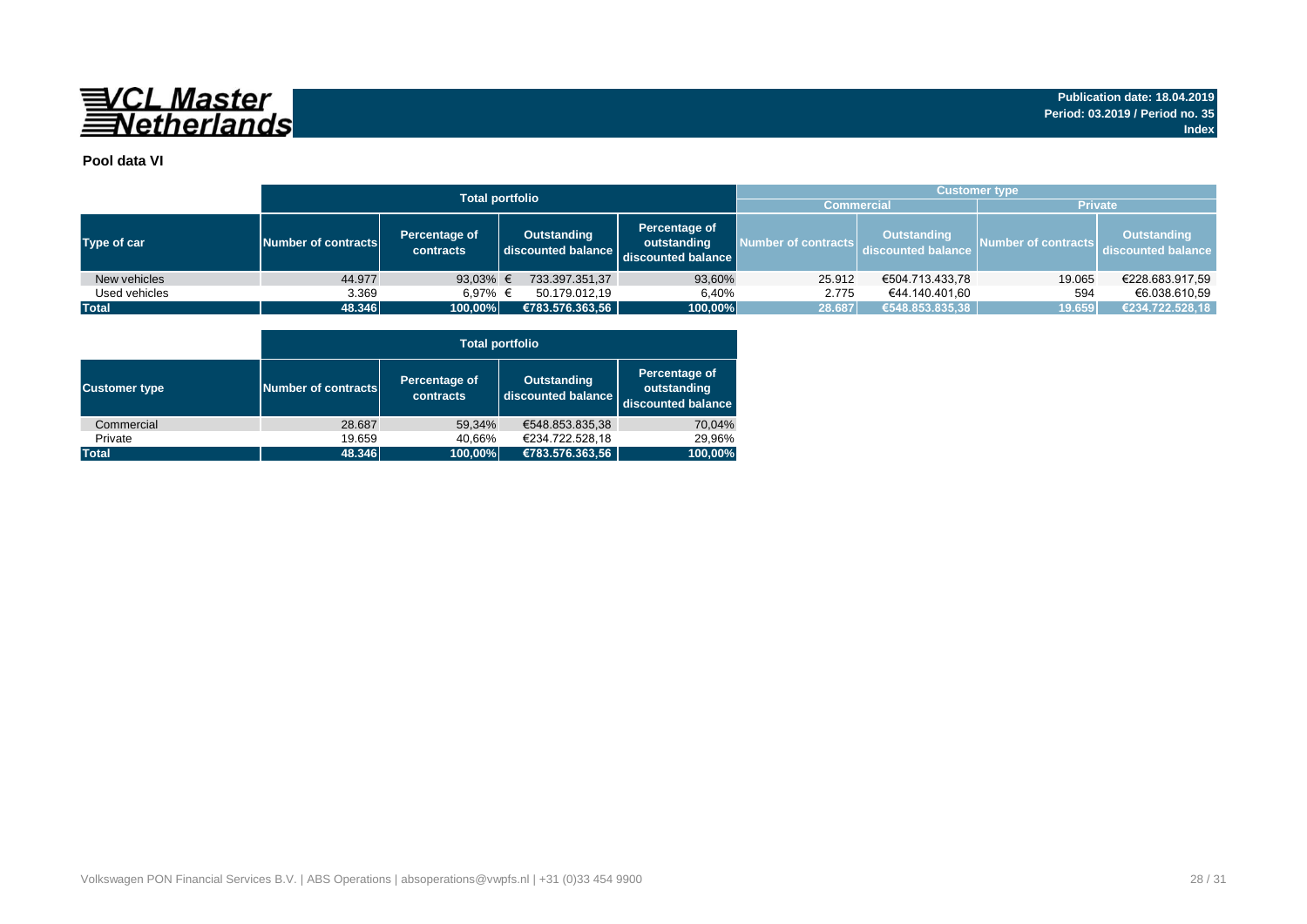**Publication date: 18.04.2019 Period: 03.2019 / Period no. 35 Index**

#### **Pool data VII**

|                            |                        |                            | <b>Total porfolio</b>                |                                                       |                        | <b>Type of car</b>                          |                                                                              |                        | <b>Customer type</b>   |                                      |                               |                                      |  |  |
|----------------------------|------------------------|----------------------------|--------------------------------------|-------------------------------------------------------|------------------------|---------------------------------------------|------------------------------------------------------------------------------|------------------------|------------------------|--------------------------------------|-------------------------------|--------------------------------------|--|--|
|                            |                        |                            |                                      |                                                       | <b>New vehicle</b>     |                                             | <b>Used vehicle</b>                                                          |                        | <b>Commercial</b>      |                                      | <b>Private</b>                |                                      |  |  |
| Distribution by motor type | Number of<br>contracts | Percentage of<br>contracts | Outstanding<br>discounted<br>balance | Percentage of<br>outstanding<br>discounted<br>balance | Number of<br>contracts | <b>Outstanding</b><br>discounted<br>balance | <b>Outstanding</b><br><b>Number of</b><br>discounted<br>contracts<br>balance |                        | Number of<br>contracts | Outstanding<br>discounted<br>balance | <b>Number of</b><br>contracts | Outstanding<br>discounted<br>balance |  |  |
| EA189 (unfixed)            | 270                    | 0,56%                      | 2.241.914.59                         | 0,29%                                                 | 241                    | €2.025.362.05                               | 29                                                                           | €216.552.54            | 262                    | €2.167.152.47                        |                               | €74.762.12                           |  |  |
| Other                      | 48.076                 | 99.44%                     | € 781.334.448,97                     | 99,71%                                                | 44.736                 | €731.371.989.32                             | 3.340                                                                        | €49.962.459,65         | 28.425                 | €546.686.682.91                      | 19.651                        | €234.647.766.06                      |  |  |
| <b>Total</b>               | 48.346                 |                            | 100,00% € 783.576.363,56<br>100,00%  |                                                       |                        | 44.977 € 733.397.351,37                     | 3.369                                                                        | $\sqrt{50.179.012.19}$ |                        | 28.687 € 548.853.835,38              |                               | 19.659 € 234.722.528,18              |  |  |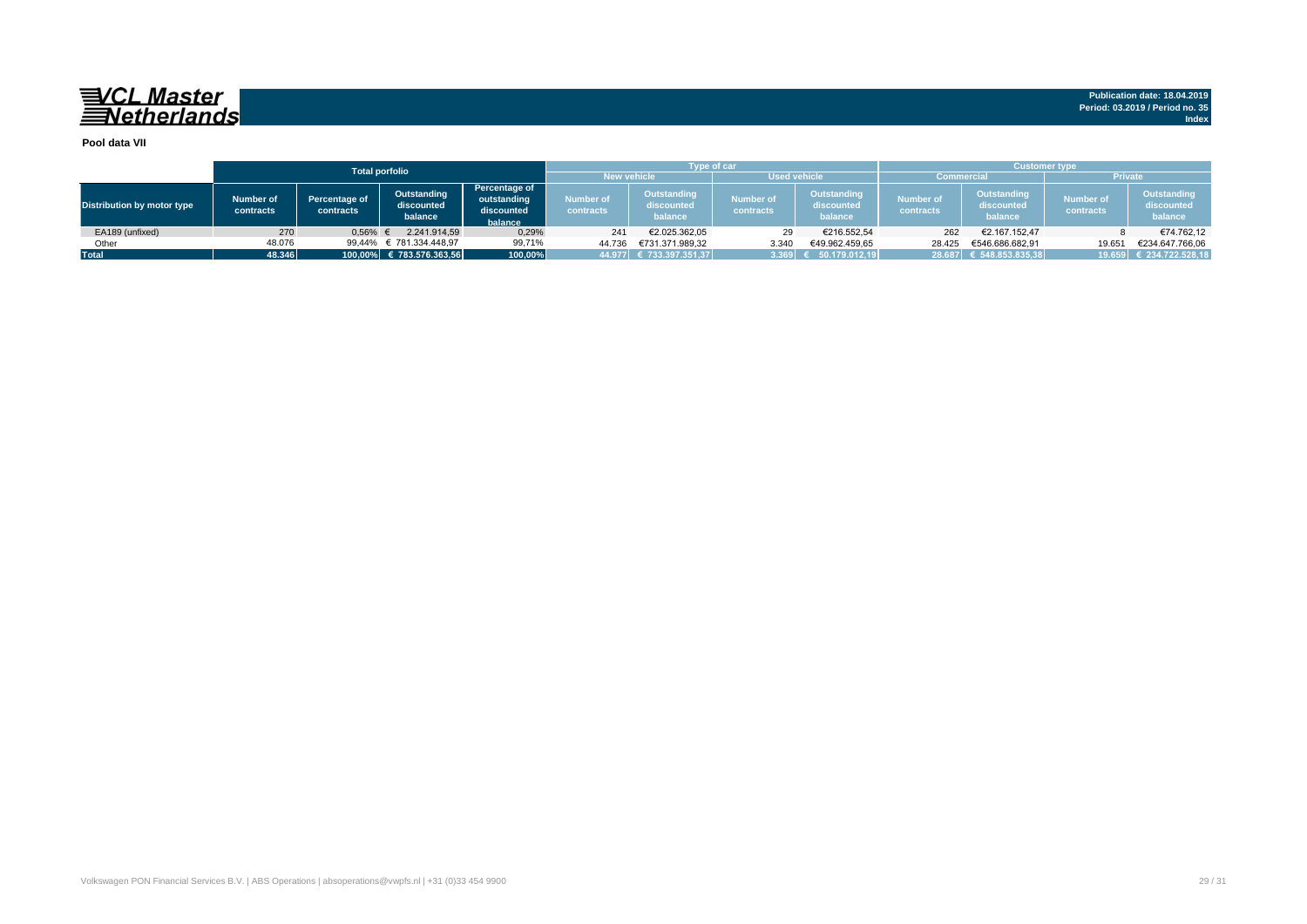**Publication date: 18.04.2019 Period: 03.2019 / Period no. 35 Index**

#### **Prepayments**

| <b>Reporting period</b>  | <b>Unscheduled payments</b> | Discounted balance as of<br>previous period | <b>Periodic CPR</b> | <b>Annualised CPR</b> |
|--------------------------|-----------------------------|---------------------------------------------|---------------------|-----------------------|
| Pool cut                 |                             |                                             |                     |                       |
| 31-5-2016                | €498.994,73                 | €254.509.899,87                             | 0,196%              | 2,328%                |
| 30-6-2016                | €90.546,38                  | €255.186.298,49                             | 0,035%              | 0,425%                |
| 31-7-2016                | €630.907,72                 | €346.248.092,83                             | 0,182%              | 2,165%                |
| 31-8-2016                | €149.257,83                 | €347.052.186,47                             | 0,043%              | 0,515%                |
| 30-9-2016                | €118.674,28                 | €409.005.121,41                             | 0,029%              | 0,348%                |
| 31-10-2016<br>30-11-2016 | €200.293,91<br>€145.231,57  | €408.532.596,90<br>€443.219.201,18          | 0,049%<br>0,033%    | 0,587%<br>0,393%      |
| 31-12-2016               | €149.774,20                 | €443.088.269,96                             | 0,034%              | 0,405%                |
| 31-1-2017                | €427.650,04                 | €444.454.906,82                             | 0,096%              | 1,149%                |
| 28-2-2017                | €161.859,45                 | €444.520.828,63                             | 0,036%              | 1,149%                |
| 31-3-2017                | €198.635,00                 | €518.870.496,20                             | 0,038%              | 0,458%                |
| 30-4-2017                | €198.635,00                 | €519.662.281,03                             | 0,044%              | 0,522%                |
| 31-5-2017                | €203.476,68                 | €519.617.330,16                             | 0,039%              | 0,469%                |
| 30-6-2017<br>31-7-2017   | €215.892,12<br>€278.939,02  | €563.390.649,12<br>€563.447.253,24          | 0,038%<br>0,050%    | 0,459%<br>0,592%      |
| 31-8-2017                | €260.693,26                 | €564.451.015,23                             | 0,046%              | 0,553%                |
| 30-9-2017                | €260.638,06                 | €564.886.419,96                             | 0,046%              | 0,552%                |
| 31-10-2017               | €371.540,38                 | €607.195.061,29                             | 0,061%              | 0,732%                |
| 30-11-2017               | €357.595,85                 | €608.264.526,13                             | 0,059%              | 0,703%                |
| 31-12-2017               | €213.238,36                 | €607.738.186,77                             | 0,035%              | 0,420%                |
| 31-1-2018                | €266.863,21                 | €610.261.221,40                             | 0,044%              | 0,420%                |
| 28-2-2018                | €207.806,81                 | €609.188.553,59                             | 0,034%              | 0,409%                |
| 31-3-2018                | €258.848,87                 | €678.577.121,56                             | 0,038%              | 0,457%                |
| 30-4-2018<br>31-5-2018   | €220.346,99<br>€317.533,76  | €679.633.121,94<br>€679.383.368,60          | 0,032%<br>0,047%    | 0,388%<br>0,559%      |
| 30-6-2018                | €332.395,70                 | €682.057.744,59                             | 0,049%              | 0,583%                |
| 31-7-2018                | €428.306,84                 | €681.400.871,05                             | 0,063%              | 0,752%                |
| 31-8-2018                | €298.903,00                 | €729.483.449,68                             | 0,041%              | 0,491%                |
| 30-9-2018                | €291.001,82                 | €730.002.930,35                             | 0,040%              | 0,477%                |
| 31-10-2018               | €438.303,29                 | €729.555.472,11                             | 0,060%              | 0,719%                |
| 30-11-2018               | €336.082,11                 | €731.216.477,16                             | 0,046%              | 0,550%                |
| 31-12-2018<br>31-1-2019  | €422.275,50                 | €779.821.185,54                             | 0,054%              | 0,648%                |
| 28-2-2019                | €345.901,49<br>€422.923,33  | €781.505.597,23<br>€782.044.708,56          | 0,044%<br>0,054%    | 0,530%<br>0,647%      |
| 31-3-2019                | €295.964,97                 | €781.771.047,50                             | 0,038%              | 0,453%                |
| 30-4-2019                |                             |                                             |                     |                       |
| 31-5-2019                |                             |                                             |                     |                       |
| 30-6-2019                |                             |                                             |                     |                       |
| 31-7-2019                |                             |                                             |                     |                       |
| 31-8-2019                |                             |                                             |                     |                       |
| 30-9-2019<br>31-10-2019  |                             |                                             |                     |                       |
| 30-11-2019               |                             |                                             |                     |                       |
| 31-12-2019               |                             |                                             |                     |                       |
| 31-1-2020                |                             |                                             |                     |                       |
| 29-2-2020                |                             |                                             |                     |                       |
| 31-3-2020                |                             |                                             |                     |                       |
| 30-4-2020                |                             |                                             |                     |                       |
| 31-5-2020<br>30-6-2020   |                             |                                             |                     |                       |
| 31-7-2020                |                             |                                             |                     |                       |
| 31-8-2020                |                             |                                             |                     |                       |
| 30-9-2020                |                             |                                             |                     |                       |
| 31-10-2020               |                             |                                             |                     |                       |
| 30-11-2020               |                             |                                             |                     |                       |
| 31-12-2020               |                             |                                             |                     |                       |
| 31-1-2021<br>28-2-2021   |                             |                                             |                     |                       |
| 31-3-2021                |                             |                                             |                     |                       |
| 30-4-2021                |                             |                                             |                     |                       |
| 31-5-2021                |                             |                                             |                     |                       |
| 30-6-2021                |                             |                                             |                     |                       |
| 31-7-2021                |                             |                                             |                     |                       |
| 31-8-2021                |                             |                                             |                     |                       |
| 30-9-2021                |                             |                                             |                     |                       |
| 31-10-2021<br>30-11-2021 |                             |                                             |                     |                       |
| 31-12-2021               |                             |                                             |                     |                       |
| 31-1-2022                |                             |                                             |                     |                       |
| 28-2-2022                |                             |                                             |                     |                       |
| 31-3-2022                |                             |                                             |                     |                       |
| 30-4-2022                |                             |                                             |                     |                       |

The annualised constant prepayment rate (CPR) of the underlying receivables based upon the most recent periodic CPR. Periodic CPR is equal to the total unscheduled principal received in the most recent period divided by the start of period principal balance. This is then annualised as follows:

1-((1-Periodic CPR)^number of periods in a year)